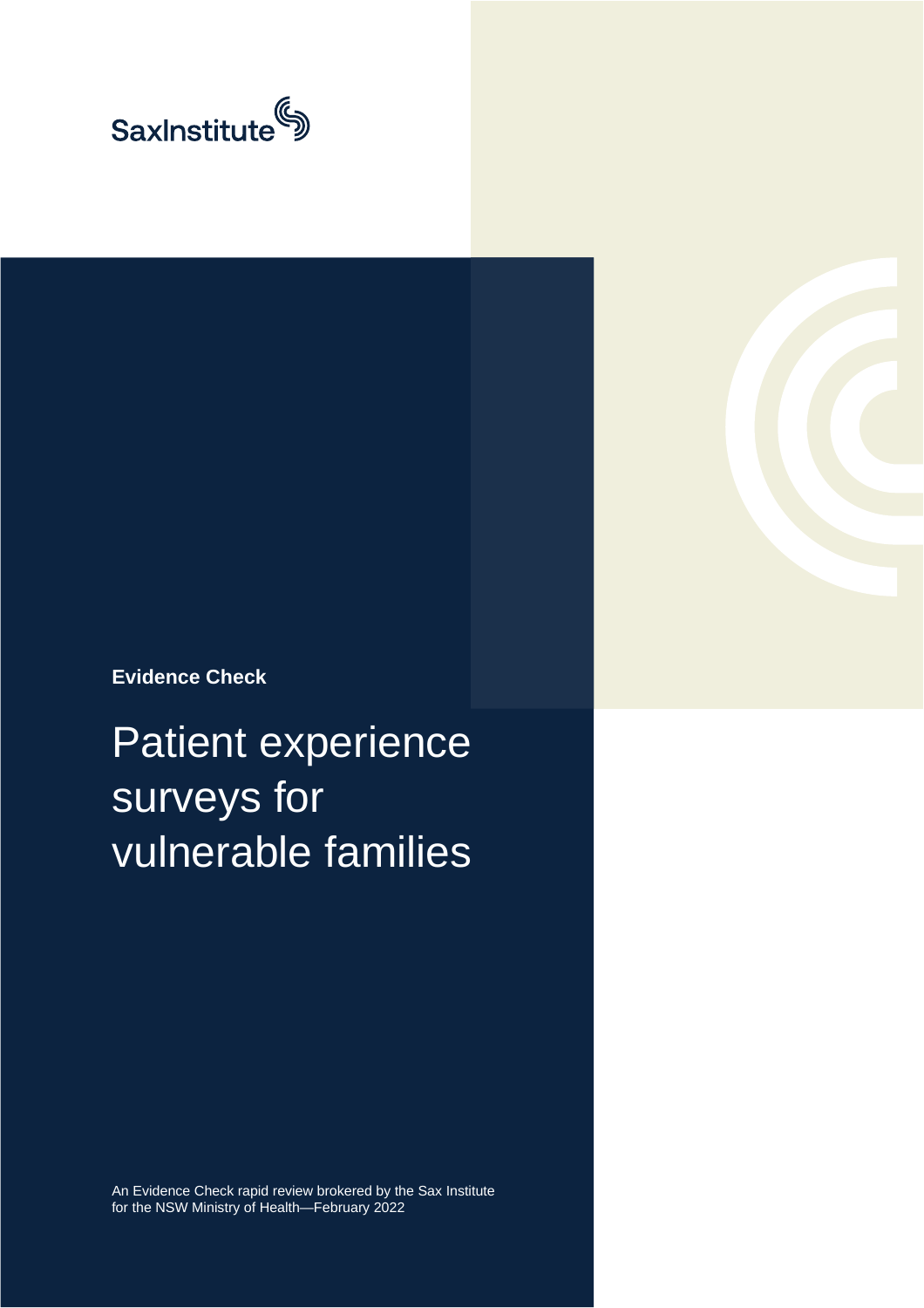An Evidence Check rapid review brokered by the Sax Institute for the NSW Ministry of Health. February 2022.

This report was prepared by: Gina-Maree Sartore, Michelle Macvean, Catherine Wade, and Kate Spalding.

February 2022

© The NSW Ministry of Health 2022

This work is copyright. It may be reproduced in whole or in part subject to the inclusion of an acknowledgement of the source. It may not be reproduced for commercial usage or sale. Reproduction for purposes other than those indicated above requires written permission from the copyright owners.

#### **Enquiries regarding this report may be directed to the:**

Manager Knowledge Exchange Program Sax Institute [www.saxinstitute.org.au](http://www.saxinstitute.org.au/) knowledge.exchange@saxinstitute.org.au Phone: +61 2 9188 9500

#### **Suggested Citation:**

Sartore GM, Macvean M, Wade C, Spalding K. Patient experience surveys for vulnerable families: an Evidence Check rapid review brokered by the Sax Institute (www.saxinstitute.org.au) for the NSW Ministry of Health, 2022.

#### **Disclaimer:**

This Evidence Check review was produced using the Evidence Check methodology in response to specific questions from the commissioning agency.

It is not necessarily a comprehensive review of all literature relating to the topic area. It was current at the time of production (but not necessarily at the time of publication). It is reproduced for general information and third parties rely upon it at their own risk.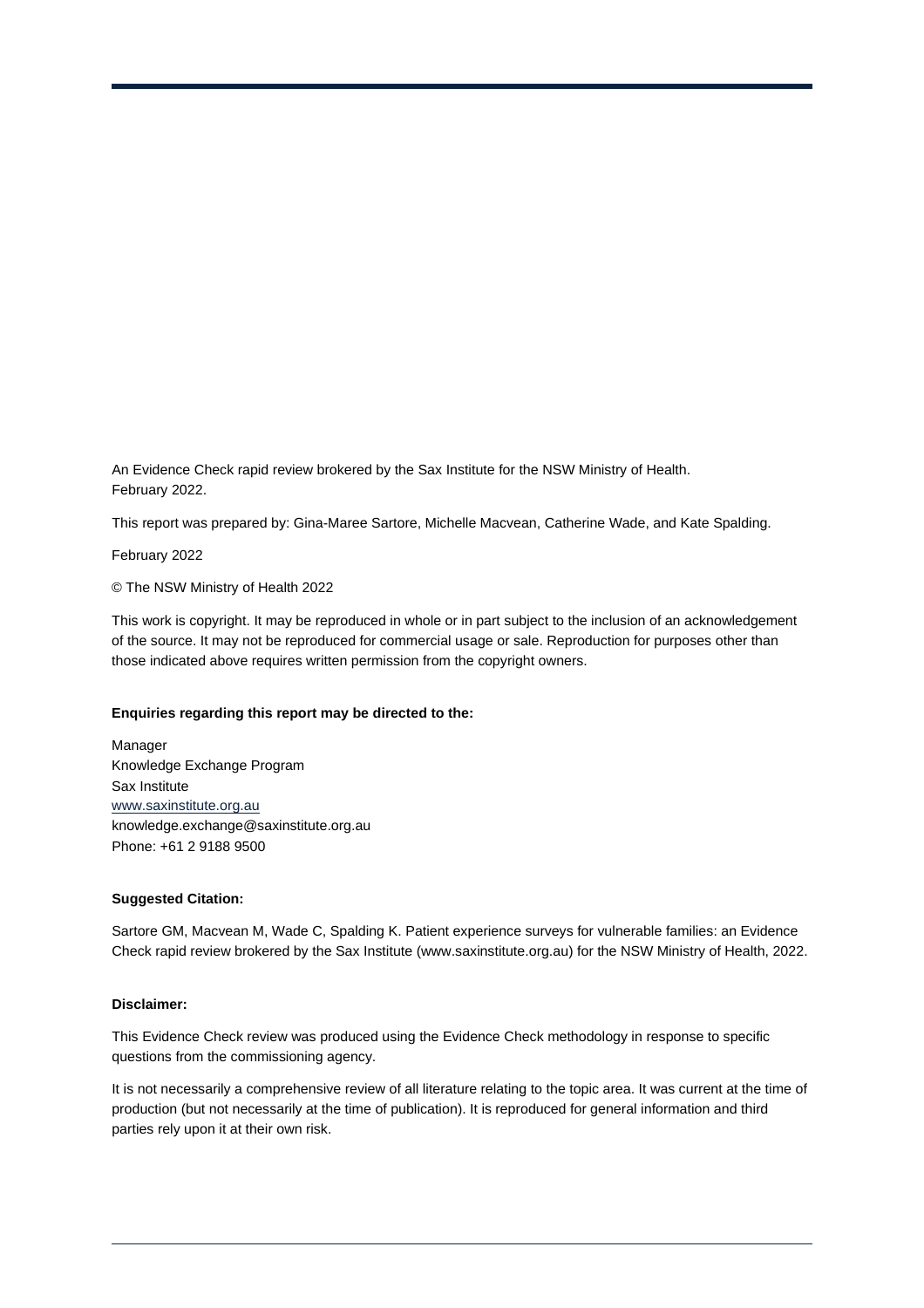## Patient experience surveys for vulnerable families

**An Evidence Check rapid review brokered by the Sax Institute for the NSW Ministry of Health, February 2022**

This report was prepared by Gina-Maree Sartore, Michelle Macvean, Catherine Wade, Kate Spalding.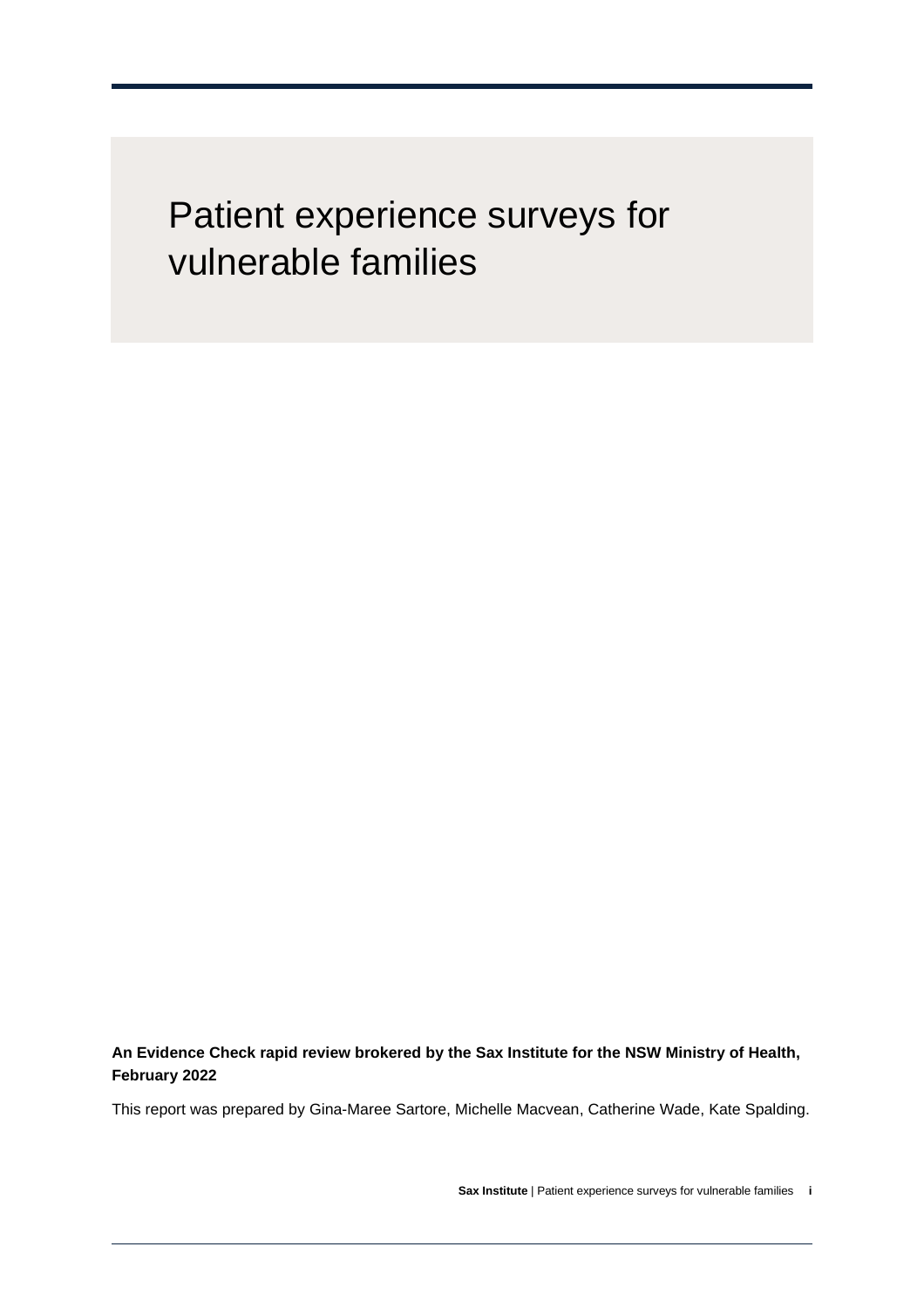## **Contents**

| Question 1: What validated patient reported experience measures (PREMS) have been used to<br>measure the experience of vulnerable people and/or families accessing care? 17 |  |
|-----------------------------------------------------------------------------------------------------------------------------------------------------------------------------|--|
| Question 2: What PREMS, domains and questions from those identified in Question 1 may have                                                                                  |  |
|                                                                                                                                                                             |  |
|                                                                                                                                                                             |  |
|                                                                                                                                                                             |  |
|                                                                                                                                                                             |  |
|                                                                                                                                                                             |  |
|                                                                                                                                                                             |  |
|                                                                                                                                                                             |  |
|                                                                                                                                                                             |  |
|                                                                                                                                                                             |  |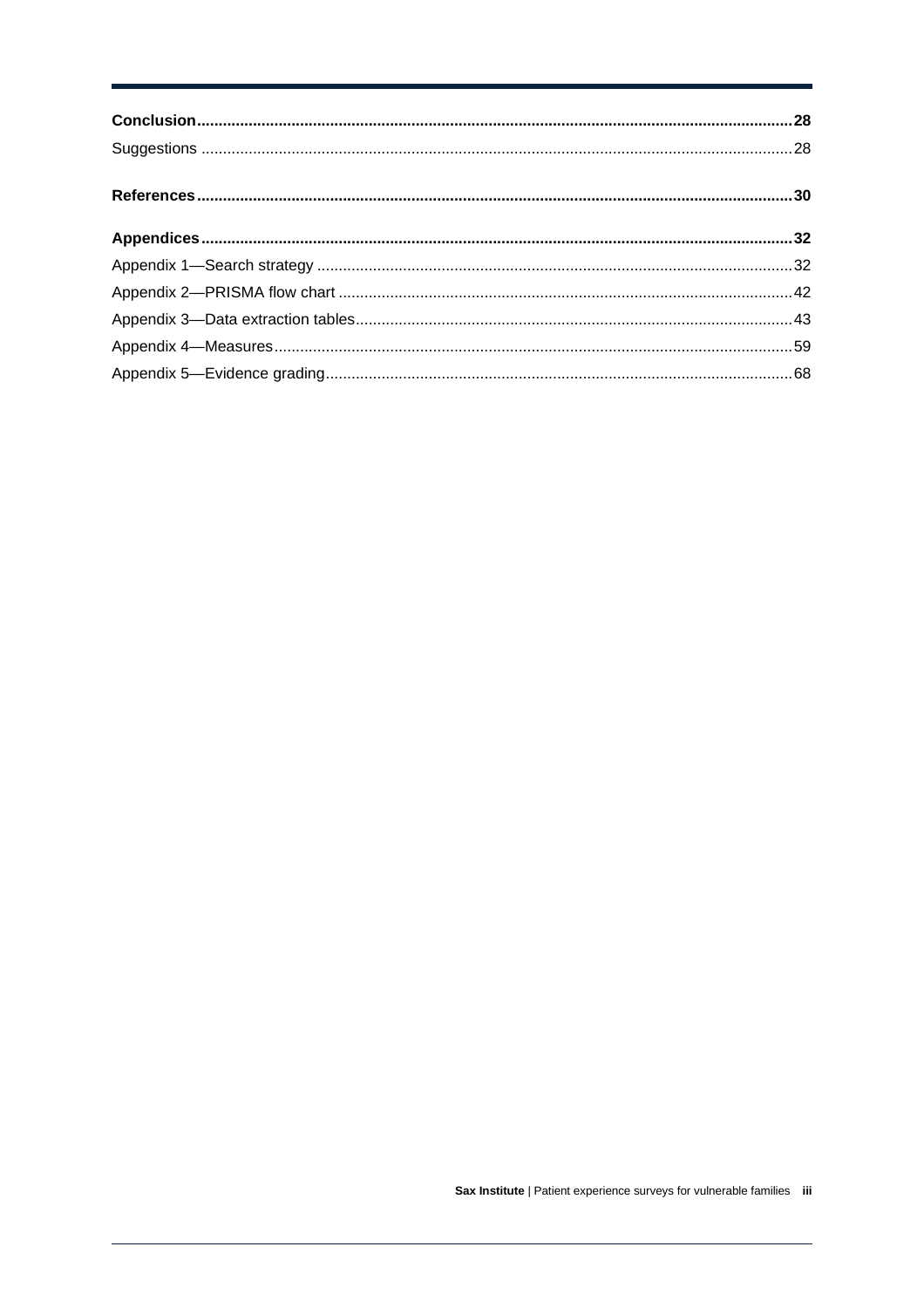## <span id="page-5-0"></span>Key messages

- This Evidence Check identified few patient-reported experience measures (PREMs) for use with people with both chronic or complex health conditions and social vulnerabilities
- Most of the studies (10 of 16) included in the review were conducted in the US
- All of the identified PREMs were psychometrically valid and reliable measures
- Most of the PREMs focused on integrated primary healthcare rather than integration across service systems or sectors
- Most of the PREMs were used with adults identified as having complex health concerns rather than people with multiple social vulnerabilities
- Many of the PREMs included domains or items relevant to integrated care or care coordination
- Few PREMs have direct applicability to populations with complex health and social needs or to cross-service sector models of care
- PREM selection should focus on use in integrated or coordinated care, but it may be suitable to look to beyond complex and vulnerable populations, as a wider selection of PREMs may be found in general healthcare
- PREM selection should consider ease of use; preferencing a short, simple, valid measure will reduce practitioner and client burden and increase likelihood of accurate and timely completion.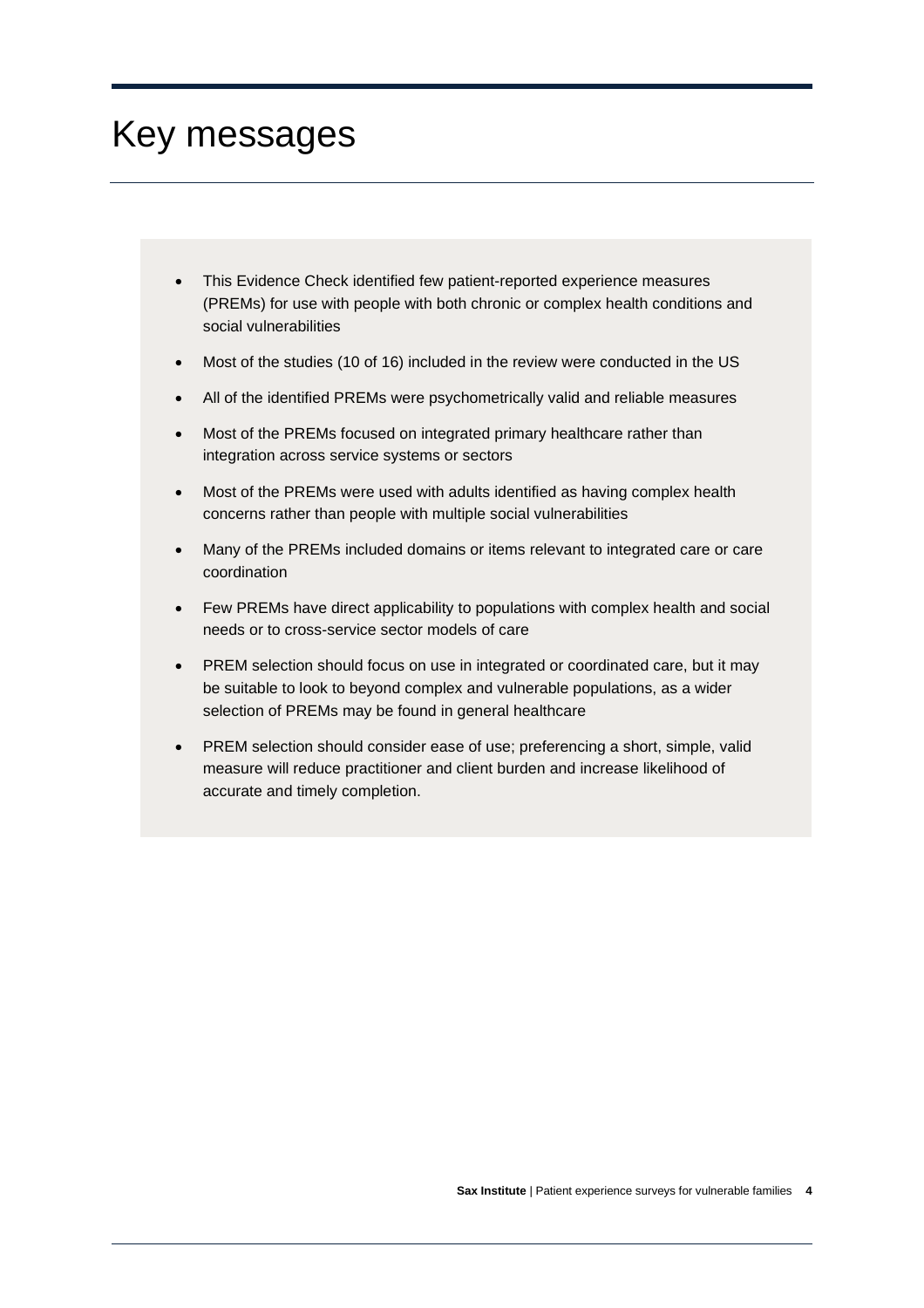## <span id="page-6-0"></span>Executive summary

## <span id="page-6-1"></span>**Background**

People with chronic or complex health issues may experience a range of stressors in addition to their health concerns that place them in a position of increased vulnerability. In addition to their social issues, they are also vulnerable from fragmentation and gaps in the provision of services and supports to address their multiple needs.

The Healthy Homes and Neighbourhoods (HHAN) Integrated Care Initiative is intended to overcome barriers to accessing health and social care experienced by many families. HHAN is a co-located model of integrated care that provides multidisciplinary support to vulnerable people with chronic and/or complex health conditions and their families. The HHAN initiative is now being rolled out NSWwide as the Vulnerable Families (VF) program. To better understand the experiences of patients accessing the VF program, the NSW Ministry of Health is developing a survey to capture information about patient experiences of the program, particularly with regard to service integration and care coordination.

This Evidence Check seeks to identify measures that report patients' experiences of integrated care using patient‐reported experience measures (PREMs). The review's findings will support the development of a survey to use with families accessing the VF program.

## <span id="page-6-2"></span>**Evidence Check questions**

This Evidence Check aims to address the following questions:

**Question 1:** What validated patient reported experience measures (PREMS) have been used to measure the experience of vulnerable people and/or families accessing care coordination services?

**Question 2:** What PREMS, domains and questions from those identified in Question 1 may have applicability for clients of the NSW Vulnerable Families (formerly known as the Healthy Homes and Neighbourhoods) program?

## <span id="page-6-3"></span>**Summary of methods**

The authors employed systematic search and selection methods to identify English-language studies reporting PREMs for use with people with complex or chronic health conditions and social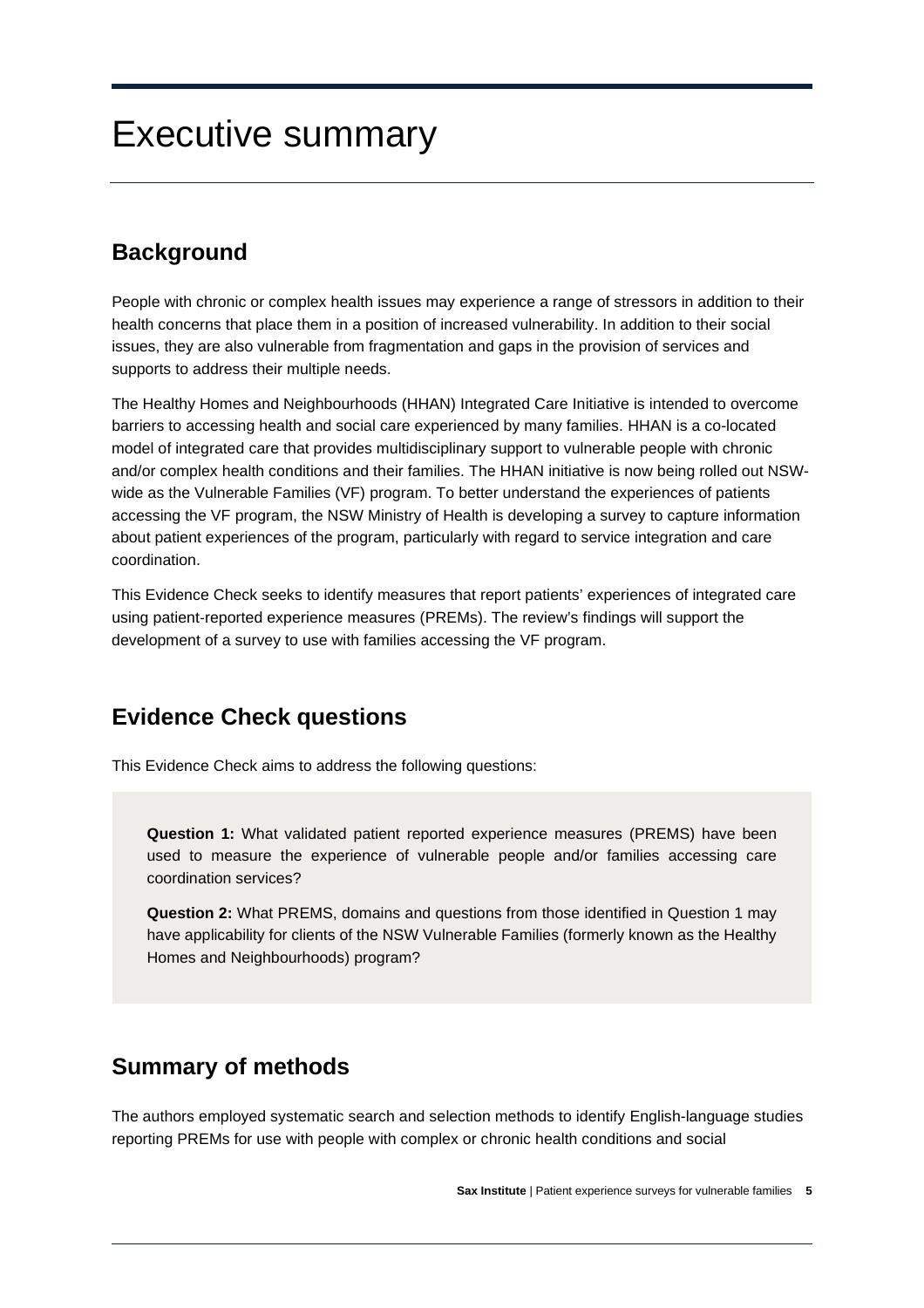vulnerabilities, in the context of integrated or coordinated care. We searched six academic databases and 20 organisation and government websites in October 2021 to identify published and grey literature. We did not impose year or country limits on searches.

Studies were assessed for level of evidence and risk of bias and PREMs were assessed for their applicability for the VF program.

<span id="page-7-0"></span>We identified 16 peer-reviewed publications reporting PREMs.

## **Key findings**

#### **Question 1: What validated patient reported experience measures (PREMS) have been used to measure the experience of vulnerable people and/or families accessing care coordination services?**

We found 15 studies reporting 16 PREMs and one systematic review that summarised seven PREMs, three of which were also used by the authors of the single studies. Some of these papers assessed the psychometric properties of PREMs while others used PREMs to report on patient experience. All were valid and reliable measures, with more detail on validity and reliability reported in the papers focusing on psychometrics. Care coordination (integrated care) items appeared in many of the PREMs, while other domains covered were:

- Plans and protocols
- Messaging and communication
- Community resources/social needs
- Goals and outcomes
- Patient-clinician relationship
- Access to care
- Service/care transitions
- Cooperation between clinicians
- Patient-centredness and health promotion activities.

#### **Question 2: What PREMS, domains and questions from those identified in Question 1 may have applicability for clients of the NSW Vulnerable Families (formerly the Healthy Homes and Neighbourhoods) program?**

The majority of the studies included in this Evidence Check were published in the US and most of the PREMs were only available in English. Two studies were from the UK and one each from Canada, Italy and Spain, which may have more parallels to the NSW healthcare system.

All the PREMs were specifically used or for use in integrated or coordinated care and covered domains relevant to this context; however, most were in primary healthcare in populations with complex and/or chronic conditions, rather than those identified as having additional social vulnerabilities.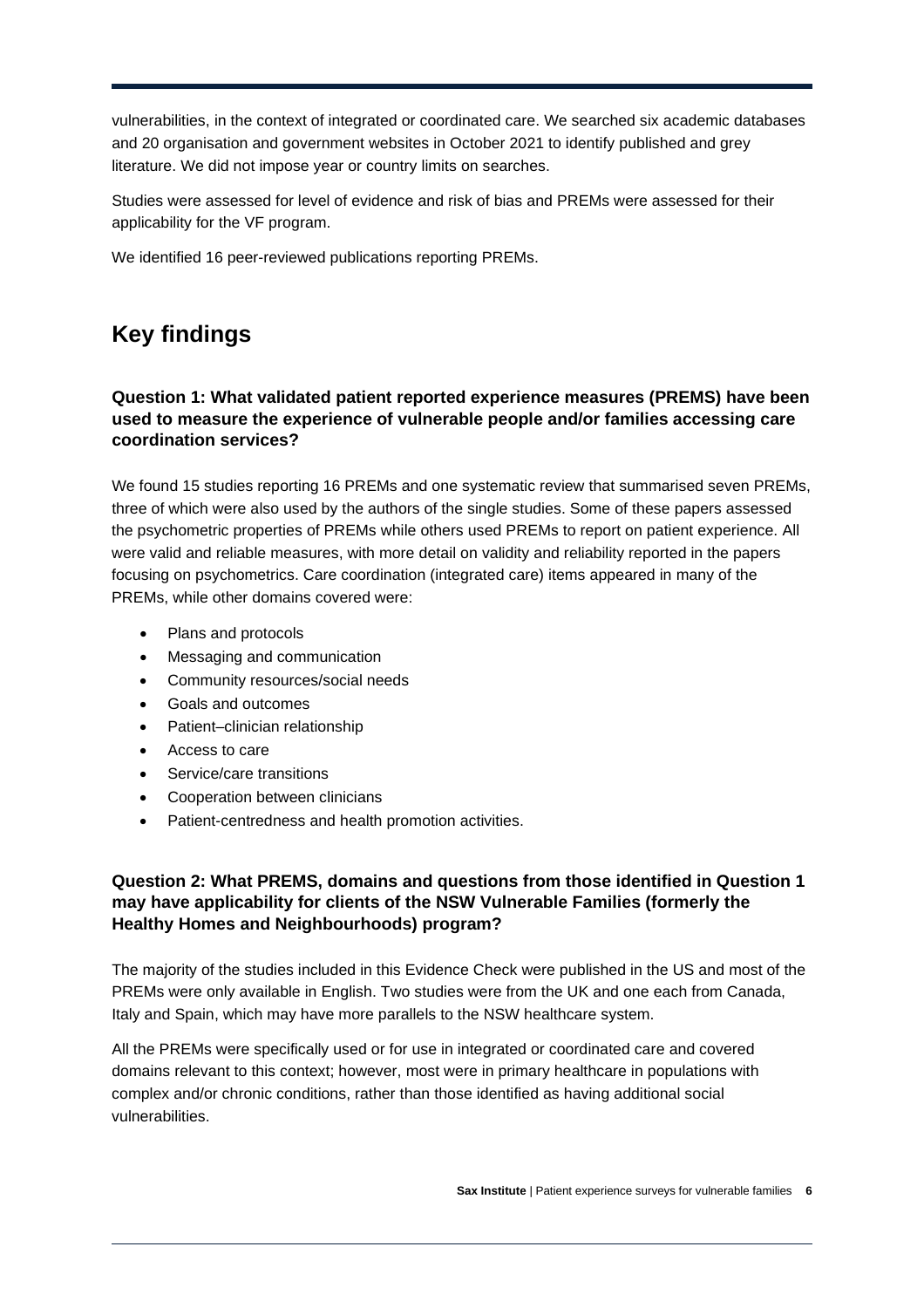### <span id="page-8-0"></span>**Gaps in the evidence**

We found only a small number of PREMs that met this Evidence Check's inclusion criteria. Although all PREMs related to integrated or coordinated care, few had been used outside primary healthcare and few with populations with social vulnerabilities.

No PREMs were identified for use with Indigenous or First Nations peoples or people from culturally and linguistically diverse backgrounds who use a language other than English. We found two PREMs for use by parents to report on care of children, but not PREMs specifically for children and young people.

## <span id="page-8-1"></span>**Applicability**

While all the PREMs identified here are for use in integrated or coordinated care, few have direct applicability to the complex, vulnerable populations participating in VF or to the co-located, crossservice system VF model. The PREM with the most applicability to this context is Primary Care Quality–Homeless because of its use with people with a range of health and social vulnerabilities (not exclusively current homelessness) and use in integrated primary care and social services.

## <span id="page-8-2"></span>**Conclusion**

We identified few PREMs for use in integrated care with people with *both* chronic and/or complex health conditions *and* other vulnerabilities (and none for use with people with non-health vulnerabilities only). Most PREMs that we identified focused on primary healthcare for people with health concerns. In selecting a PREM for use in the VF context, it will be important to ensure the measure includes relevant domains and items for integrated care, but seeking PREMs in the health sector and not limiting to complex, vulnerable populations may be acceptable and may yield more options. To support use by practitioners and clients, a short, simple, valid measure is likely to be preferrable.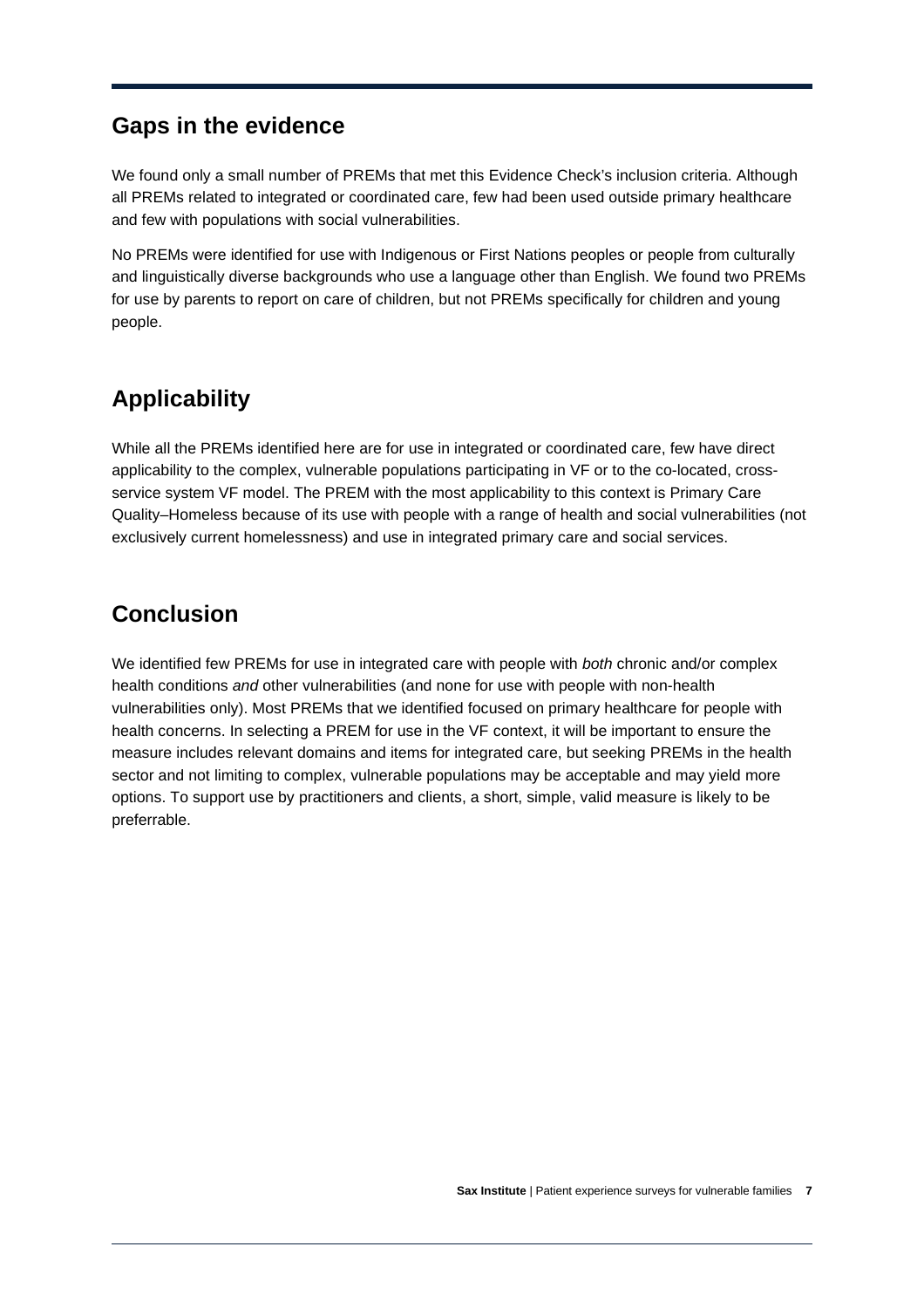## <span id="page-9-0"></span>**Background**

People with chronic or complex health issues may experience a range of stressors in addition to their health concerns that place them in a position of increased vulnerability. This vulnerability relates not only to the effect of these common comorbid social issues such as homelessness or insecure housing, poverty, domestic and family violence, and literacy issues; vulnerability also arises from gaps in the provision of services and supports to address these multiple areas of need. Multiple health and social issues within families are likely to require the attention of multiple agencies, and a single intervention or service is unlikely to address all the needs of these families. Service integration and care coordination is vital. Aboriginal and Torres Strait Islander families and families from culturally and linguistically diverse backgrounds may experience additional barriers to accessing services.

Fragmentation of services means people and their needs sometimes slip through gaps in care provision. <sup>1</sup> Furthermore, poor streamlining of supports can lead to inefficiencies in service provision, with many highly vulnerable people and families missing out on care or receiving poorly timed or ineffective care. The *"lack of coordination, that spawns inefficient allocation of resources"* (p. S284) is a consequence of healthcare service fragmentation, with the most vulnerable in our communities bearing the greatest burden of gaps and inefficacies in healthcare. <sup>2</sup> Unnecessary service duplication can also result, particularly where multiple services connected to a family are not communicating with each other about their respective roles and service offerings.

The Healthy Homes and Neighbourhoods (HHAN) Integrated Care Initiative is intended to overcome the barriers many families experience accessing health and social care. Developed by Sydney Local Health District, HHAN is a co-located model of integrated care that provides multidisciplinary support to vulnerable families. HHAN provides whole-of-family health and social care coordination for families with a child below 18 years, where caregivers have complex/chronic health needs as well as complex psychosocial care needs. The HHAN is intended to ensure vulnerable families have their complex health and social needs met so they and their children remain safe and connected to society. <sup>3</sup> The HHAN initiative is now being rolled out NSW-wide as the Vulnerable Families (VF) program.

To assist in understanding the experiences of patients accessing the Vulnerable Families program (and potentially other care coordination services), the NSW Ministry of Health (NSW Health) is looking to develop a patient-report survey that will provide valid data from the end-users' perspective about the quality of care received, particularly with regard to service integration and integrated care.

This Evidence Check identifies measures that report on patients' experiences of integrated care as recorded using patient‐reported experience measures (PREMs). PREMs are used to capture patient views about what happened to them during an episode of care and how it happened<sup>4,5</sup>, and are used to collect data about healthcare quality and patient‐centeredness from the perspective of the enduser. PREMs can be relational (e.g. 'I felt listened to') or functional (e.g. 'The practitioner was good at letting me tell my story'). The information collected from PREMs is commonly used to inform quality improvement initiatives and for benchmarking the performance of services in meeting patients' expectations of care.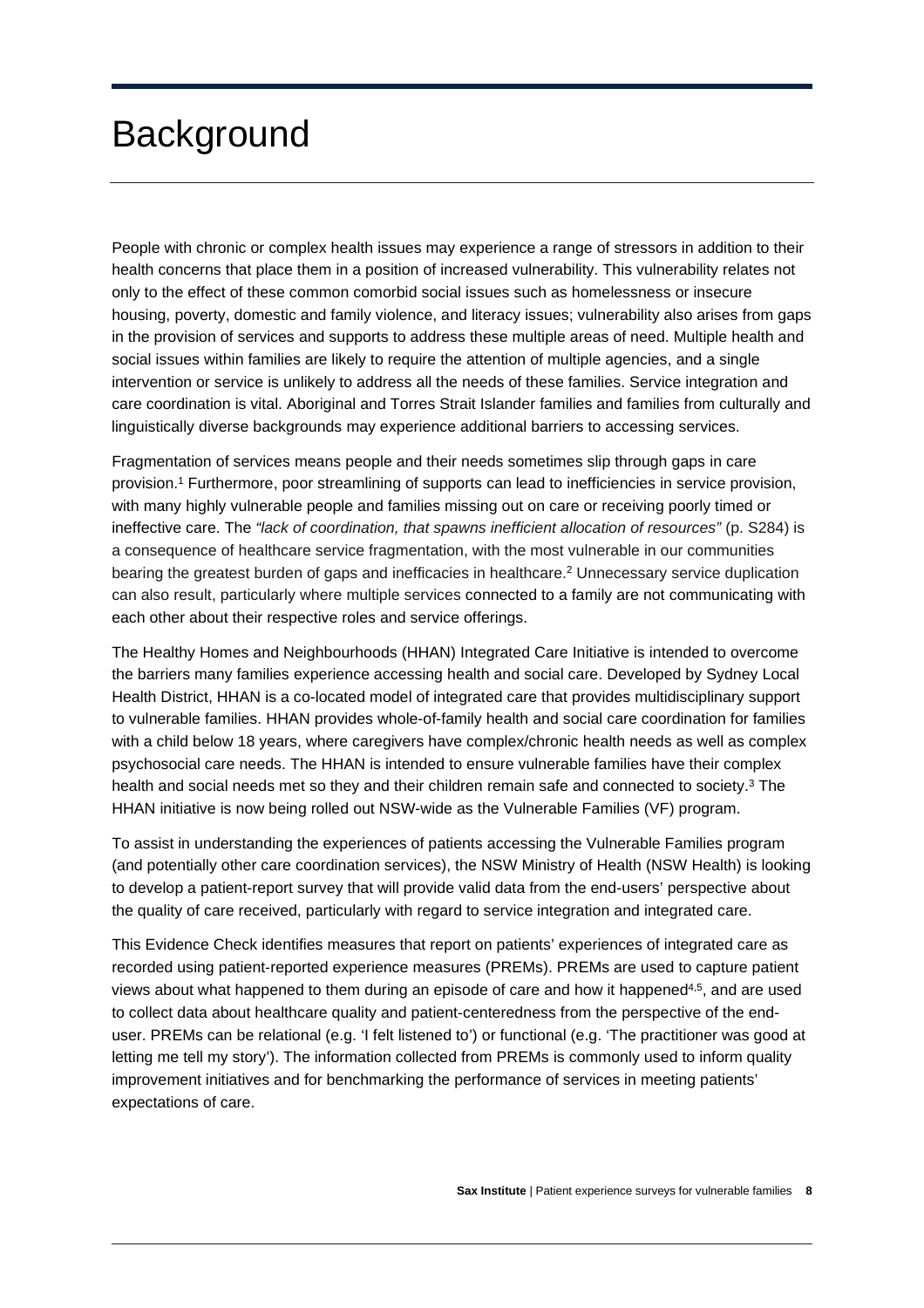NSW Health has devised a Patient Reported Measures Framework that includes consideration of the use of PREMs to support the delivery of 'value-based healthcare' (see

[https://www.health.nsw.gov.au/Value/Pages/prm-framework.aspx\)](https://www.health.nsw.gov.au/Value/Pages/prm-framework.aspx). The framework describes a set of principles within which PREMs (and other measures, including patient-reported outcomes measures—PROMs) will be used. The principles include that PREMs are co-designed with patients and care providers, they are integrated to cover the whole patient journey across care settings, and they provide universal coverage but also allow some variation to ensure suitability between distinct cohorts. The staged implementation of the Patient Reported Measures Framework across NSW is part of a long-term vision to collect and use PREM data across all sectors of the NSW health system.

This Evidence Check aims to identify PREMs used to evaluate integrated services—ideally, health and a range of social care services. Its findings will support the development of a survey to use with families accessing the Vulnerable Families program.

It was conducted by the Parenting Research Centre, commissioned by the NSW Ministry of Health via the Sax Institute.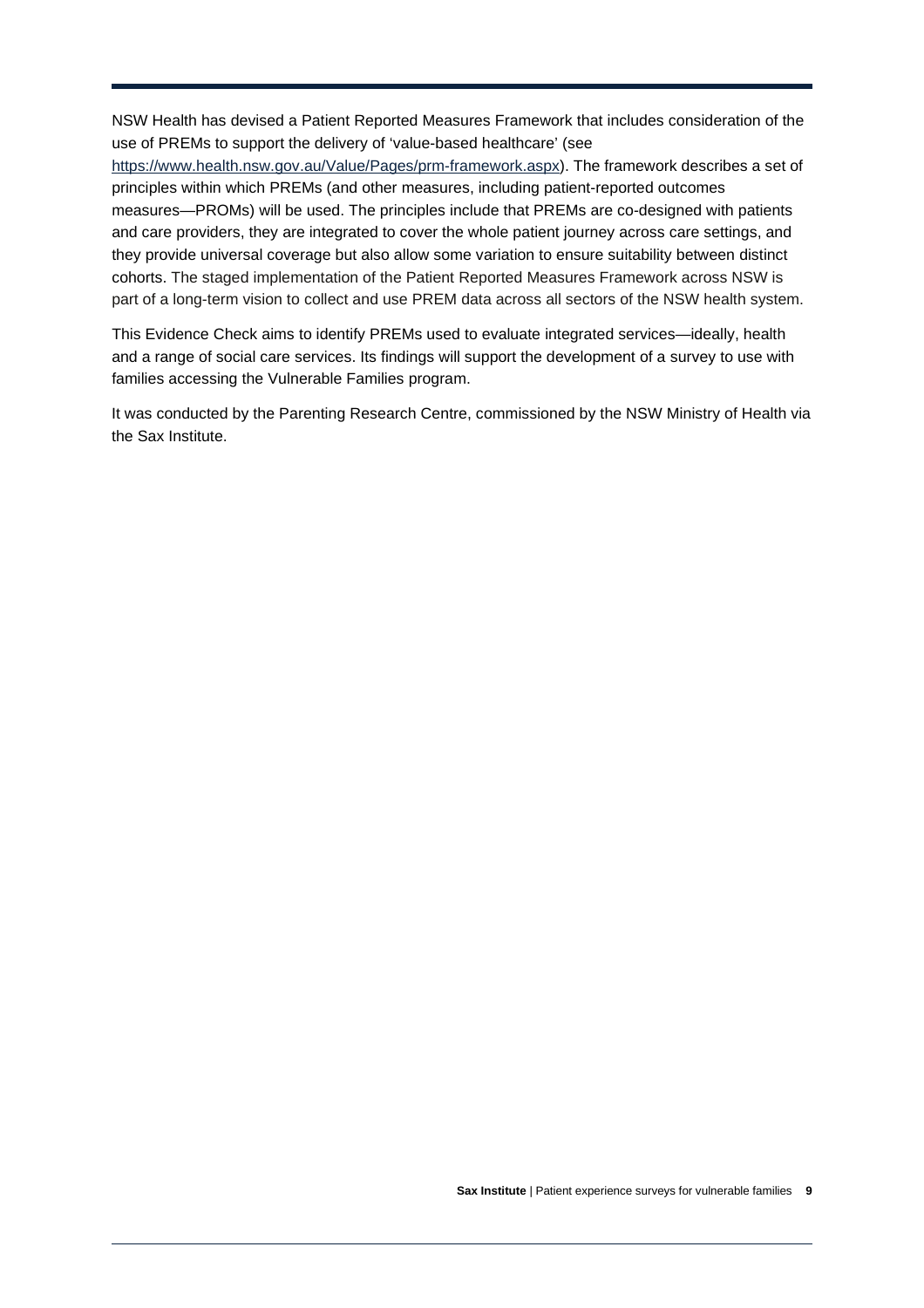## <span id="page-11-0"></span>**Methods**

## <span id="page-11-1"></span>**Criteria for inclusion in this Evidence Check**

The authors assessed papers identified through peer review database searches and other sources such as websites against the selection criteria listed in Appendix 1. Papers were eligible for inclusion in the Evidence Check if they were about a patient[\\*](#page-11-3) -reported experience measure for use with vulnerable people. We excluded papers not matching these criteria. Consistent with the focus of the Vulnerable Families program, the preference was to identify measures for adult family members with complex or chronic health conditions who also presented with other social vulnerabilities, including substance use, domestic and family violence, mental health concerns, and financial and employment concerns. As VF also serves Indigenous and culturally and linguistically diverse peoples, we also scoped PREMs for these populations.

The Evidence Check sought PREMs that assessed experience with interventions that were aligned with the purpose of VF, including co-located services, multidisciplinary, cross-sector, interagency, integrated care and care coordination, with a preference for community-based settings. Residential settings were excluded. PREMs reporting experience of a condition, e.g. depression, were excluded, as were patient-reported outcomes measures (PROMs).

We excluded study protocols and conference papers and posters from the Evidence Check. Only English-language papers were included; however, no limits were placed on years of publication or place of publication.

## <span id="page-11-2"></span>**Electronic database searches**

We conducted systematic searches of six academic databases to identify peer-reviewed and grey literature. We searched the following databases on 8 October 2021: Criminal Justice Abstracts, Cumulative Index to Nursing and Allied Health (CINAHL), MEDLINE, PsycInfo, SocINDEX and Sociological Abstracts (Table A1.1, Appendix 1). Search terms were designed to identify patientreported experience measures used with vulnerable families in service contexts similar to VF. Search terms appear in Table A1.2, Appendix 1.

Searches were limited to English-language publications; however, no year limits were imposed.

Database search results were exported to Endnote and duplicate results removed. Titles and abstracts were screened for inclusion. Where these appeared relevant, we retrieved the full texts and assessed their eligibility for inclusion against the inclusion criteria. We resolved any eligibility

<span id="page-11-3"></span><sup>\*</sup> While typically referred to as 'patient'-reported measures, the scope of this Evidence Check was not limited to respondents in a clinical context.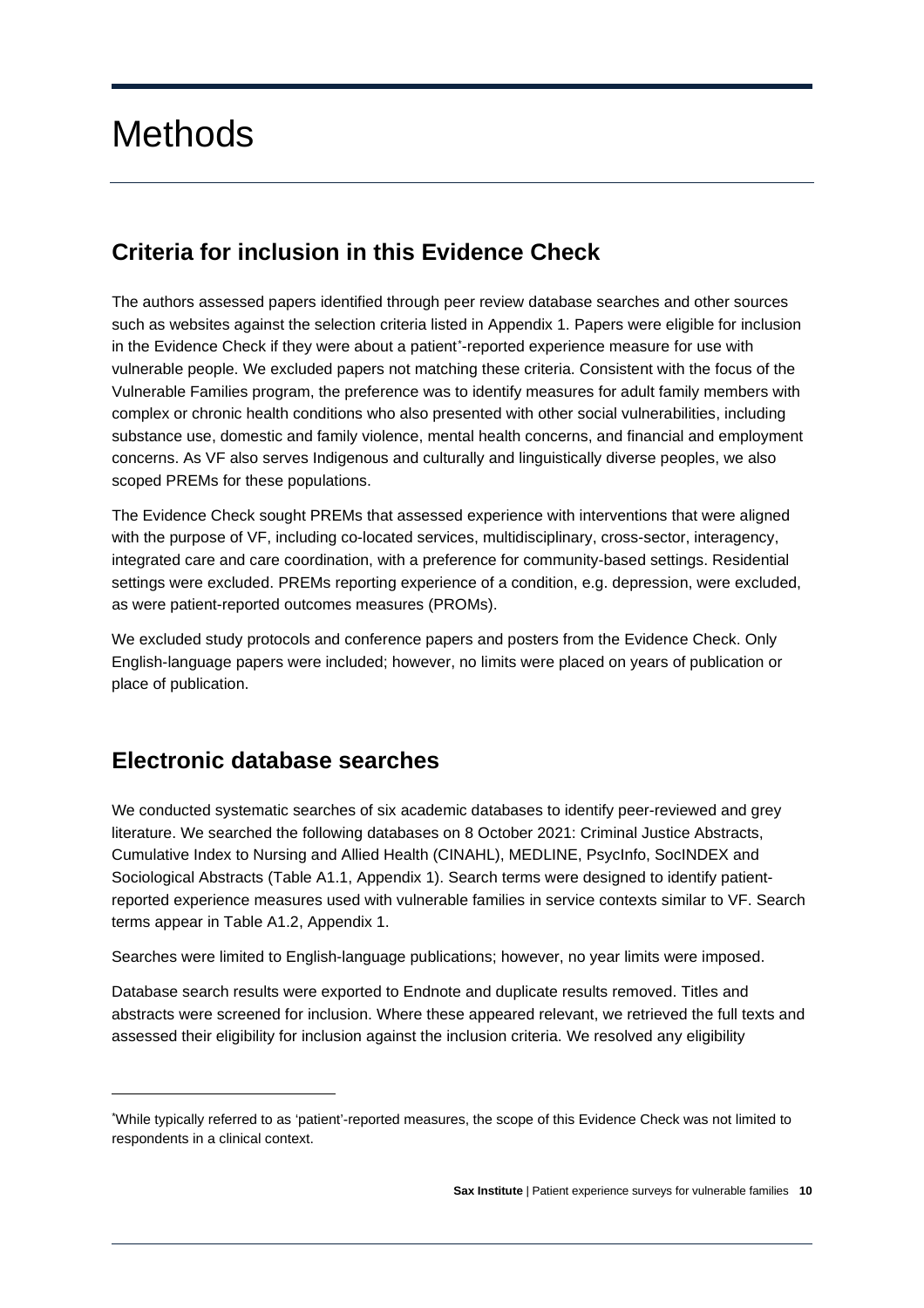uncertainties via team review and discussion of papers. Final inclusions were determined by consensus.

Database searches produced 612 results. Following removal of duplicates and assessment against selection criteria, we included 16 papers from these searches (see the PRISMA flow chart of the literature selection process<sup>6</sup> in Appendix 2. All 16 papers were peer reviewed. No grey literature papers met the inclusion criteria.

## <span id="page-12-0"></span>**Searching other sources**

We searched 20 key organisation websites<sup>[†](#page-12-2)</sup> for additional published and unpublished papers for inclusion in this Evidence Check (see Table A1.3, Appendix 1 for websites searched and Appendix 2 for the flow chart process for selection). Papers identified through website searches were also assessed for eligibility against the inclusion criteria specified in Appendix 1. We screened website search results live by using search functions where available<sup>[‡](#page-12-3)</sup> and lists of publications or topics. We scanned titles and abstracts for executive summaries, with 36 potential papers downloaded to Endnote for confirmation of final inclusion in the Evidence Check. None of the papers found through website searches met the criteria for inclusion.

## <span id="page-12-1"></span>**Included studies**

The search yielded 16 publications. Data were extracted for each publication and can be found in tables A3.1—A.3.3 in Appendix 3. Included studies were narratively synthesised for findings relating to the two research questions. Table 1 presents an overview of studies, populations, interventions and the PREMs named. Where available, we have provided a copy of the measure, or a link to the measure, in Appendix 4.

We assessed the included studies' evidence using the National Health and Medical Research Council (NHMRC) Levels of Evidence7 and the Mixed Methods Appraisal Tool (MMAT)8 (see Appendix 5 for categories used). The NHMRC Levels of Evidence categorises studies according to six levels of evidence, from systematic reviews of randomised controlled trials (RCTs) to case series studies. The MMAT allows for the appraisal of study quality (risk of bias) for five categories of studies: qualitative research, RCTs, non-RCTs, quantitative descriptive studies and mixed methods studies.

To better answer Question 2, we also rated studies according to their overall applicability to the Evidence Check questions. Measures were rated as having low applicability if they had been tested on patients with a health vulnerability or social vulnerabilities only; of moderate applicability if they were tested on populations with a health vulnerability plus one other vulnerability; and of high

<span id="page-12-2"></span><sup>†</sup> We used various approaches to website searches depending on functionality. This included use of search functions and screening publication and other lists. See Appendix 1 for further details.

<span id="page-12-3"></span><sup>‡</sup> Search terms used on websites varied based on the functionality of each website. In general, keywords used in website searches included: patient experience, patient reported, PREMs.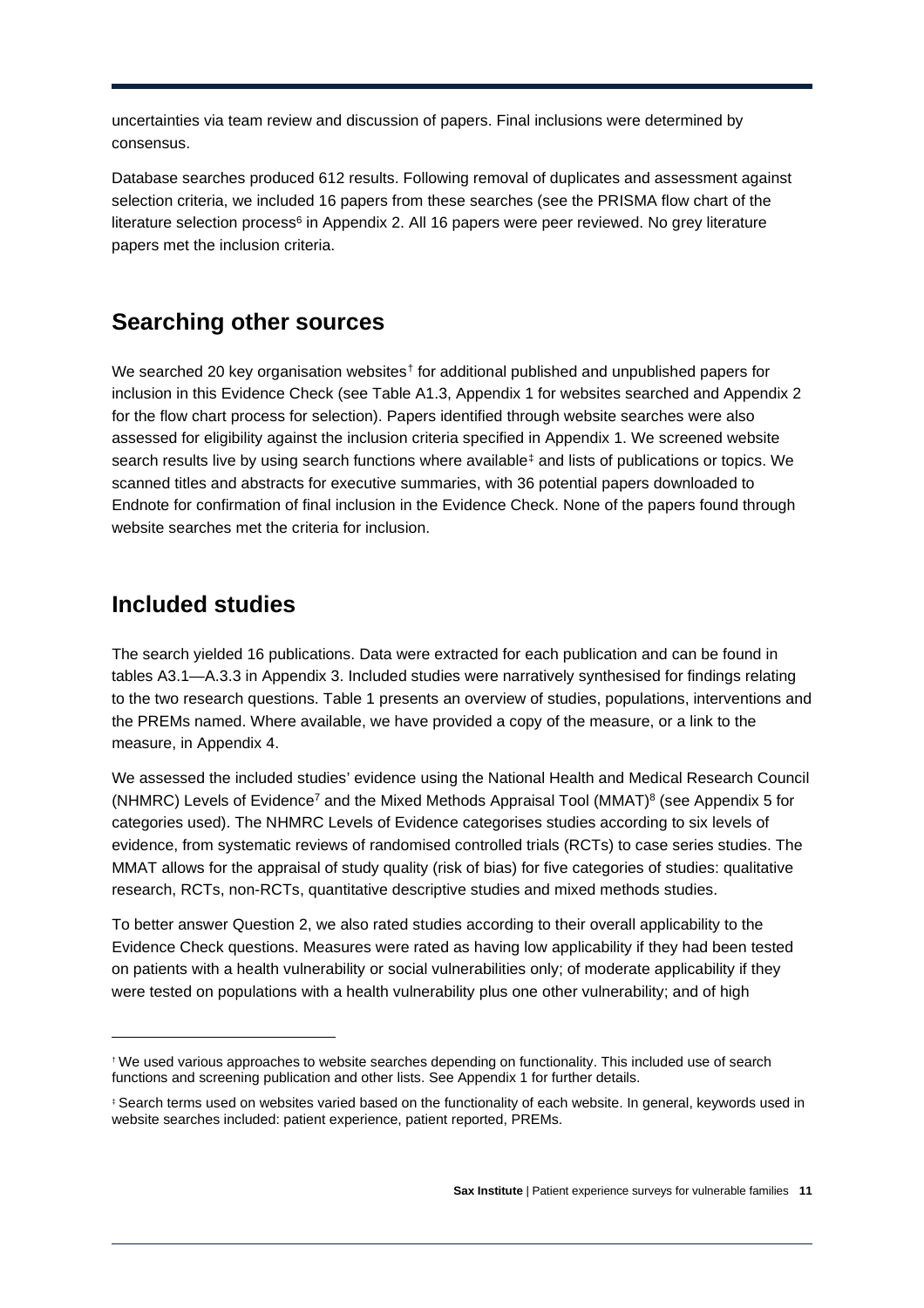applicability if tested on populations with health plus multiple other vulnerabilities. Non-health vulnerabilities included:

- Domestic and family violence
- Child abuse and neglect
- Problematic substance use
- Mental illness
- Homelessness or insecure or inadequate housing
- Poverty
- Under-employment or unemployment
- Low literacy.

We identified few PREMs that crossed sectors or service systems and so this aspect of PREMs was not a key focus in determining applicability, although the population and setting types had relevance for service involvement.

We would also have considered PREMs designed or tested specifically for Indigenous/First Nations or culturally and linguistically diverse populations to be highly applicable, but we did not identify any.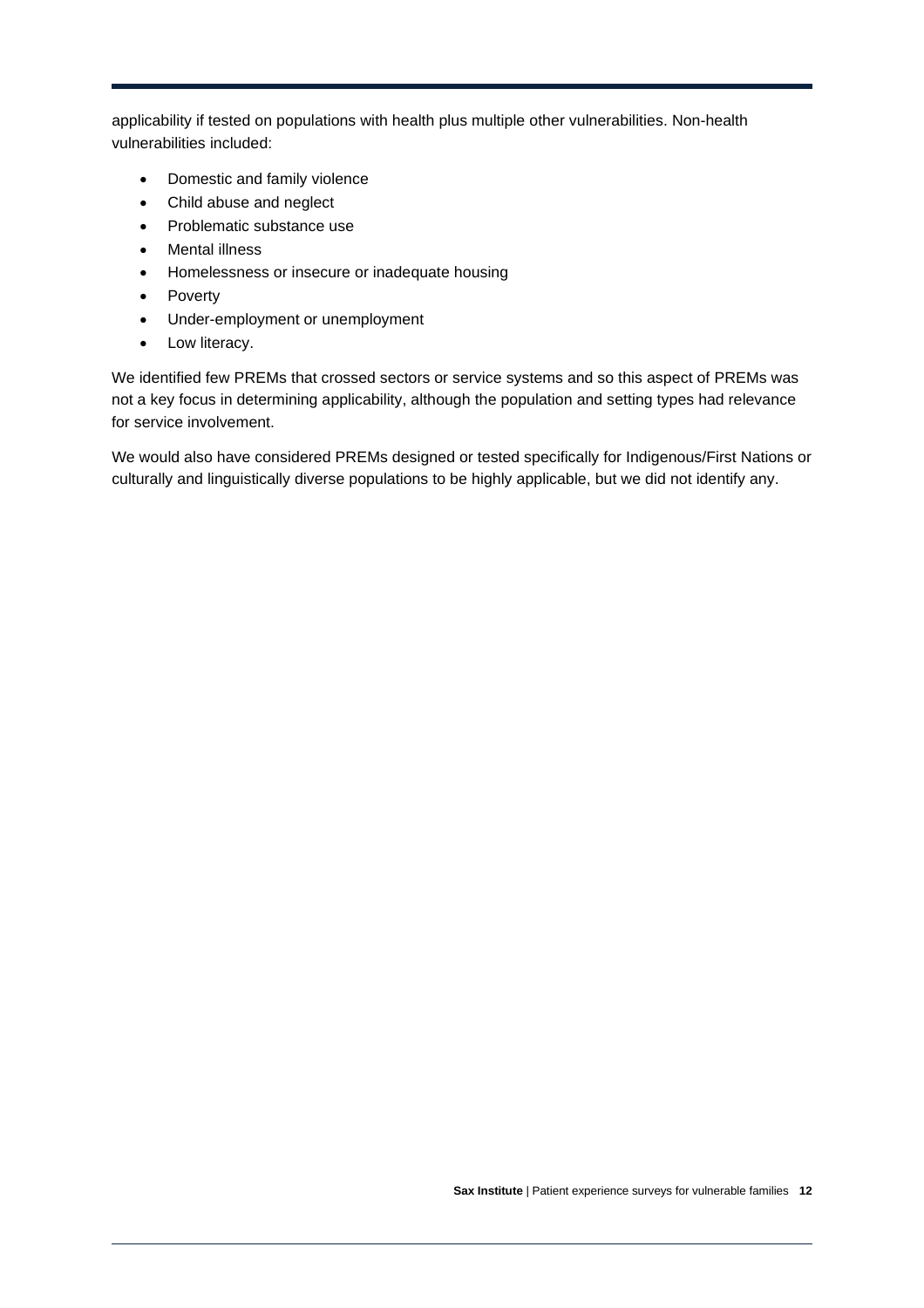**Table 1**—Overview of studies included in the Evidence Check

| <b>Study</b>              | <b>Type</b>                | <b>Country</b> | <b>Population</b>                                               | <b>Intervention</b>                                                                      | <b>PREM</b>                                                                                         | Level of<br>evidence |
|---------------------------|----------------------------|----------------|-----------------------------------------------------------------|------------------------------------------------------------------------------------------|-----------------------------------------------------------------------------------------------------|----------------------|
| O'Loughlin<br>20179       | <b>Uses</b><br>PREM        | Australia      | Adult patients with<br>complex or chronic                       | Synthesis of patient<br>experiences of the Patient-                                      | Ambulatory Care Experiences Survey<br>(ACES-SF)                                                     |                      |
|                           |                            |                | health conditions                                               | <b>Centred Medical Home</b><br>model                                                     | <b>Components of Primary Care Index</b><br>(CPCI)                                                   |                      |
|                           |                            |                |                                                                 |                                                                                          | <b>Consumer Assessment of Healthcare</b><br>Providers and Systems Clinician and<br>Group (CAHPS-CG) |                      |
|                           |                            |                |                                                                 |                                                                                          | Diabetes Disease State Management<br>Questionnaire (DDSM-QM) (a)                                    |                      |
|                           |                            |                |                                                                 |                                                                                          | Patient Assessment of Chronic Illness<br>Care (PACIC)                                               |                      |
|                           |                            |                | <b>Primary Care Assessment Survey</b><br>(PCAS)                 |                                                                                          |                                                                                                     |                      |
|                           |                            |                |                                                                 |                                                                                          | Survey of Healthcare Experiences of<br>Patients (SHEP)                                              |                      |
| Noël<br>202110            | <b>Uses</b><br><b>PREM</b> | <b>US</b>      | <b>Veterans Affairs</b><br>patients with 4+ visits<br>to clinic | Primary care: compare two<br>strategies for improving<br>integrated care                 | <b>Health Care System Hassles Scale</b>                                                             | $\mathbf{II}$        |
| <b>Bonciani</b><br>201711 | <b>Uses</b><br><b>PREM</b> | Italy          | Adult patients with<br>complex or chronic<br>health conditions  | GP-primary care co-<br>location: determine if<br>associated with patient<br>satisfaction | Population survey of patient experiences                                                            | $III-2$              |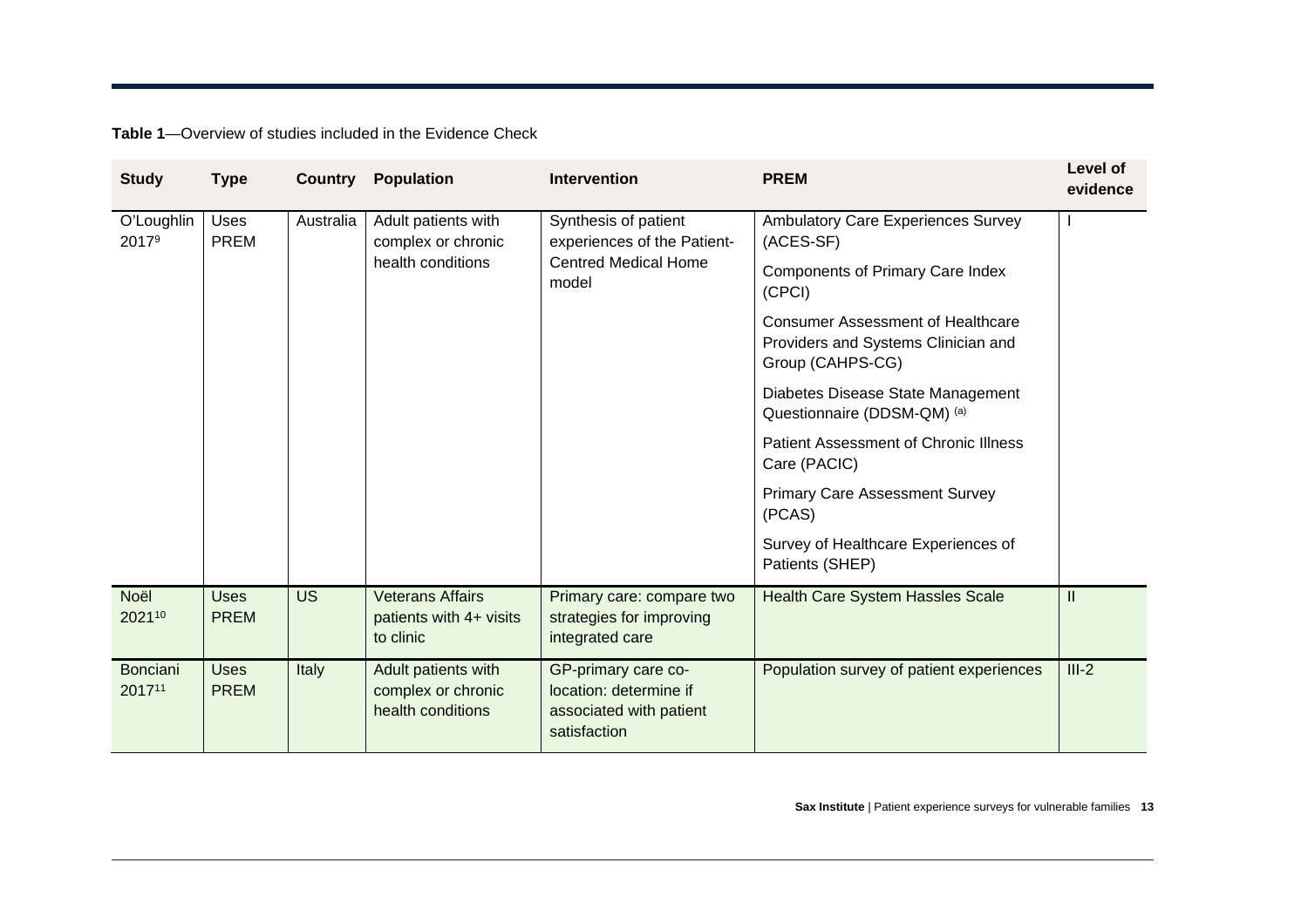| Gabrielian<br>202112       | <b>Uses</b><br><b>PREM</b>      | <b>US</b>                | <b>Primary care patients</b><br>experiencing<br>homelessness with<br>serious mental illness | Integrating behavioural<br>health and social services:<br>determine if associated with<br>patient satisfaction | <b>Primary Care Quality-Homelessness</b><br>$(PCQ-H)$                                            | $III-2$ |
|----------------------------|---------------------------------|--------------------------|---------------------------------------------------------------------------------------------|----------------------------------------------------------------------------------------------------------------|--------------------------------------------------------------------------------------------------|---------|
| Gidengil<br>201713         | Evaluates<br><b>PREM</b>        | <b>US</b>                | Caregivers of children<br>with complex chronic<br>disease                                   | Medicaid primary care                                                                                          | Family Experiences with Coordination of<br>Care (FECC)                                           | $III-2$ |
| Joober<br>201814           | Evaluates<br><b>PREM</b>        | Canada                   | Adults with at least<br>one chronic condition                                               | Family medicine clinics                                                                                        | Patient Experience of Integrated Care<br>(PEICS)                                                 | $III-2$ |
| <b>Kertesz</b><br>201415   | <b>Evaluates</b><br><b>PREM</b> | <b>US</b>                | <b>Veterans Affairs</b><br>patients with<br>experience of<br>homelessness                   | <b>Primary care</b>                                                                                            | <b>Primary Care Quality-Homelessness</b><br>$(PCQ-H)$                                            | $III-2$ |
| Lloyd<br>201916            | Evaluates<br><b>PREM</b>        | $\overline{\mathsf{UK}}$ | Adults with long-term<br>conditions                                                         | <b>Primary care</b>                                                                                            | <b>Person-centred Coordinated Care</b><br>Experience Questionnaire (P3CEQ)                       | $III-2$ |
| <b>Mastellos</b><br>201417 | <b>Uses</b><br><b>PREM</b>      | $\overline{\mathsf{UK}}$ | Adults with type-2<br>diabetes and/or are<br>aged 75+ years                                 | Primary care: understand<br>patient experience of<br>integrated care                                           | Pilot survey of integrated care<br>experiences                                                   | $III-2$ |
| <b>Mira</b><br>201618      | Evaluates<br><b>PREM</b>        | Spain                    | Young people and<br>adults with at least one<br>chronic condition                           | <b>Primary care</b>                                                                                            | <b>Instrument for Assessing Patient</b><br><b>Experience of Chronic Illness Care</b><br>(IEXPAC) | $III-2$ |
| Rogers<br>202019           | <b>Uses</b><br><b>PREM</b>      | <b>US</b>                | Adult patients with<br>complex or chronic<br>health conditions                              | Ambulatory and primary<br>care: understand patient<br>attitudes to screening for<br>social needs               | Patient attitude survey                                                                          | $III-2$ |
| Singer<br>201320           | Evaluates<br><b>PREM</b>        | <b>US</b>                | Adults with two or<br>more chronic<br>conditions                                            | <b>Primary care</b>                                                                                            | Patient Perceptions of Integrated Care<br>(PPIC)                                                 | $III-2$ |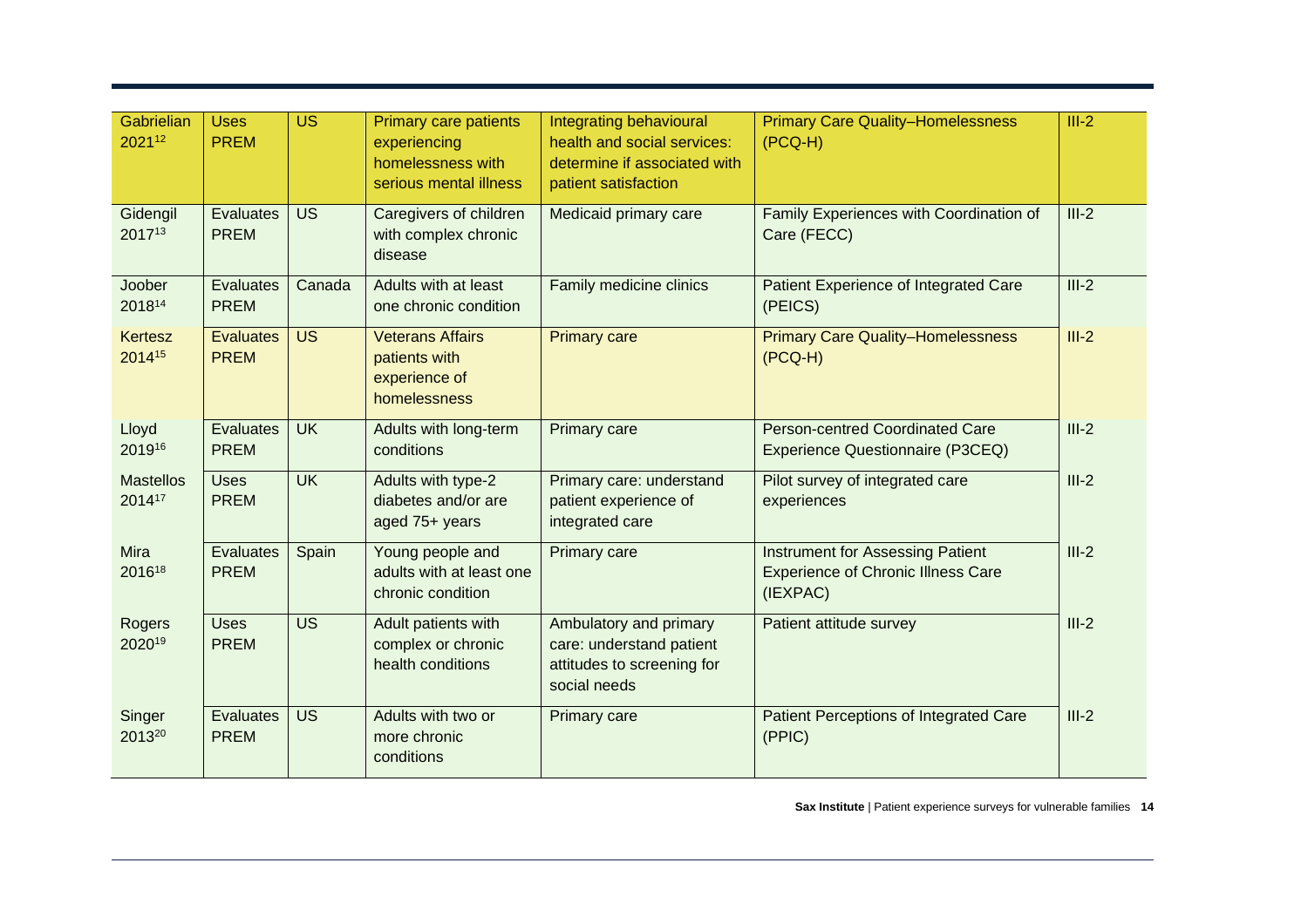| <b>Ziniel</b><br>2016 <sup>21</sup>  | <b>Evaluates</b><br><b>PREM</b> | <b>US</b> | Parents of children<br>with complex medical,<br>behavioural and<br>educational needs                      | <b>Primary care</b>                                                                                                                                         | Pediatric Integrated Care Survey (PCIS)                                                                                                                    | $III-2$ |
|--------------------------------------|---------------------------------|-----------|-----------------------------------------------------------------------------------------------------------|-------------------------------------------------------------------------------------------------------------------------------------------------------------|------------------------------------------------------------------------------------------------------------------------------------------------------------|---------|
| <b>Zlateva</b><br>2015 <sup>22</sup> | <b>Evaluates</b><br><b>PREM</b> | <b>US</b> | Patients with multiple<br>serious and/or chronic<br>conditions                                            | <b>Primary care</b>                                                                                                                                         | <b>Medical Home Care Coordination Survey</b><br>(MHCCS)                                                                                                    | $III-2$ |
| Zulman<br>201923                     | <b>Uses</b><br><b>PREM</b>      | <b>US</b> | Veterans Affairs<br>patients                                                                              | Integrated care plus<br>multidisciplinary<br>management including<br>mental health/substance<br>use support and intensive<br>social work case<br>management | Survey of Healthcare Experiences of<br>Patients (SHEP)<br><b>Patient Assessment of Chronic Illness</b><br>Care (PACIC)<br><b>Health Care Hassles Scale</b> | $III-2$ |
| <b>Siantz</b><br>2020 <sup>24</sup>  | <b>Uses</b><br><b>PREM</b>      | <b>US</b> | Adult patients with<br>more than one chronic<br>care condition AND<br>one behavioural health<br>condition | Medicaid integrated physical<br>and behavioural care                                                                                                        | Focus groups <sup>(b)</sup>                                                                                                                                |         |

(a) Excluded: disease-specific measure

(b) Included for relevant wording of discussion prompts

Low applicability: tested on patients with a health vulnerability or social vulnerabilities only

Moderate applicability: tested on populations with health vulnerability plus one other vulnerability

High applicability: tested on populations with health plus multiple other vulnerabilities

Unable to rate: applicability depends on individual studies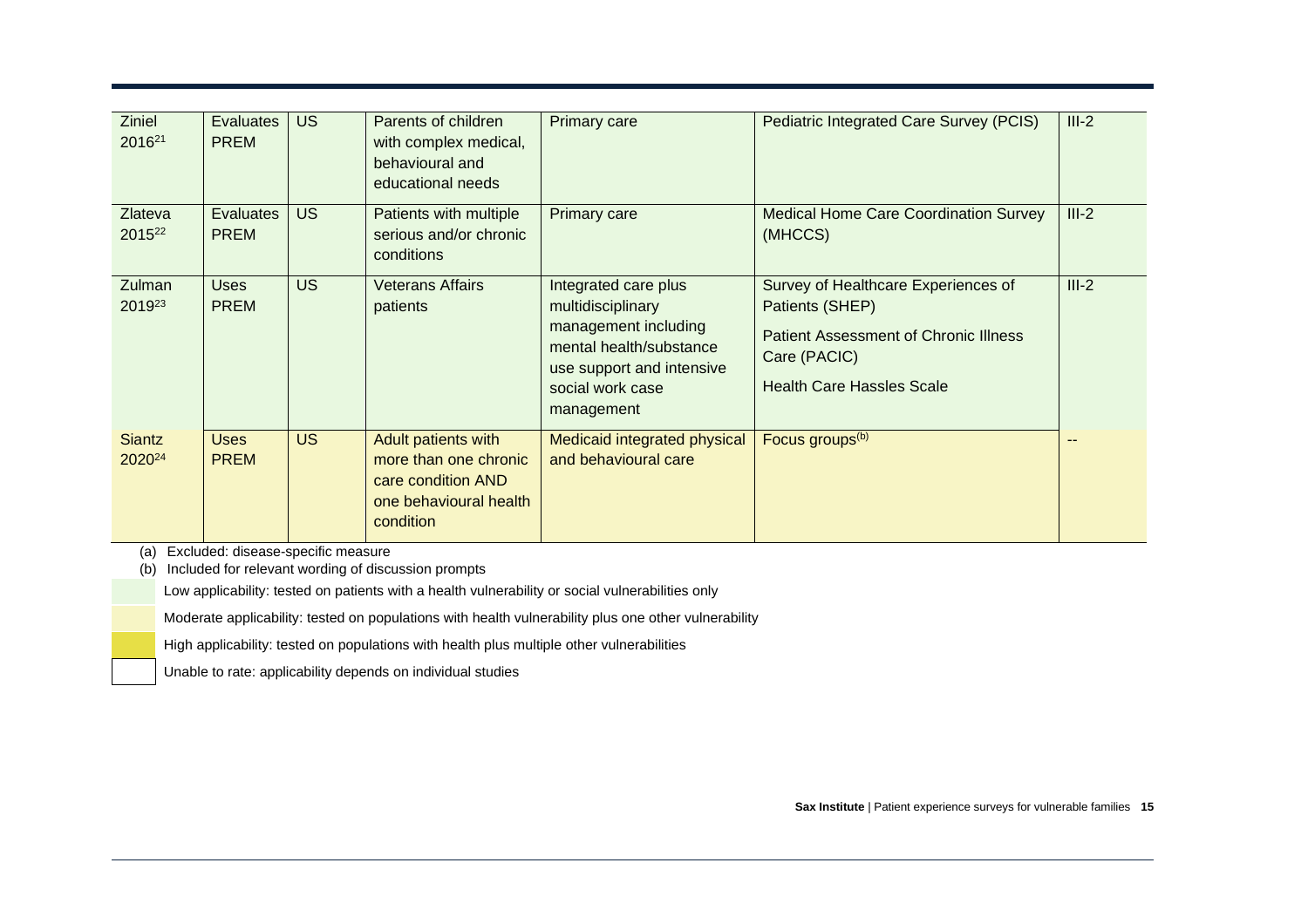## <span id="page-17-0"></span>**Evidence grading**

The same set of 16 publications was used to answer Questions 1 and 2. Of these, one was a level I review on the NHMRC Levels of Evidence (NHMRC 2009), one was a level II study (with randomisation at the site level) and 12 were level III-2 non-randomised studies (although for the seven studies evaluating a measure it is not clear that randomisation is an appropriate expectation). A single study was qualitative and could not be rated using the NHMRC scale. This is the basis of the 'evidence level' row of the data extraction table in Appendix 3.

Using the MMAT we rated six studies as being at relatively low risk of bias, four as being at medium risk of bias, and six studies as being at high risk of bias. The MMAT rates studies on the appropriateness of their methods and how well they were implemented, depending on their design (qualitative, quantitative randomised controlled trial, quantitative non-randomised, quantitative descriptive, or mixed methods). This is the basis of the 'evidence rating' row of the data extraction table in Appendix 3.

Using our own assessment of applicability based on the nature of the vulnerabilities to which patients were exposed, we rated one study as being of high applicability, two as being of moderate applicability and 12 as being of low applicability to the population of interest in this Evidence Check.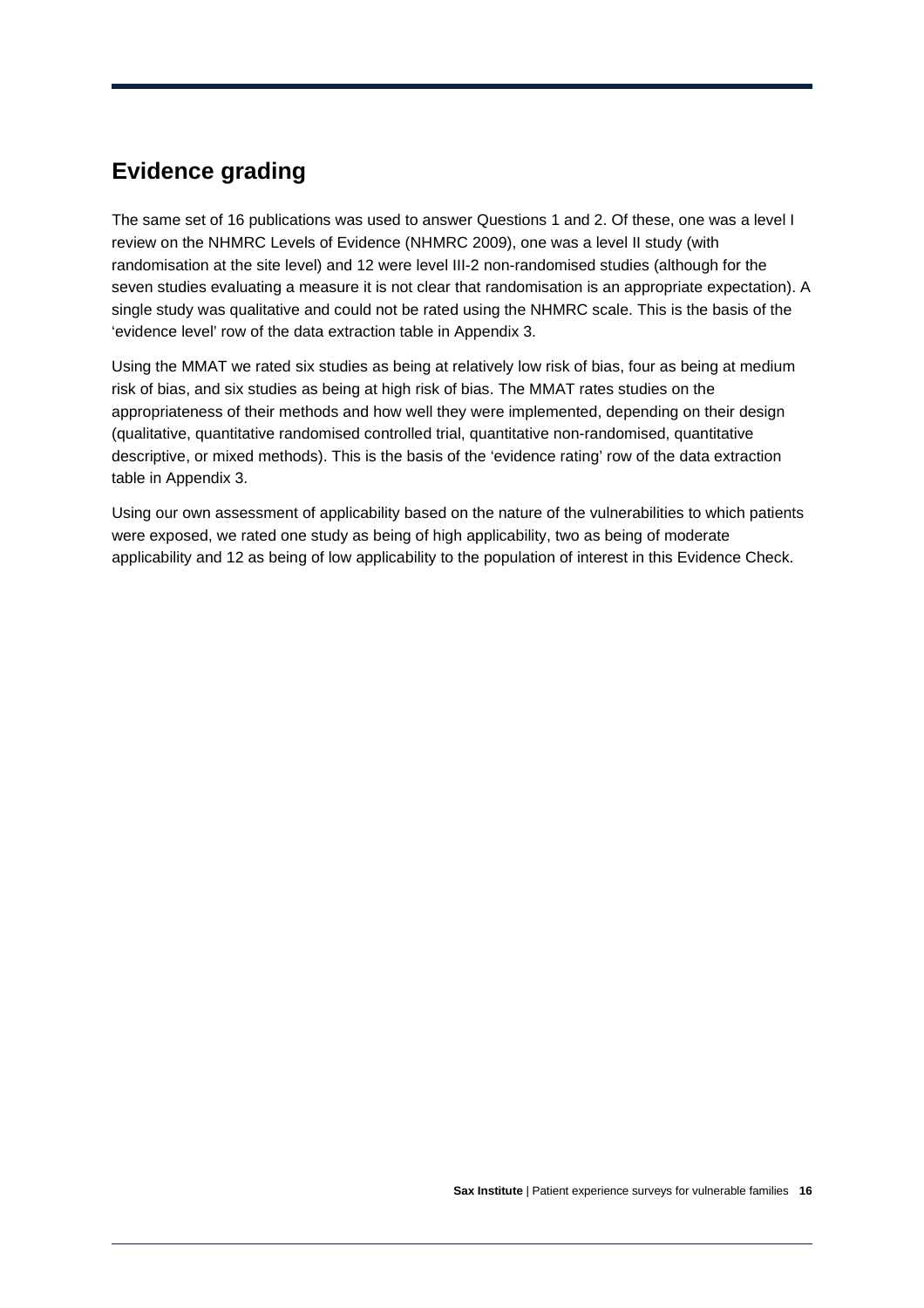## <span id="page-18-0"></span>Findings

## <span id="page-18-1"></span>**Question 1: What validated patient reported experience measures (PREMS) have been used to measure the experience of vulnerable people and/or families accessing care?**

#### **PREMs identified**

We identified 16 PREMs in 15 individual studies, plus a review mentioning seven PREMs (three of which were already identified via single studies).

The individual studies identifying PREMs fell into two categories: psychometric studies that reported on the development and validation of measures, and evaluation studies that reported on the use of measures to assess health systems and patient attitudes. These are described separately below. We also identified a single review, which we have included with the evaluation studies.

#### *Psychometric studies*

We found eight studies that evaluated eight PREMs. Measures listed in bold below are those used in more than one of the studies we identified in all publications:

- Family Experiences with Coordination of Care (FECC)13
- Instrument for Assessing Patient Experience of Chronic Illness Care (IEXPAC)<sup>18</sup>
- Medical Home Care Coordination Survey (MHCCS)<sup>22</sup>
- Patient Experience of Integrated Care (PEICS)<sup>14</sup>
- Patient Perceptions of Integrated Care (PPIC)<sup>20</sup>
- Pediatric Integrated Care Survey (PCIS)<sup>21</sup>
- Person-centred Coordinated Care Experience Questionnaire (P3CEQ)<sup>16</sup>
- **Primary Care Quality–Homeless (PCQ-H). 15**

These studies provided good information on measure validation. All authors concluded that the PREMs they developed exhibited good reliability and good validity on a range of psychometric measures (internal consistency, convergent and divergent ability, discriminant ability).

#### *Evaluation studies*

We found a further seven studies that used eight PREMs to evaluate programs or patients' experiences and attitudes. These PREMs were either stand-alone scales, qualitative measures or items relating to patients' experience in a larger survey:

- Focus groups on patient experience of the Behavioral Health Integration and Complex Care Initiative (BHICCI)24
- **Health Care System Hassles Scale**10,**<sup>23</sup>**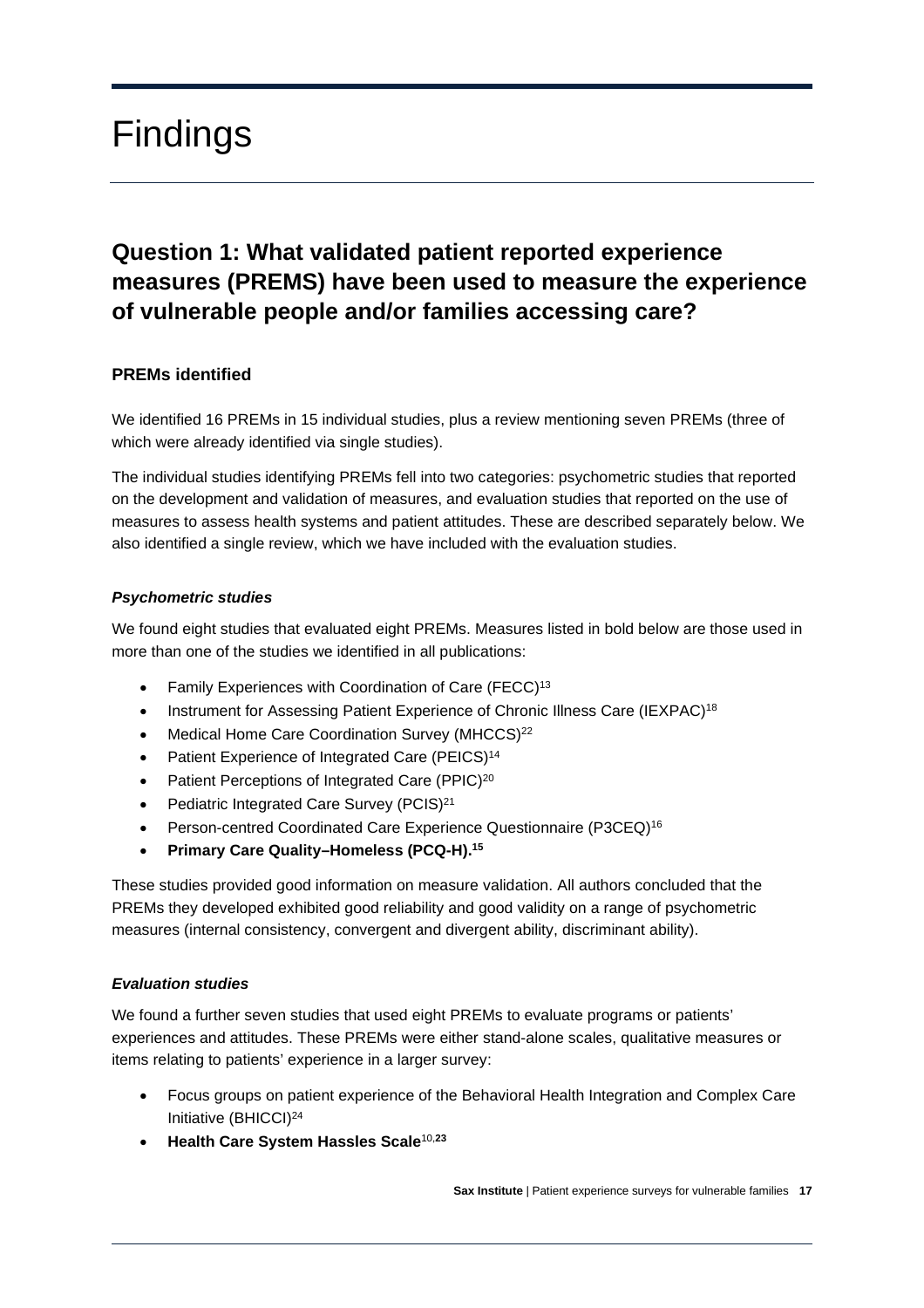- Patient Assessment of Chronic Illness Care (PACIC)<sup>23</sup>
- Pilot survey of integrated care experiences<sup>17</sup>
- Population survey of patient experiences<sup>11</sup>
- **Primary Care Quality–Homeless (PCQ-H)**12,15
- Survey of Healthcare Experiences of Patients (SHEP)<sup>23</sup>
- Survey of patient attitudes to social needs screening and programs in ambulatory settings.<sup>19</sup>

These studies provided less information on PREMs validation. Some authors referenced the original publication for measures that may contain psychometrics; the one study that used a qualitative PREM reported on the development of questions and domains through suitable qualitative methods for validation including consultation and iterative coding of themes.

In addition, we found a single systematic review. <sup>9</sup> This assessed patients' experiences of Australian health services using a patient-centred medical home model, and cited studies using the following named measures. Again, measures identified in the preceding categories of papers are listed in bold, and these appear to be those that best match PREMs in an integrated care context. The PREMs included in the systematic review and their referencing papers are provided in the list of measures in Appendix 4. However, due to limited information available about these PREMs in the O'Loughlin review, we are not able to provide details of these measures in our Evidence Check:

- Ambulatory Care Experiences Survey (ACES-SF)
- Components of Primary Care Index (CPCI)
- Consumer Assessment of Healthcare Providers and Systems Clinician and Group (CAHPS-CG)
- Diabetes Disease State Management Questionnaire (DDSM-QM) (not described further in this evidence assessment as it is condition-specific)
- **Patient Assessment of Chronic Illness Care (PACIC)**
- **Primary Care Assessment Survey (PCAS)**
- **Survey of Healthcare Experiences of Patients (SHEP).**

Psychometric information was not listed for these measures in this review.

The full item set of these PREMs was provided for some of these studies (see Appendix 4 for further details), and in other cases we have provided links to sites with details of the PREM or a reference.

#### *PREM items and domains*

The PREMs we identified in the 15 individual studies ranged in length from six to 33 items (not including the qualitative measure and one measure where PREMs items were part of a larger survey and were not specified). The median number of items was 17.

The full list of domains mentioned as being covered by PREMs is available in the data extraction tables of Appendix 3. Not all studies gave detailed information on all domains. Grouping like with like, the most commonly covered domains (not counting the themes identified in the qualitative study) are:

- Care coordination (integrated care)
- Plans and protocols
- Messaging and communication
- Community resources/social needs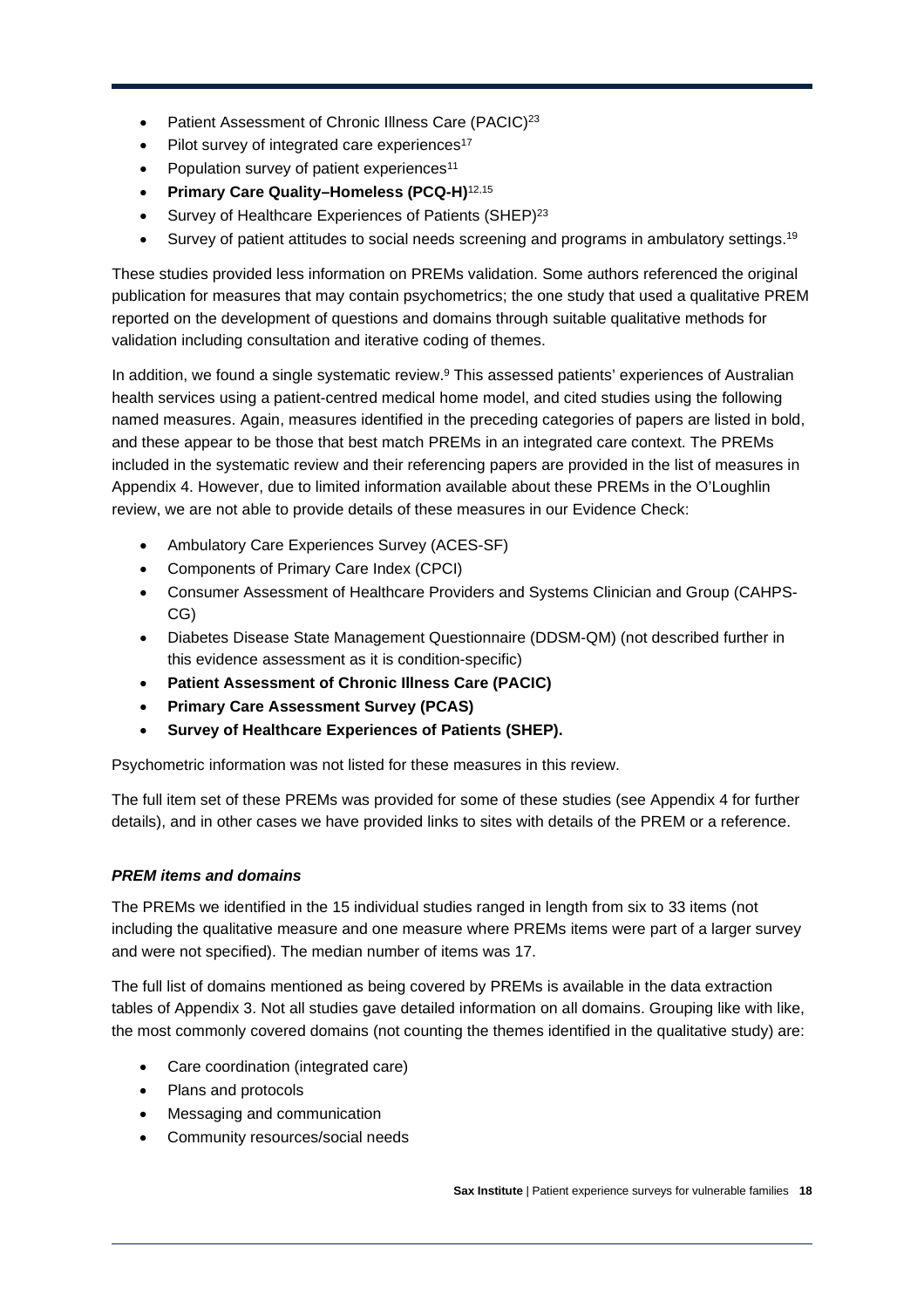- Goals and outcomes
- Patient–clinician relationship
- Access to care
- Service/care transitions
- Cooperation between clinicians
- Patient-centredness and health promotion activities.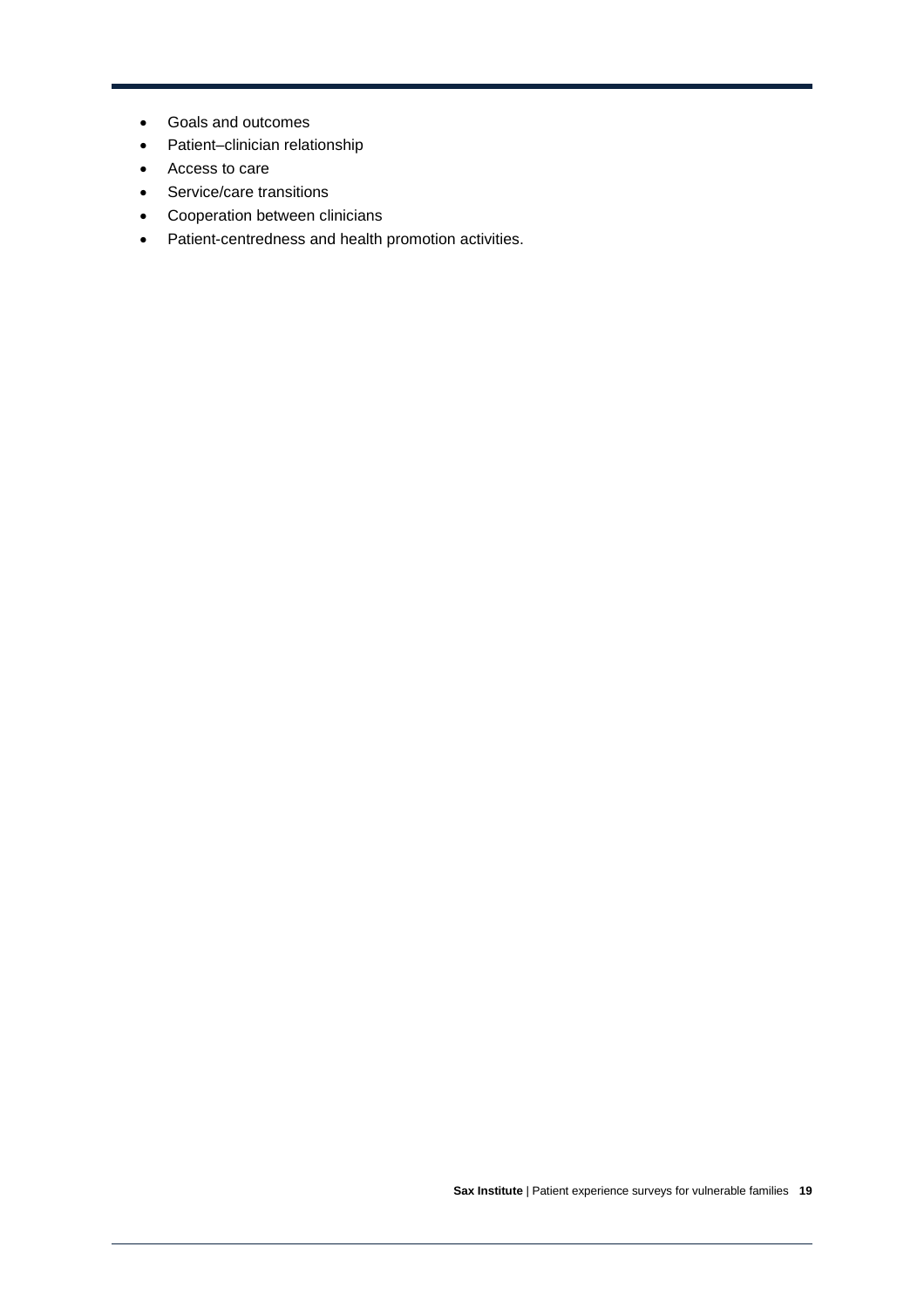## <span id="page-21-0"></span>**Question 2: What PREMS, domains and questions from those identified in Question 1 may have applicability for clients of the NSW Vulnerable Families (formerly the Health Healthy Homes and Neighbourhoods) program?**

#### *Country and setting*

PREMs identified in this Evidence Check were predominantly used in or designed for primary care settings in the US:

- US (10 studies)
- UK (2 studies)
- Australia (1 review)
- Canada (1 study)
- Italy (1 study)
- Spain (1 study).

The UK, Canadian, Italian and Spanish healthcare systems would generally be considered closer in design and funding to the Australian context than would the US systems. On the other hand, most of the US studies that identified PREMs were set within the Medical Home Care model<sup>22</sup>, which closely parallels the Australian equivalent of the Patient-Centred Medical Home. <sup>9</sup> The care systems in which these studies are embedded are thus similar to the NSW context. However, the health system alone is not a very close match to the VF program.

Settings described in the included studies were all some version of primary medical care, with varying levels of integration with other services. The settings and populations have been classified in Table 2.

| <b>Setting</b>                | <b>Study</b>      | <b>Measure</b>                  |
|-------------------------------|-------------------|---------------------------------|
| Integrated primary healthcare | Bonciani 2017     | Population survey               |
|                               | Gidengil 2017     | <b>FECC</b>                     |
|                               | Joober 2018       | <b>PEICS</b>                    |
|                               | <b>Lloyd 2019</b> | P3CEQ                           |
|                               | Mastellos 2014    | Population survey               |
|                               | Mira 2016         | <b>IEXPAC</b>                   |
|                               | O'Loughlin 2017   | ACES-SF, CPCI, CAHPS-CG, PACIC, |
|                               |                   | PCAS, SHEP                      |
|                               | Rogers 2020       | Population survey               |
|                               | Singer 2013       | <b>PPIC</b>                     |
|                               | Ziniel 2016       | <b>PICS</b>                     |
|                               | Zlateva 2018      | <b>MHCCS</b>                    |

#### **Table 2**—PREMs by setting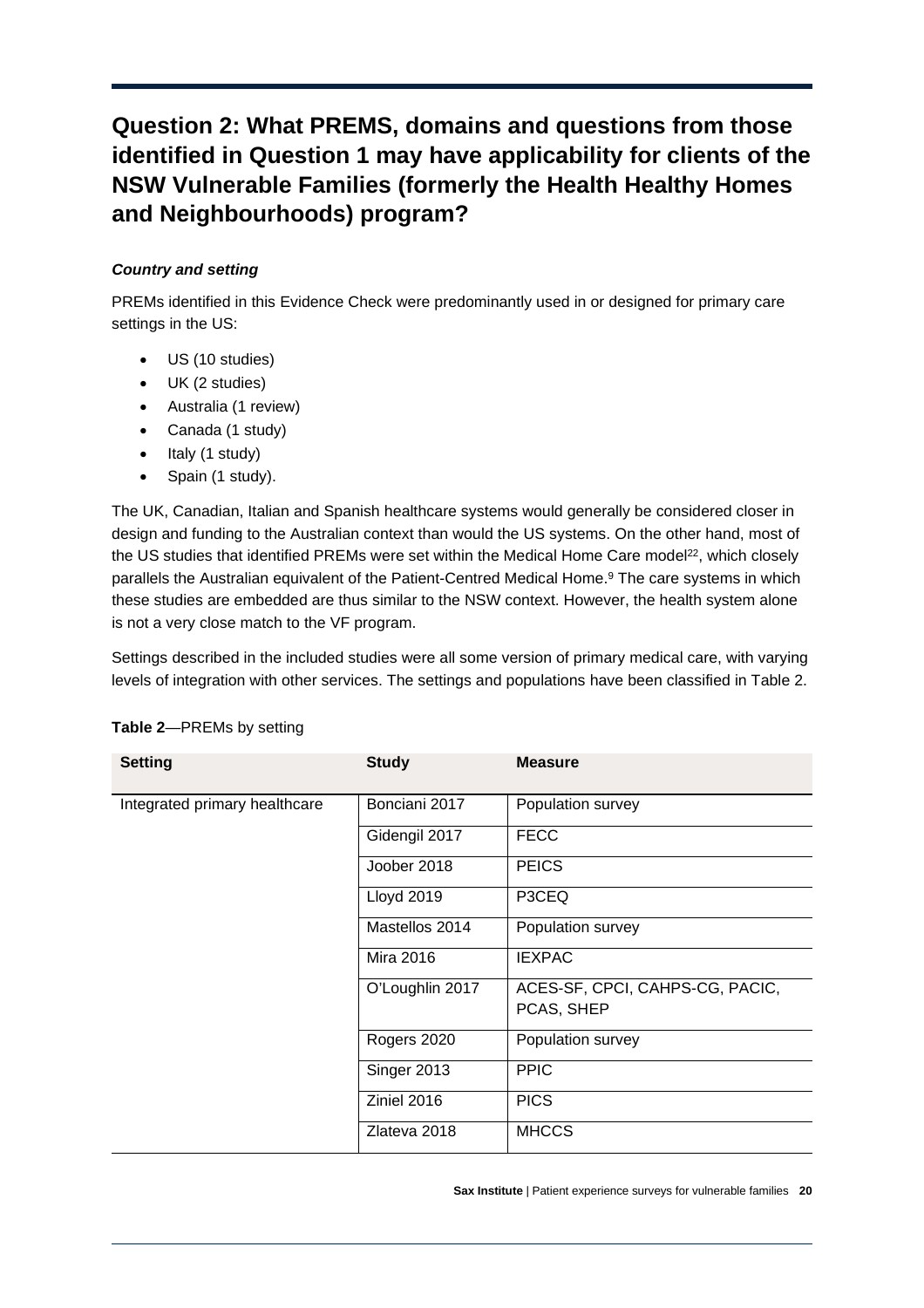| Veterans Affairs integrated or                            | Gabrielian 2021  | PCQ-H                            |
|-----------------------------------------------------------|------------------|----------------------------------|
| intensive care                                            | Kertesz 2014     | PCQ-H                            |
|                                                           | <b>Noël 2021</b> | <b>Health Care Hassles Scale</b> |
|                                                           | Zulman 2019      | <b>Health Care Hassles Scale</b> |
|                                                           |                  | <b>PACIC</b>                     |
|                                                           |                  | <b>SHEP</b>                      |
| Integrated physical and<br>behavioural/substance use care | Siantz 2020      | Focus groups                     |

#### *Population*

The majority of the populations for which PREMs were tested and with which they were used were adults with complex and/or chronic health concerns. A small number of studies used PREMs with adult carers of children with chronic or complex health concerns, with adults with behavioural and/or substance use concerns in addition to health issues, adults requiring social support and adults with experience of homelessness (Table 3).

#### **Table 3**—PREMs by population

| <b>Setting</b>                                                                   | <b>Study</b>      | <b>Measure</b>                   |
|----------------------------------------------------------------------------------|-------------------|----------------------------------|
| Carers of children and young                                                     | Gidengil 2017     | <b>FECC</b>                      |
| people                                                                           | Ziniel 2016       | <b>PICS</b>                      |
| Young people and adults with<br>chronic health conditions                        | <b>Mira 2016</b>  | <b>IEXPAC</b>                    |
| Adults with behavioural and/or<br>substance use concerns plus<br>health concerns | Siantz 2020       | Focus groups                     |
| Adults with experience of<br>homelessness                                        | Kertesz 2014      | PCQ-H                            |
|                                                                                  | Gabrielian 2021   | PCQ-H                            |
| Adults receiving health and                                                      | Zulman 2019       | <b>Health Care Hassles Scale</b> |
| social support                                                                   |                   | <b>PACIC</b>                     |
|                                                                                  |                   | <b>SHEP</b>                      |
| Adults with complex and/or<br>chronic health conditions                          | Bonciani 2017     | Population survey                |
|                                                                                  | Joober 2018       | <b>PEICS</b>                     |
|                                                                                  | <b>Lloyd 2019</b> | P3CEQ                            |
|                                                                                  | Mastellos 2014    | Population survey                |
|                                                                                  | Noël 2021         | <b>Health Care Hassles Scale</b> |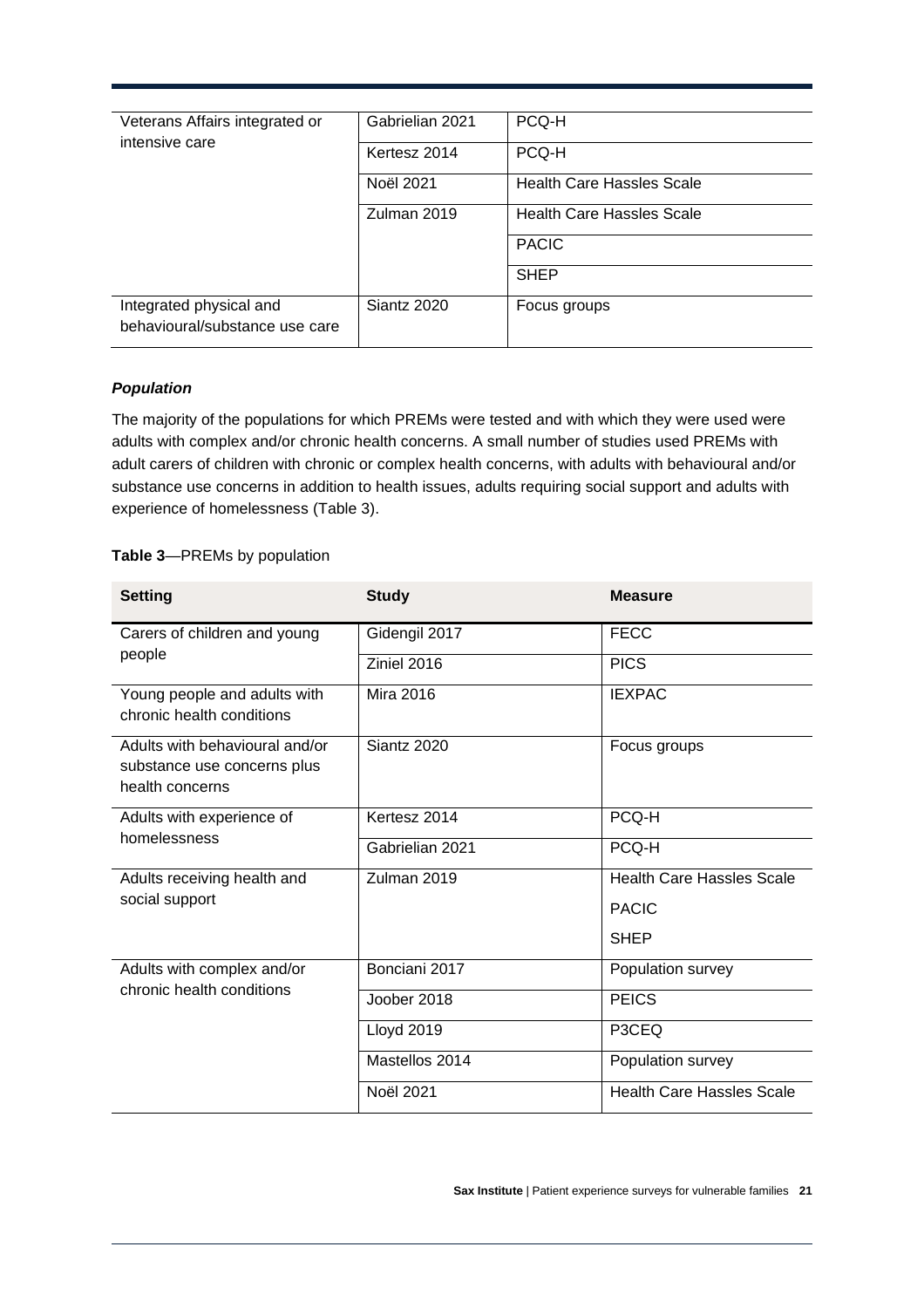| O'Loughlin 2017 | ACES-SF, CPCI, CAHPS- |
|-----------------|-----------------------|
|                 | CG, PACIC, PCAS, SHEP |
|                 |                       |
| Rogers 2020     | Population survey     |
|                 |                       |
| Singer 2013     | <b>PPIC</b>           |
|                 |                       |
| Zlateva 2018    | <b>MHCCS</b>          |
|                 |                       |

Six studies used measures in languages other than English (in some cases in parallel with an English-language version). None of the languages other than English were relevant to NSW community languages (with the exception of Italian), and we did not identify any English-language measures intended for people from culturally and linguistically diverse backgrounds or who have low literacy—where this was a consideration for study authors, they offered parallel versions in an appropriate language, such as English and Spanish.

#### *Domains*

The PREMs we identified covered a range of domains. For the VF context, the most relevant domains were those relating to client experience of the coordination of care, messaging and communication between professionals and between client and professionals, access to care (in this case, services) and transitions between services or care components. Clients' perceptions of client-centredness, setting and meeting appropriate goals and outcomes, and their access to community resources were also relevant in this context.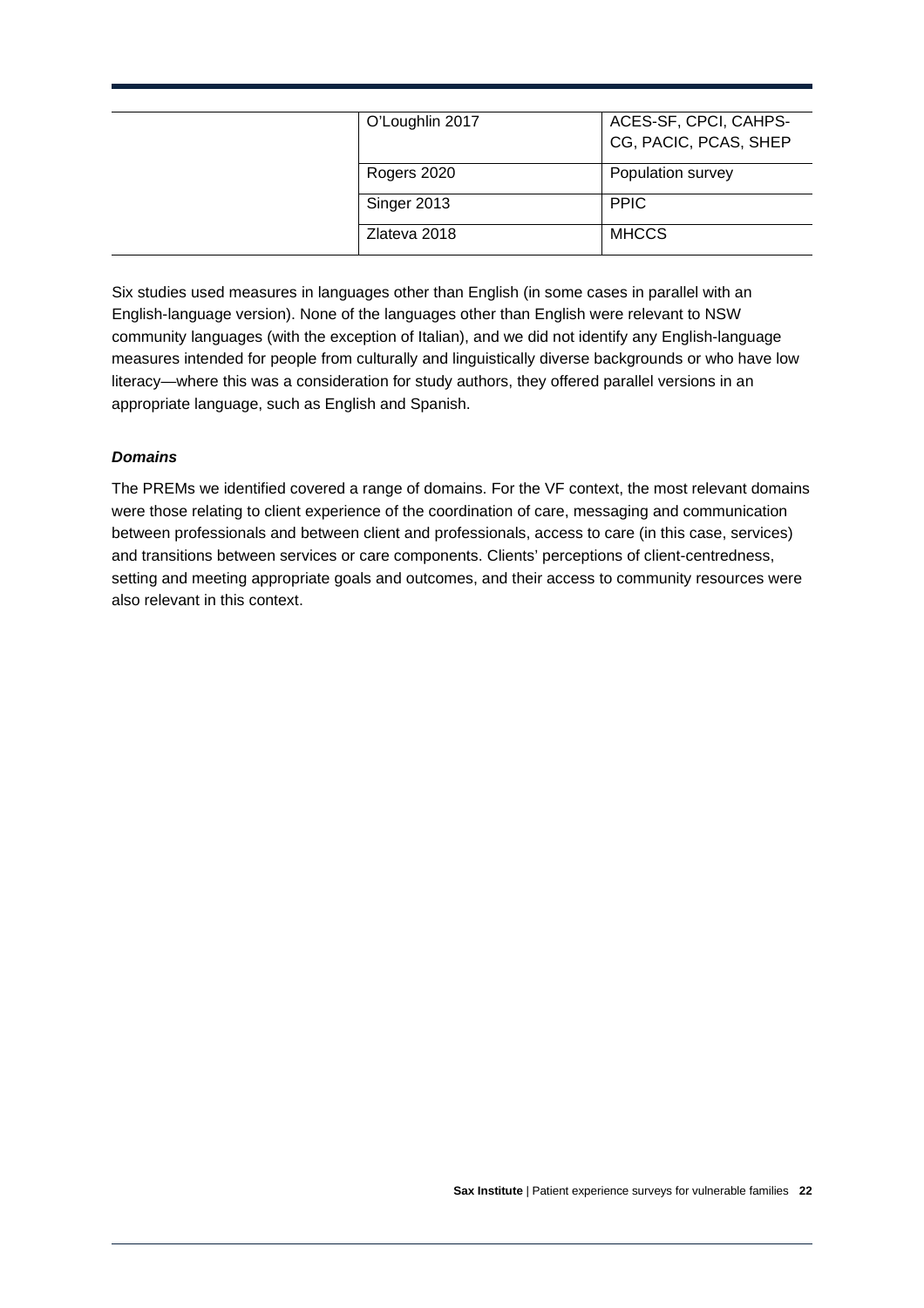### <span id="page-24-0"></span>**Gaps in the evidence**

We did not identify any PREMs for use by children, although we identified some for parents to report on the care experiences of children and young people.

We did not identify any PREMs specifically for use by Indigenous and First Nations peoples, or for use by people from culturally and linguistically diverse backgrounds using a language other than English. We did identify some PREMs in other languages, but these were for people to use in their preferred language. One of these languages, Italian, may be relevant to the NSW context.

Participants in some studies had experience of homeless, of mental health issues, and of behavioural issues including substance use. However, we did not identify any PREMs that were designed for or used with people who had experienced domestic and family violence, child abuse and neglect, unemployment, poverty or other hardship, or any other vulnerability of interest for the VF context.

While all PREMs were designed to capture an experience of integrated care, they were predominantly within a health context although a small number of studies investigated integrated physical and behavioural health (one study) or supplemented healthcare with social work case management (one study).

All PREMs were considered valid and reliable for the populations and contexts in which they were tested; we are not able to comment on their suitability for other populations and contexts, however.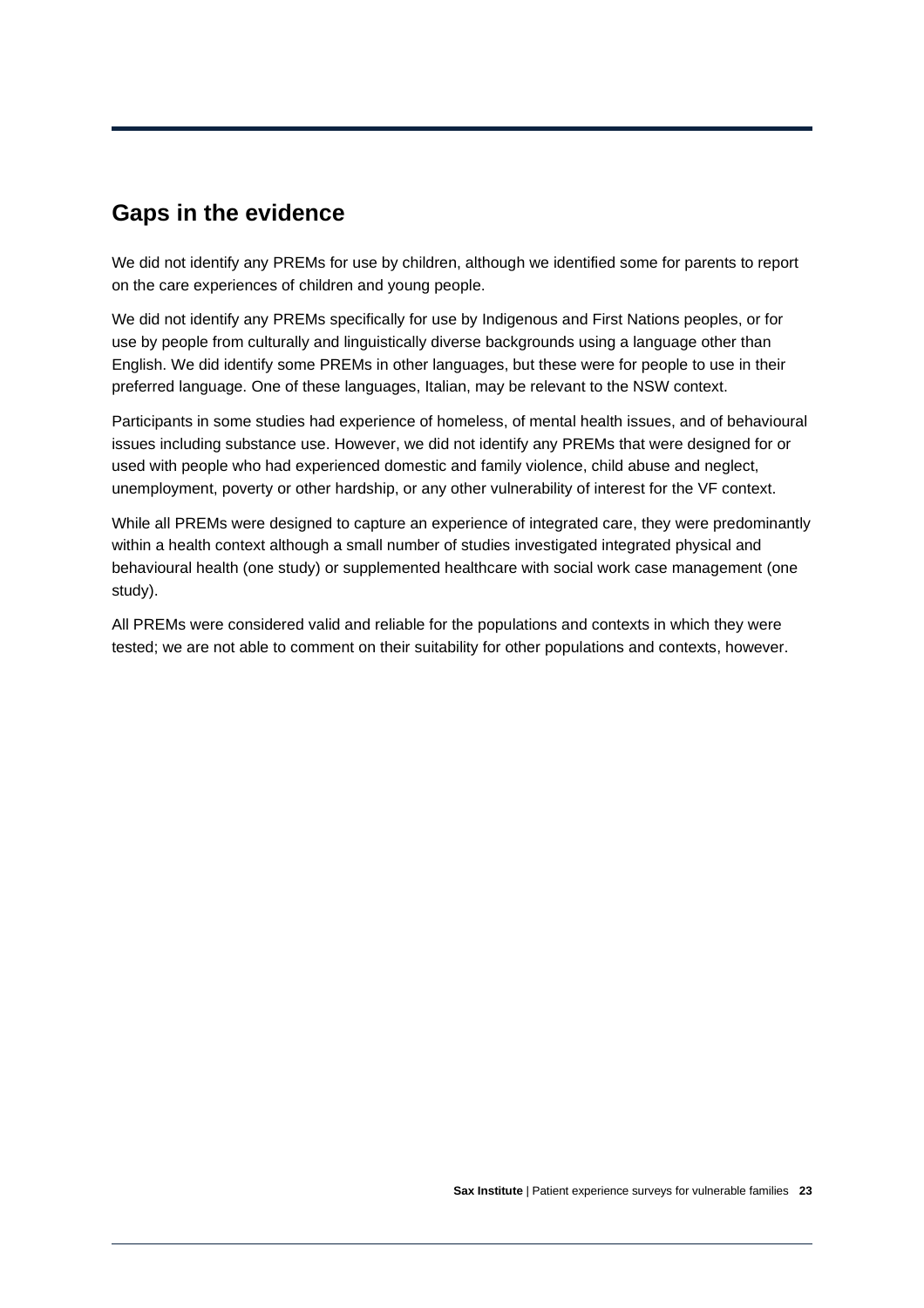## <span id="page-25-0"></span>**Discussion**

We identified 16 PREMs from 15 psychometric and evaluation studies. One further paper reported a review that included seven other PREMs, three of the most relevant of which had already been identified in individual studies. Most of the studies we identified (12 of the 15 individual studies) were level III-2 non-randomised designs, plus one level I review. Given many of these were psychometric studies, it would not be appropriate to expect them to use only randomised, quasi-randomised or controlled study designs. We rated six studies as being at relatively low risk of bias, four as being at medium risk of bias and six as being at high risk of bias (including the review).

PREMs ranged in length from six to 33 survey items (although one PREM was qualitative only and another formed part of a larger survey) and covered the following domains:

- Care coordination (integrated care)
- Plans and protocols
- Messaging and communication
- Community resources/social needs
- Goals and outcomes
- Patient–clinician relationship
- Access to care
- Service/care transitions
- Cooperation between clinicians
- Patient-centredness
- Health promotion activities.

The majority of PREMs were developed and used in the US, with two in the UK and one each from Canada, Italy and Spain. The review was of the Australian experience and used PREMs developed in a range of countries.

The care systems in which the studies in this review were embedded were similar to the NSW health context (even the US studies, given the kinds of health interventions in question). However, the 'integration' of care in the majority of studies referred to different health services. We found very little information on the use of PREMs for people experiencing services integrated across health and social support agencies. Given the domains covered by the PREMs we identified, they may be suitable for use in this broader context but we were not able to identify evidence of their suitability or otherwise.

The majority of populations taking part in these studies were adults with chronic/complex health concerns. We found limited evidence relating to PREMs for other populations: carers of children and young people, adults with mental illness and/or substance use issues, and adults experiencing homelessness or receiving intensive social work case management. Again, any of the PREMs identified may be suitable for any population of interest to the VF program, but we were not able to find evidence for or against that suitability.

The applicability of the PREMs we identified to the VF context is discussed further in the next section.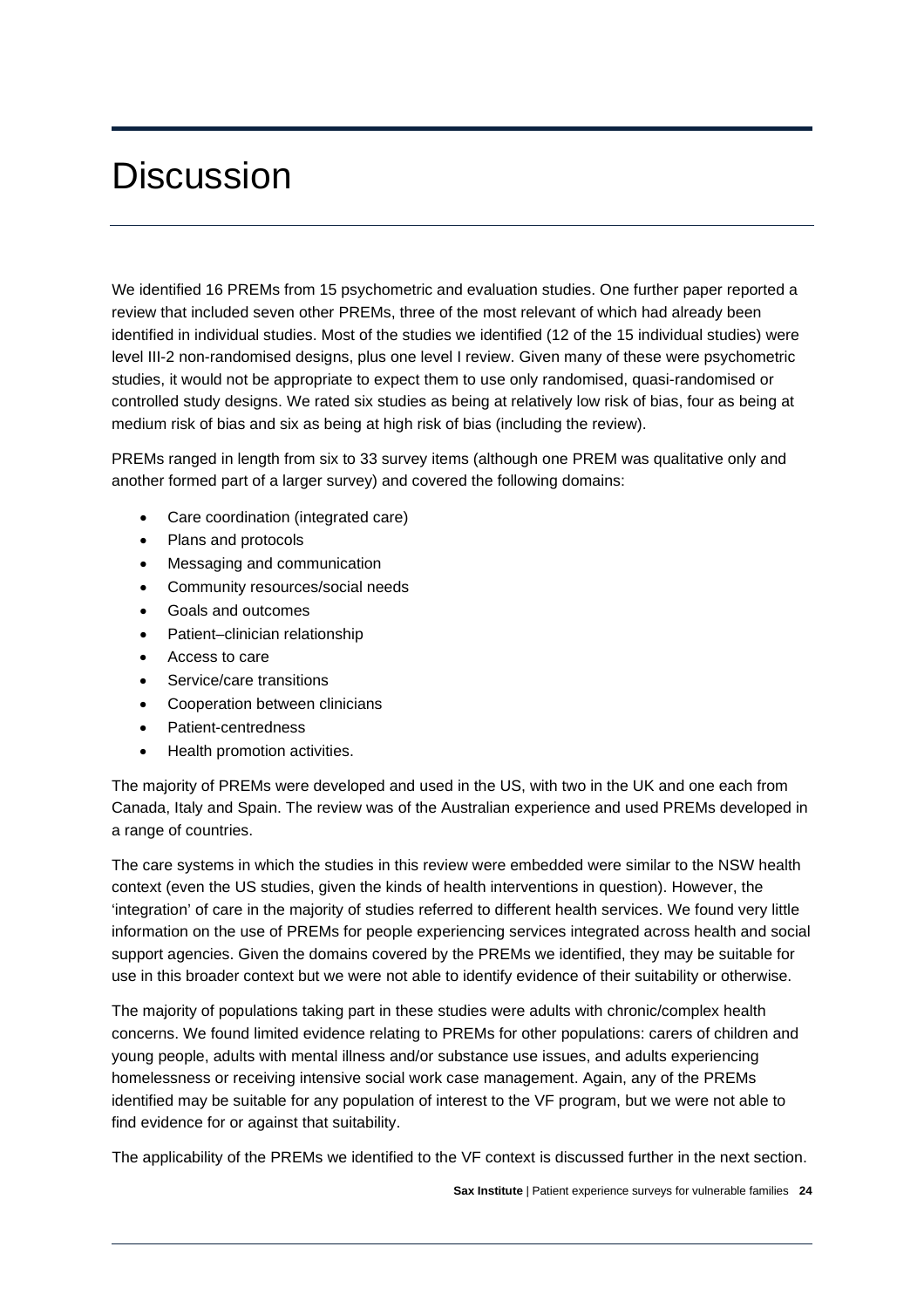# <span id="page-26-0"></span>Applicability

The VF program works with families with complex or chronic health and social needs. In choosing PREMs, VF is seeking to balance validity and reliability with applicability factors such as purpose, clients' best interests, cost and administration requirements. Some key criteria for considering the applicability of measures include: relevance to the VF program and participants; administration; usability; and cost.

In this section, we report on the PREMs identified in the Evidence Check that appear to be the most applicable to the VF program. All the PREMs we identified were for use in an integrated or coordinated care context and so they are all suitable in that regard. Most of the PREMs were used in the context of primary care health services; few crossed sectors or service systems. Our principal focus in determining applicability was to consider the population match to VF, which also helps highlight multiple service system relevance.

### <span id="page-26-1"></span>**Relevance to VF**

We considered the applicability of PREMs to the outcomes intended to be measured and to the target population. This includes measures for adults with complex health and social needs including substance use, domestic and family violence, financial and employment concerns and mental health concerns. Use with children and young people was also a consideration.

Most of the PREMs we identified in this Evidence Check were of low applicability to the VF context as most related to health vulnerabilities rather than social vulnerabilities and most focused on health services rather than multiple providers.

We have rated two PREMS (reported in three studies) to be of moderate applicability to the VF population (health plus one non-health vulnerability) and one to be of high applicability (health plus multiple non-health vulnerabilities). Table 4 summarises these two most applicable PREMs.

| <b>Measure</b>                                     | <b>Population</b><br>match                                                                        | <b>Setting and</b><br>service match | <b>Psychometricall</b><br>y sound | Method of use                                     |
|----------------------------------------------------|---------------------------------------------------------------------------------------------------|-------------------------------------|-----------------------------------|---------------------------------------------------|
| <b>Primary Care</b><br>Quality-<br><b>Homeless</b> | People with<br>experience of<br>homelessness,<br>poor health<br>status, alcohol<br>and other drug | Primary care and<br>social services | Yes                               | English<br>Clinician-<br>administered<br>33 items |

**Table 4**—Most applicable PREMs based on population type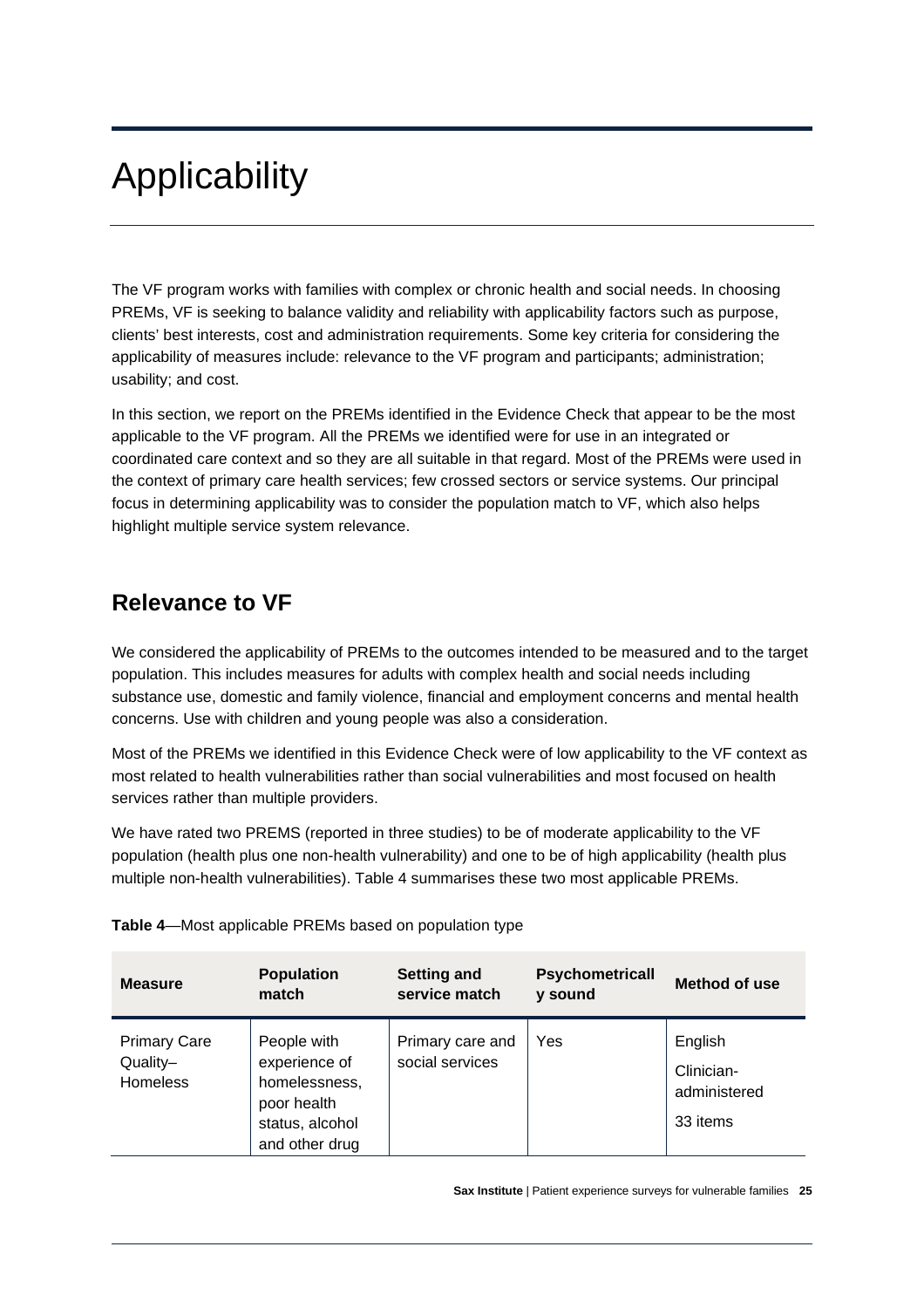|                                                                                                                                                                   | use, serious<br>mental illness                                             |                                                                             |     |                                                                                  |
|-------------------------------------------------------------------------------------------------------------------------------------------------------------------|----------------------------------------------------------------------------|-----------------------------------------------------------------------------|-----|----------------------------------------------------------------------------------|
| Focus groups <sup>(a)</sup><br>on patient<br>experience of the<br><b>Behavioral</b><br>Health<br>Integration and<br><b>Complex Care</b><br>Initiative<br>(BHICCI) | People with poor<br>health status and<br>a behavioural<br>health condition | Integrated<br>physical and<br>behavioural care<br>in a community<br>setting | Yes | English<br>Clinician-<br>administered<br>Six open-ended<br>discussion<br>prompts |

<span id="page-27-0"></span>(a) Focus group methodology is unlikely to be appropriate for the VF service delivery context, but the prompting questions may be of assistance in developing a survey measure.

## **Administration**

A further factor to consider in applicability is the skills required to administer and score the measure, and the amount of time required (for both staff and clients). Ideally, measures need to minimise the administrative burden on staff and clients. The most applicable PREM noted above (Primary Care Quality–Homeless), is one of the longer quantitative measures. It may be that a less applicable, but shorter PREM might be chosen on the basis of ease of administration.

## <span id="page-27-1"></span>**Usability**

Consider measures that are appropriate for VF clients and reduce their cognitive burden, including easy-read versions for those with low literacy and translated versions. The qualitative PREM noted above as being applicable (focus group on patient experience of BHICCI) may be less intimidating and more useable for both clinicians and clients than many of the longer quantitative PREMs in the administration phase, but this must be balanced against the effort and lower objectivity of interpreting qualitative measures.

### <span id="page-27-2"></span>**Cost**

The cost of the tool itself (e.g. licensing) and of staff time and effort in administering and scoring should not be prohibitive. The PREMs we have identified are free to use but would represent either a time or an infrastructure cost to score and interpret.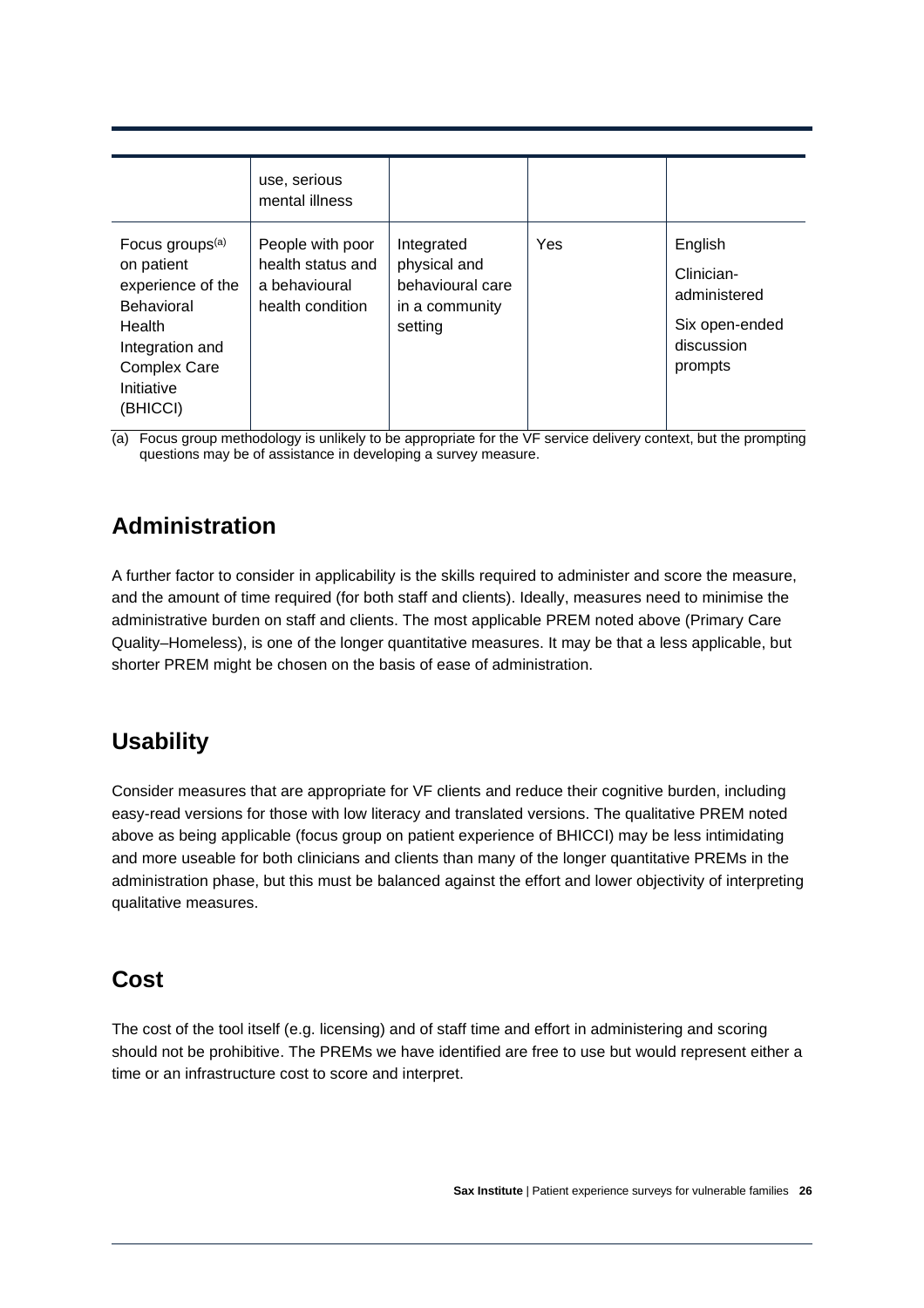### <span id="page-28-0"></span>**Bottom line**

The small number of PREMs identified in this Evidence Check are, on the whole, of low applicability to VF in terms of population type and services. They are all used in integrated care, however, and so they do consider coordinated aspects of service delivery that may be absent from PREMs used by single providers. Based on ease of administration and usability, as well as complexity of population, Primary Care Quality–Homeless[§](#page-28-1) appears to be the most applicable.

<span id="page-28-1"></span><sup>§</sup> The population was referred to as people with experience of homelessness but they were not all homeless at the time. They were experiencing social vulnerabilities often associated with homelessness, however, such as serious mental illness, chronic conditions, alcohol and other drug use.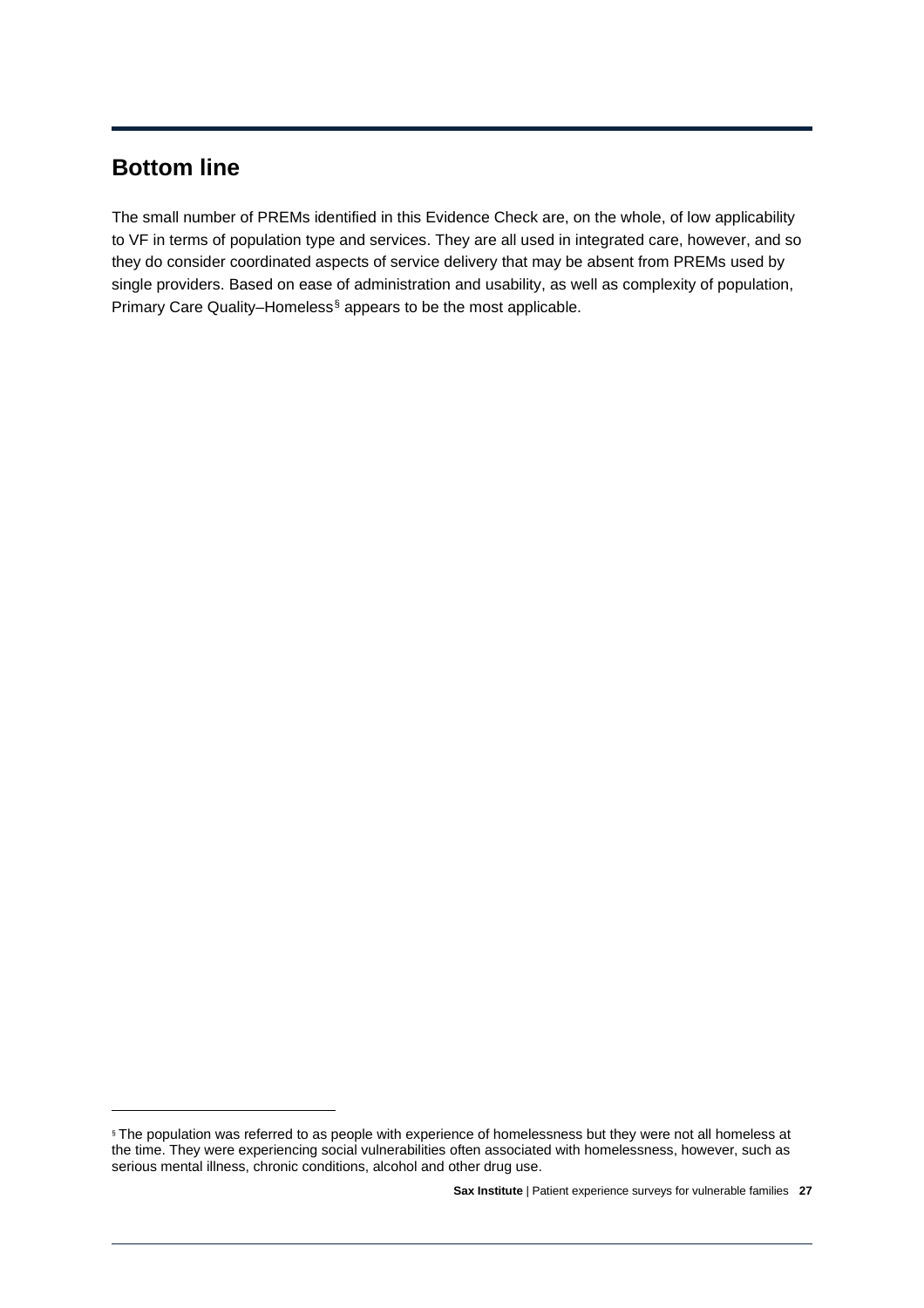## <span id="page-29-0"></span>**Conclusion**

#### **Question 1: What validated patient reported experience measures (PREMS) have been used to measure the experience of vulnerable people and/or families accessing care?**

We identified 16 PREMs validated for use to measure patient experience of integrated care. This care was predominantly related to physical health, although a small number of measures were also used for health services integrated with behavioural health and with social work case management. Four additional PREMs were identified in a systematic review, but only minimal information was available on these.

#### **Question 2: What PREMS, domains and questions from those identified in Question 1 may have applicability for clients of the NSW Vulnerable Families (formerly known as the Healthy Homes and Neighbourhoods) program?**

Most PREMs identified in this Evidence Check had low applicability for clients of the NSW VF program. The Primary Care Quality–Homeless measure had the greatest applicability by client vulnerability. A qualitative measure for clients receiving integrated physical and behavioural care was also moderately applicable, but this needs to be balanced against difficulty of administration and, particularly, interpretation.

We found very little information on the use of PREMs for people receiving support from multiple colocated services or agencies, and no information on PREMs suitable for use with Aboriginal and Torres Strait Islander or culturally and linguistically diverse populations.

While selecting a PREM suitable for an integrated care context is ideal, it is possible that a short, simple and valid integrated care PREM exists that is not specifically for use with patients or families experiencing chronic or complex health conditions or social vulnerabilities.

## <span id="page-29-1"></span>**Suggestions**

#### **Choosing a survey**

We did not identify an ideal PREM for the VF context, although many covered relevant domains such as:

- Client experience of the coordination of care
- Messaging and communication between professionals and between client and professionals
- Access to care (in this case, services)
- Transitions between services or care components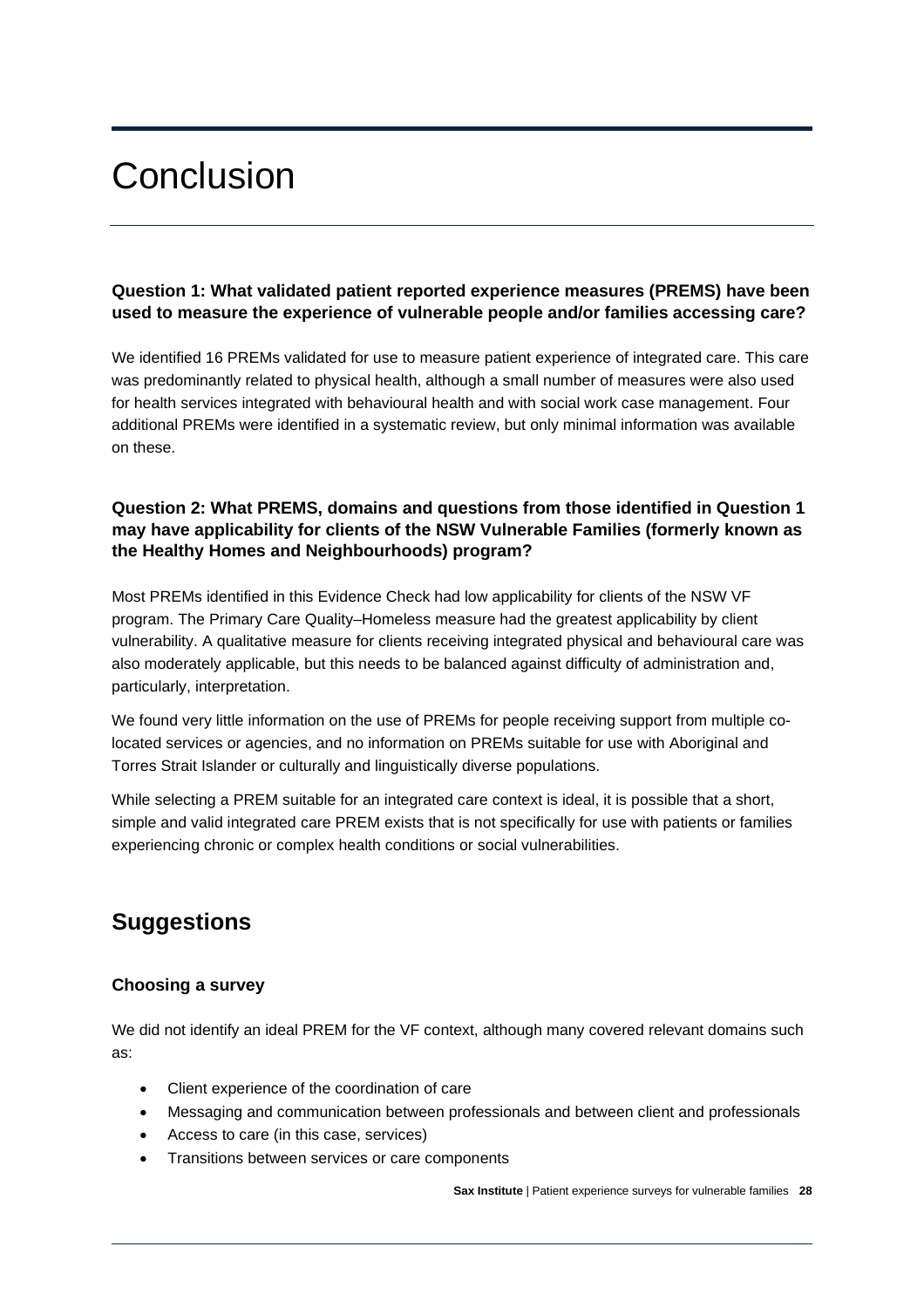- Clients' perceptions of client-centredness
- Setting and meeting appropriate goals and outcomes
- Access to community resources is also of relevance in this context.

Measures in the literature tended to be quite long, which could be a burden on clients and practitioners. We suggest that the PREMs identified in this Evidence Check could be modified for use in the NSW VF context, with less relevant items omitted and those more relevant to key domains retained.

When looking at PREMs for potential adaptation, it would be helpful to look beyond measures identified for use with the most vulnerable populations. Expanding the population scope may help identify more suitable PREMs, even though they may not have been tested with a similar cohort to VF. It is likely to be more important to continue to match the intervention type (i.e. integrated care) than the population type when choosing or adapting a PREM, to ensure items are relevant to the VF multidisciplinary context.

We also suggest that any key outcomes of interest beyond patient satisfaction be determined before selecting or adapting a measure. These may include implications for wellbeing, client sense of control and self-efficacy, and willingness to maintain contact with services. Clarifying why patient experience is important in the local context and how this information is intended to be used—e.g. for annual reporting, practice improvement or assessing individual VF program components—may assist in choosing or developing the most appropriate measure.

#### **Piloting the survey**

Any adapted measure will need to be tested in the NSW VF population to ensure it retains the psychometric properties of the original. Any new measure should be piloted and its psychometric properties assessed. If the measure is short and able to be administered by clinicians frequently with minimal missing data, this has the potential to contribute to a new and valid measure of client experience that is not restricted to the healthcare context.

#### **Administering the survey**

Acknowledging the original intentions behind identifying a PREM for NSW VF, we suggest the voices of children and young people be captured as well as those of parents. It may be useful to administer a PREM through the practitioner rather than having a self-completed survey, to provide helpful context for all literacy levels and potentially for culturally and linguistically diverse clients. Administering the PREM as part of a clinical conversation may itself contribute to a positive client experience. These considerations should be balanced against the possibility of response bias, where clients may feel constrained to give only positive feedback to their care professionals.

It may be helpful to administer any survey via digital means such as a tablet, to facilitate data collection. Responses could be collected using a pictorial Likert-type scale as long as such a scale has the same discrete options as the original response scale. Combining verbal questions with digital responses may minimise response bias if the practitioner can reassure the client that their individual digital responses will not be seen by the practitioner.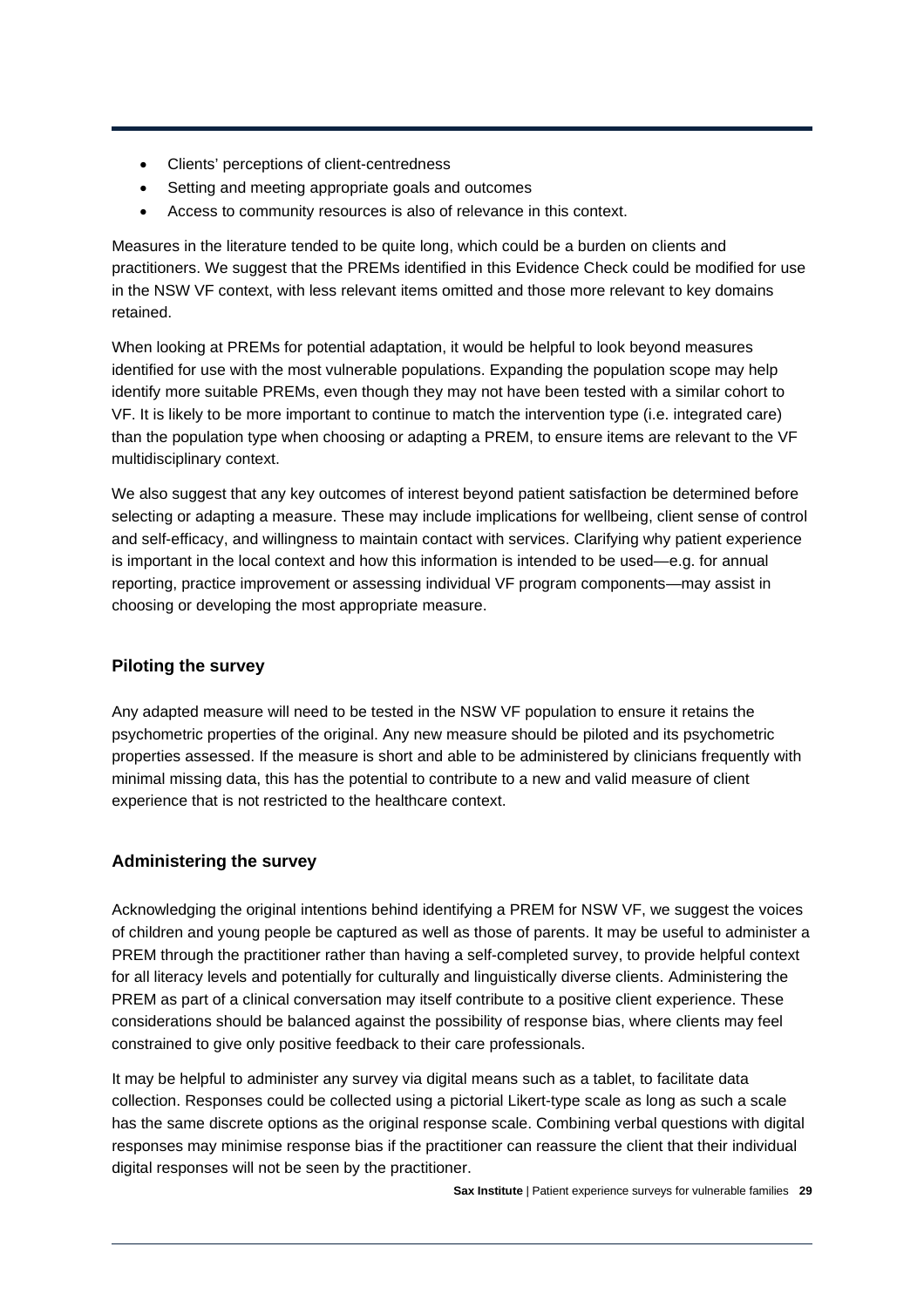## <span id="page-31-0"></span>References

- 1. Stange KC. The problem of fragmentation and the need for integrative solutions*.* Ann Fam Med 2009;7(2):100–03.
- 2. Enthoven AC. Integrated delivery systems: The cure for fragmentation. Am J Manag Care 2009;15(10):S284–90.
- 3. International Foundation for Integrated Care. Healthy Homes and Neighbourhoods (HHAN) Integrated Care Initiative in Sydney. 2018 [cited 2021 28 October]; Available from: [https://integratedcarefoundation.org/blog/healthy-homes-and-neighbourhoods-hhan](https://integratedcarefoundation.org/blog/healthy-homes-and-neighbourhoods-hhan-integrated-care-initiative-in-sydney)[integrated-care-initiative-in-sydney.](https://integratedcarefoundation.org/blog/healthy-homes-and-neighbourhoods-hhan-integrated-care-initiative-in-sydney)
- 4. Bull C, Byrnes J, Hettiarachchi R, Downes M. A systematic review of the validity and reliabiity of patient-reported experience measures*.* Health Serv Res 2019;54(5):1023–35.
- 5. Kingsley C, Patel S. Patient-reported outcome measures and patient-reported experience measures*.* BJA Education 2017;17(4):137–44.
- 6. Page MJ, McKenzie JE, Bossuyt PM, Boutron I, Hoffmann TC et al. The PRISMA 2020 statement: an updated guideline for reporting systematic reviews. BMJ 2021;372:n71.
- 7. NHRMC. NHMRC levels of evidence and grades for recommendations for developers of guidelines 2009 [cited 2021 17 October]; Available from: [https://www.nhmrc.gov.au/sites/default/files/images/NHMRC%20Levels%20and%20Grades%](https://www.nhmrc.gov.au/sites/default/files/images/NHMRC%20Levels%20and%20Grades%20(2009).pdf) [20\(2009\).pdf](https://www.nhmrc.gov.au/sites/default/files/images/NHMRC%20Levels%20and%20Grades%20(2009).pdf)
- 8. Hong QN, Pluye P, Fàbregues S, Bartlett G, Boardman F et al. Mixed methods appraisal tool (MMAT), version 2018. Registration of Copyright (#1148552). 2018: Canadian Intellectual Property Office, Industry Canada.
- 9. O'Loughlin M, Mills J, McDermott R, Harriss L. Review of patient-reported experience within Patient-Centered Medical Homes: insights for Australian Health Care Homes*.* Aus J Prim Health 2017;23(5):429–39.
- 10. Noël PH, Barnard JM, Leng M, Penney LS, Bharath PS et al. The Coordination Toolkit and Coaching Project: Cluster-Randomized Quality Improvement Initiative to Improve Patient Experience of Care Coordination. J Gen Intern Med 2022;37(1):95–103. doi: 10.1007/s11606- 021-06926-y. Epub 2021 Jun 9.
- 11. Bonciani M, Barsanti S, Murante AM. Is the co-location of GPs in primary care centres associated with a higher patient satisfaction? Evidence from a population survey in Italy. BMC Health Serv Res 2017;17,248. https://doi.org/10.1186/s12913-017-2187-2
- 12. Gabrielian S, Jones AL, Hoge AE deRussy AJ, Kim YI et al. Enhancing Primary Care Experiences for Homeless Patients with Serious Mental Illness: Results from a National Survey. J Prim Care Community Health, 12:2150132721993654. doi:10.1177/2150132721993654
- 13. Gidengil C, Parast L, Burkhart Q, Brown J, Elliott MN et al. Development and Implementation of the Family Experiences With Coordination of Care Survey Quality Measures. Acad Pediatr 2017;17(8):863–70.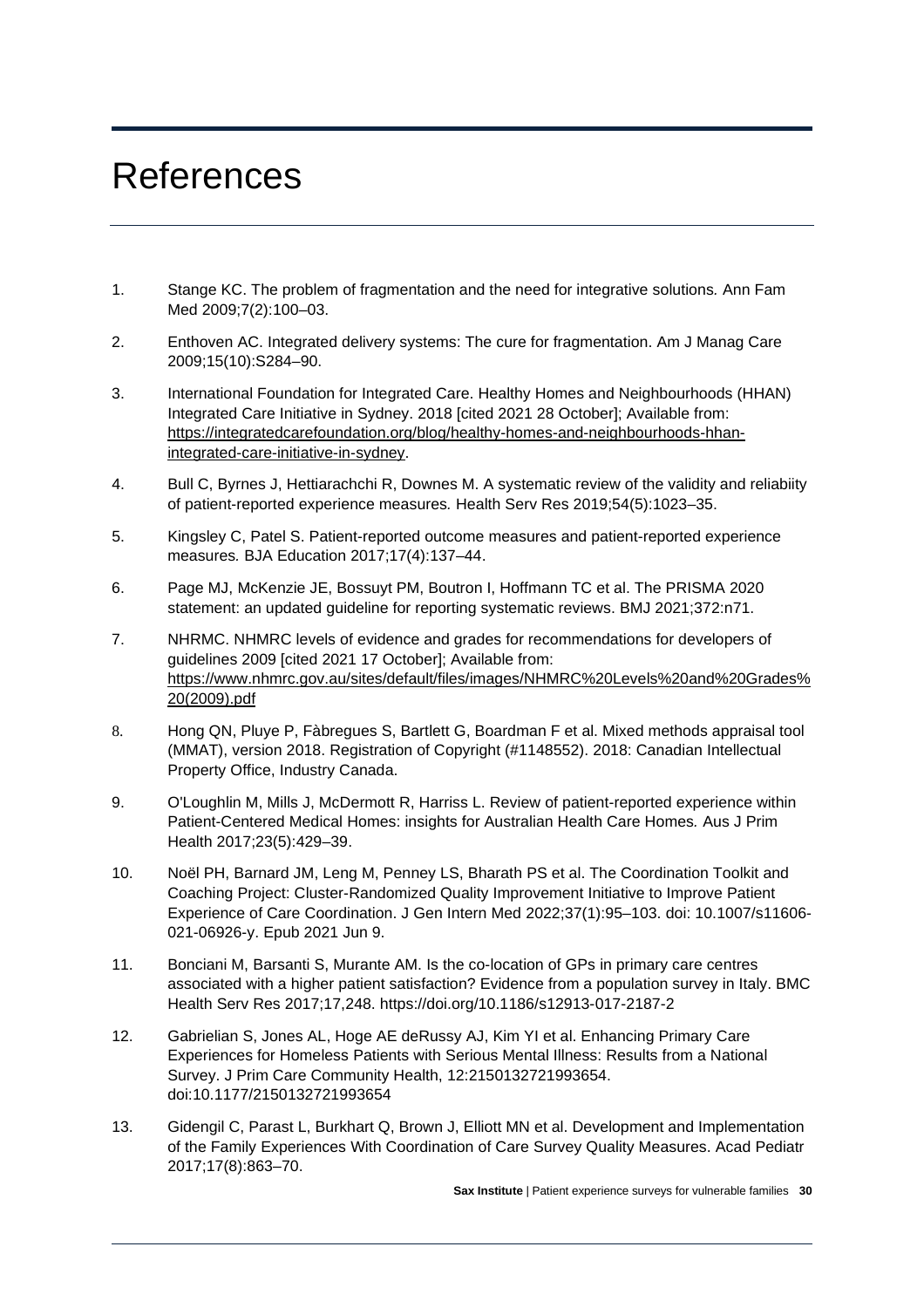- 14. Joober H, Chouinard M-C, King J, Lambert M, Hudon É et al. The Patient Experience of Integrated Care Scale: A Validation Study among Patients with Chronic Conditions Seen in Primary Care. International Journal of Integrated Care 2018;18(4):1. doi: <http://doi.org/10.5334/ijic.4163>
- 15. Kertesz SG, Pollio DE, Jones RN, Steward J, Stringfellow EJ et al. Development of the Primary Care Quality–Homeless (PCQ-H) instrument: A practical survey of homeless patients' experiences in primary care*.* Med Care 2014;52(8):734–42.
- 16. Lloyd H, Fosh B, Whalley B, Byng R, Close J et al., *Validation of the person-centred coordinated care experience questionnaire (P3CEQ).* Int J Qual Health Care 2019;31(7):506– 12.
- 17. Mastellos N, Gunn L, Harris M, Majeed A, Car J et al. Assessing patients' experience of integrated care: a survey of patient views in the North West London Integrated Care Pilot. Int J Integr Care 2014;14:None.<http://doi.org/10.5334/ijic.1453>
- 18. Mira JJ, Nuño-Solinís R, Guilabert-Mora M, Solas-Gaspar O, Fernández-Cano P et al. Development and validation of an instrument for assessing patient experience of chronic illness care. Int J Integr Care 2016;16(3):13. doi: 10.5334/ijic.2443.
- 19. Rogers AJ, Hamity C, Sharp AL, Jackson AH, Schickedanz AB. Patients' attitudes and perceptions regarding social needs screening and navigation: Multi-site survey in a large integratedhealth system*.* J Gen Intern Med 2020;35(5): 1389–95.
- 20. Singer SJ, Friedberg MW, Kiang MV, Dunn T, Kuhn DM. Development and preliminary validation of the Patient Perceptions of Integrated Care Survey. Med Care Res Rev 2013;70(2):143–64.
- 21. Ziniel SI, Rosenberg HN, Bach AM, Singer SJ, Antonelli RC. Validation of a parent-reported experience measure of integrated care*.* Pediatrics 2016;138(6):e20160676. doi:10.1542/peds.2016-0676.
- 22. Zlateva I, Anderson D, Coman E, Khatri K, Tian T et al. Development and validation of the Medical Home Care Coordination Survey for assessing care coordination in the primary care setting from the patient and provider perspectives*.* BMC Health Serv Res 2015;15(1):226. https://doi.org/10.1186/s12913-015-0893-1
- 23. Zulman DM, Chang ET, Wong A, Yoon J, Stockdale SE et al. Effects of intensive primary care on high-need patient experiences: Survey findings from a Veterans Affairs randomized quality improvement trial. J Gen Intern Med 2019;34(Suppl1):75–81.
- 24. Siantz E, Henwood B, Gilmer T. Patient experience with a large-scale integrated behavioral health and primary care initiative: A qualitative study. Fam Syst Health 2020;38(3):289–99.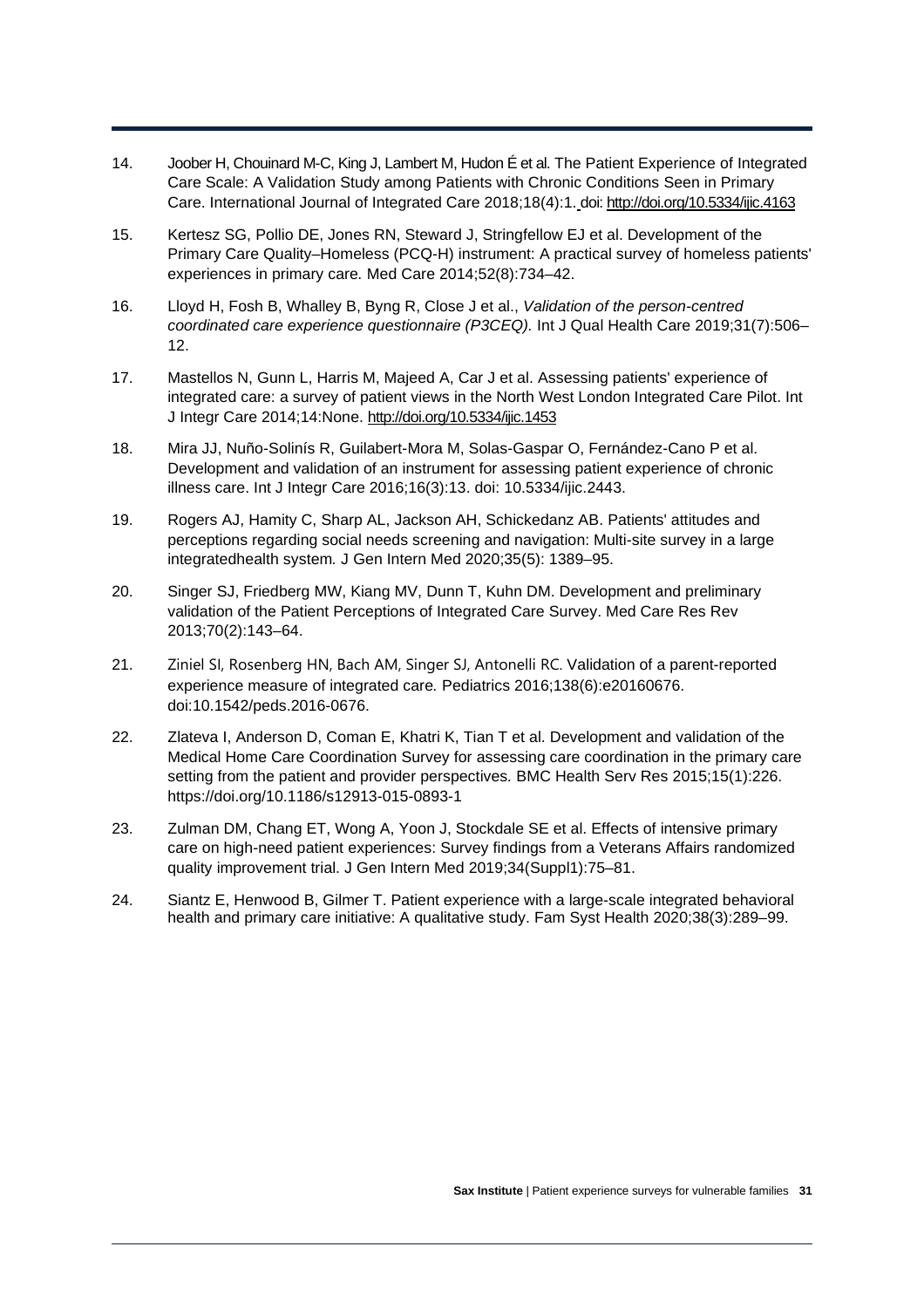## <span id="page-33-0"></span>Appendices

## <span id="page-33-1"></span>**Appendix 1—Search strategy**

#### **Criteria for inclusion in this Evidence Check**

Publications not meeting the following criteria for types of participants, interventions, settings, outcomes and study type were excluded. Overall reasons for exclusion (according to these broad categories) are provided in Appendix 2.

#### *Types of participants*

- People or families who are vulnerable or accessing care coordination services
- Primary interest is families with children prenatal to 18 years
- Primary interest is adults experiencing complex or chronic health conditions with other social vulnerabilities.

#### *Types of interventions or care*

- Preference for services as close to VF as possible, including: co-located services, multidisciplinary, cross-sector, interagency, care coordination
- Various services that may be accessed by vulnerable people or families engaged in care coordination, and may include: family services, healthcare, allied health, mental health, housing, disability, financial assistance, education, justice, drug and alcohol
- Papers were excluded if they reported PREMs related to the experience of a condition rather than an intervention
- Papers were excluded if they described patient-reported outcomes measures (PROMs).

#### *Setting*

- Community settings
- Residential settings were excluded
- Hospital settings may be considered based on the relevance and availability of other studies.

#### *Types of outcomes*

- Measure properties, items, development, administration
- Validity and reliability of measures
- Acceptability, uptake and use of measure (e.g. response rate, barriers to implementation, who is the respondent)
- Measure scoring—how to score, ease of use, limitations.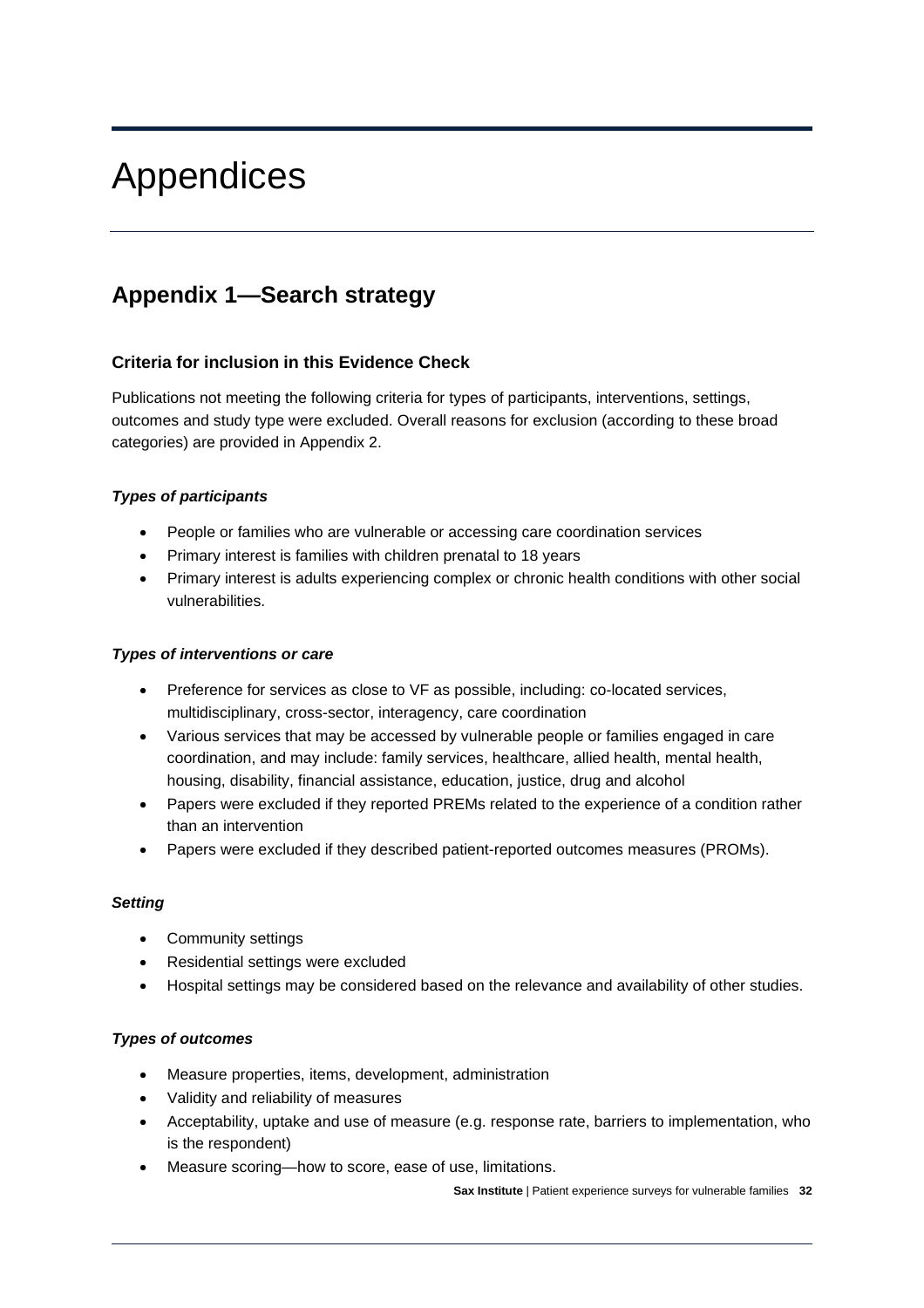### *Types of studies*

- English language
- Peer-reviewed or grey literature
- No year limits
- No limits on place of publication
- Papers were excluded if they were conference abstracts, posters or study protocols.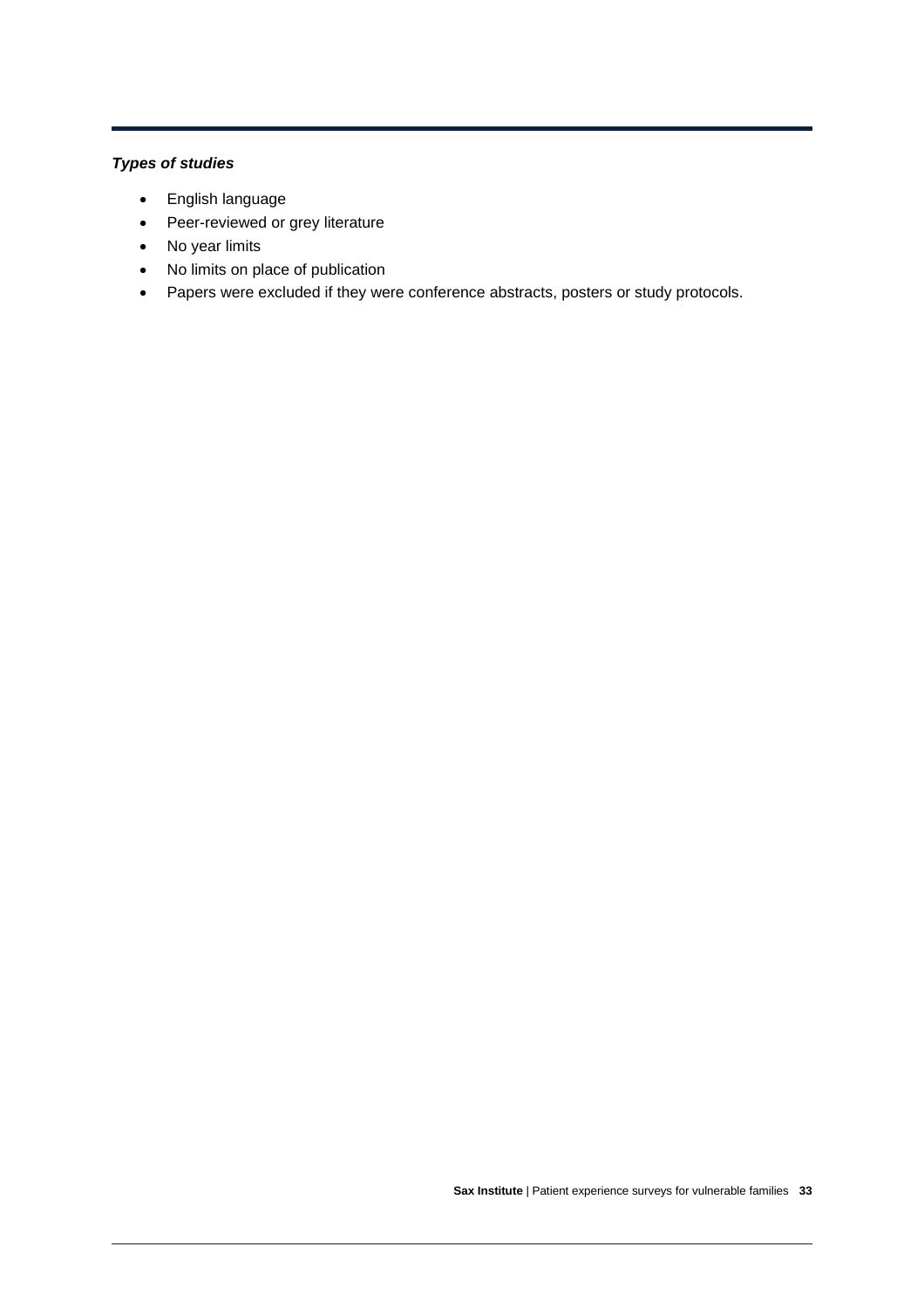#### **Search sources and search terms**

**Table A1.1**—Databases searched

| <b>Database</b>                                                      | <b>Platform</b> |
|----------------------------------------------------------------------|-----------------|
| <b>Criminal Justice Abstracts</b>                                    | <b>EBSCO</b>    |
| Cumulative Index to Nursing and Allied Health<br>Literature (CINAHL) | <b>EBSCO</b>    |
| <b>MEDLINE</b>                                                       | Ovid            |
| PsycInfo                                                             | Ovid            |
| <b>SocINDEX</b>                                                      | <b>EBSCO</b>    |
| Sociological Abstracts                                               | ProQuest        |

**Table A1.2**—Search terms used across platforms

| <b>Platform</b> | <b>Search terms</b>                                                                                                                                                                                   |
|-----------------|-------------------------------------------------------------------------------------------------------------------------------------------------------------------------------------------------------|
| Ovid            | 1. (Patient report* experience measures or PREMs).mp.<br>2. Patient* adj2 (perspective* or opinion* or experience* or satisf* or acceptab* or view*<br>or perception* or preference* or feedback).ti. |
|                 | 3. Family adj2 (perspective* or opinion* or experience* or satisf* or acceptab* or view*<br>or perception* or preference* or feedback).ti.                                                            |
|                 | 4. Families* adj2 (perspective* or opinion* or experience* or satisf* or acceptab* or<br>view* or perception* or preference* or feedback).ti.                                                         |
|                 | 5. Parent* adj2 (perspective* or opinion* or experience* or satisf* or acceptab* or view*<br>or perception* or preference* or feedback).ti.                                                           |
|                 | 6. Carer* adj2 (perspective* or opinion* or experience* or satisf* or acceptab* or view*<br>or perception* or preference* or feedback).ti.                                                            |
|                 | 7. Caregiver* adj2 (perspective* or opinion* or experience* or satisf* or acceptab* or<br>view* or perception* or preference* or feedback).ti.                                                        |
|                 | 8. Mother* adj2 (perspective* or opinion* or experience* or satisf* or acceptab* or view*<br>or perception* or preference* or feedback).ti.                                                           |
|                 | 9. Father* adj2 (perspective* or opinion* or experience* or satisf* or acceptab* or view*<br>or perception* or preference* or feedback).ti.                                                           |
|                 | 10. Consumer* adj2 (perspective* or opinion* or experience* or satisf* or acceptab* or<br>view* or perception* or preference* or feedback).ti.                                                        |
|                 | 11. Client* adj2 (perspective* or opinion* or experience* or satisf* or acceptab* or view*<br>or perception* or preference* or feedback).ti.                                                          |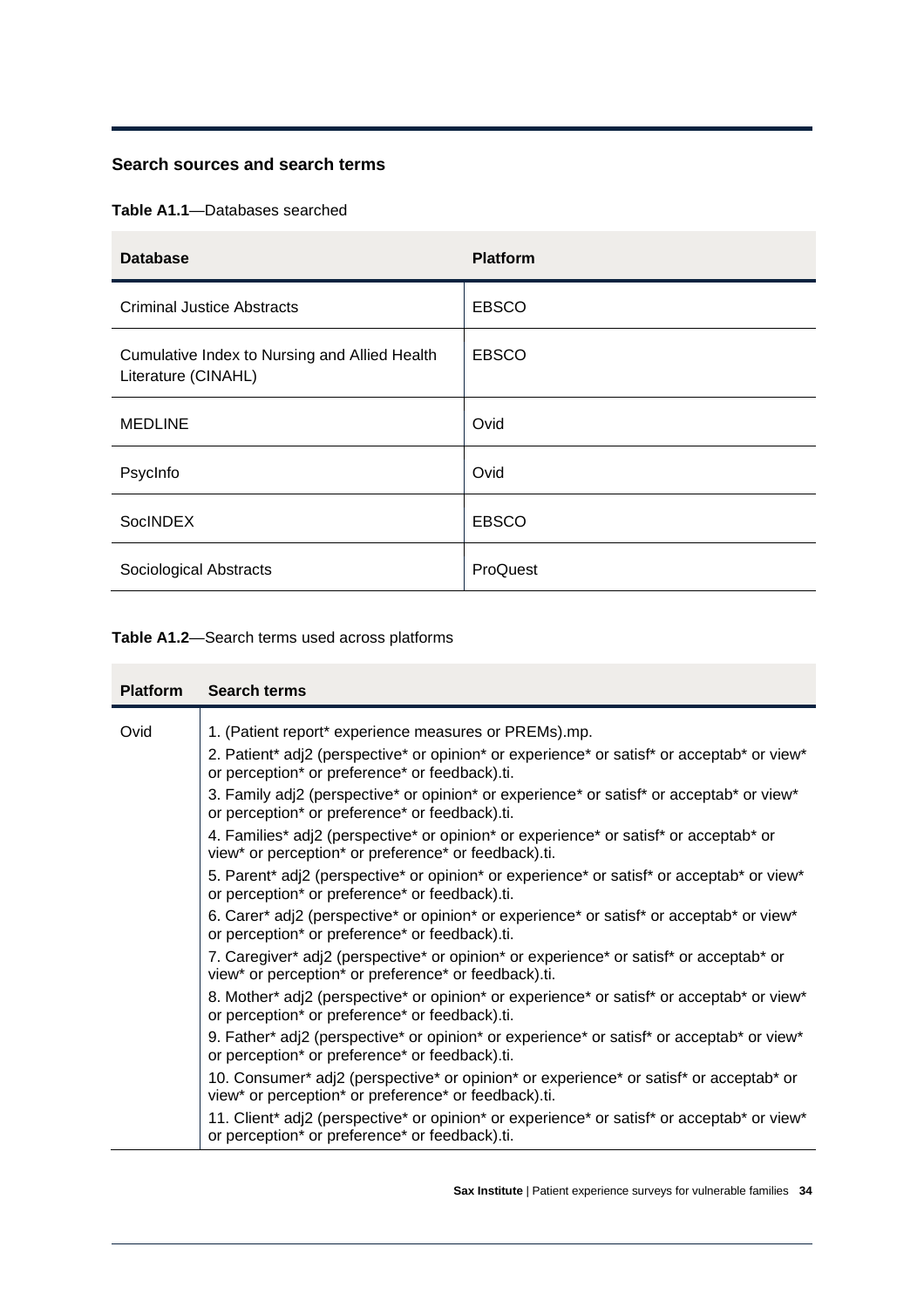12. Child\* adj2 (perspective\* or opinion\* or experience\* or satisf\* or acceptab\* or view\* or perception\* or preference\* or feedback).ti.

13. Adolescen\* adj2 (perspective\* or opinion\* or experience\* or satisf\* or acceptab\* or view\* or perception\* or preference\* or feedback).ti.

14. Teen\* adj2 (perspective\* or opinion\* or experience\* or satisf\* or acceptab\* or view\* or perception\* or preference\* or feedback).ti.

15. Youth\* adj2 (perspective\* or opinion\* or experience\* or satisf\* or acceptab\* or view\* or perception\* or preference\* or feedback).ti.

16. Young person\* adj2 (perspective\* or opinion\* or experience\* or satisf\* or acceptab\* or view\* or perception\* or preference\* or feedback).ti.

17. Young people\* adj2 (perspective\* or opinion\* or experience\* or satisf\* or acceptab\* or view\* or perception\* or preference\* or feedback).ti.

18. (vulnerab\* or complex\* or fragile or multi-problem or at-risk or troubled or multi-risk or multi-stress\* or multi-need\* or multiple-problem\* or multiple-stress\* or multiple-need\* or multiple-risk\* or chronic\*).mp.

19. ((domestic or family or interpersonal or intimate or intimate partner or ex-partner or spous\* or relationship\* or couple\* or partner\* or marital) adj2 (violen\* or abus\* or conflict\*)).mp.

20. (child\* adj2 (abuse\* or neglect\* or maltreat\* or violen\* or protect\* or welfare or at risk or at-risk or mistreat\*)).mp.

21. ((substance abuse\* or substance use\* or substance misuse\* or substance addict\* or drug use\* or drug addict\* or drug abuse\* or drug misuse\* or alcohol abuse\* or alcohol misuse\* or alcohol use\* or alcoholic\* or alcoholism) adj2 (parent\* or mother\* or father\* or child\* or adolescent\* or youth\* or teen\* or young people\* or young person\*)).mp.

22. ((mental illness\* or mentally ill or mental health or psychiatric\*) adj2 (parent\* or mother\* or father\* or child\* or adolescent\* or youth\* or teen\* or young people\* or young person\*)).mp.

23. (Aborigine\* or Aboriginal\* or Torres Strait Islander\* or Maori\* or American Indian\* or Alask\* Nativ\* or Nativ\* Alask\* or Nativ\* Hawaiian\* or Hawaii\* Nativ\* or Americ\* Nativ\* or Americ\* Samoa\* or Samoa\* Americ\* or Eskimo\* or Inuit\* or Aleut\* or Metis or First Nation\* or Indigenous).mp.

24. (cultur\* divers\* or cultur\* linguistic\* divers\* or CALD or emigrant\* or immigrant\* or refugee\* or cultural competenc\* or LOTE or language\* other than English or race\* or ethnic\*).mp.

25. ((disabil\* or disabl\* or impair\* or retard\* or handicap\*) adj2 (parent\* or mother\* or father\* or child\* or adolescent\* or youth\* or teen\* or young people\* or young person\*)).mp.

26. (poverty or impoverish\* or low-income\* or poor or disadvantag\* or hardship or welfare or unemploy\* or un-employ\* or underemploy\* or under-employ\* or job loss or homeless<sup>\*</sup> or transient or shelter<sup>\*</sup> or unsheltered or vagran<sup>\*</sup> or destitute<sup>\*</sup> or street<sup>\*</sup> or sleep\* rough or skid row).mp.

27. ((hous\* adj1 (inadeg\* or insecur\* or unfit\* or derelict\* or instab\* or unstab\*)) or (income adj1 (insecur\* or low or inadeq\* or instab\* or unstab\* or limit\*)) or (employ\* adj1 (insecur\* or instab\* or unstab\* or irregul\*))).mp.

28. ((illitera\*) or (litera\* adj2 (low or poor or insuffic\* or inadeq\* or limit\* or suffic\* or below))).mp.

29. ((care adj1 (coordinat\* or manage\* or conferenc\* or planning)) or (case adj1 (coordinat\* or manage\* or conferenc\* or planning)) or (service adj1 (coordinat\* or manage\* or conferenc\* or planning)) or (social adj1 work\*) or (team adj1 (multidisciplinary or interdisciplinary or multi-disciplinary or interdisciplinary or transdisciplinary or trans-disciplinary)) or (work adj1 (multidisciplinary or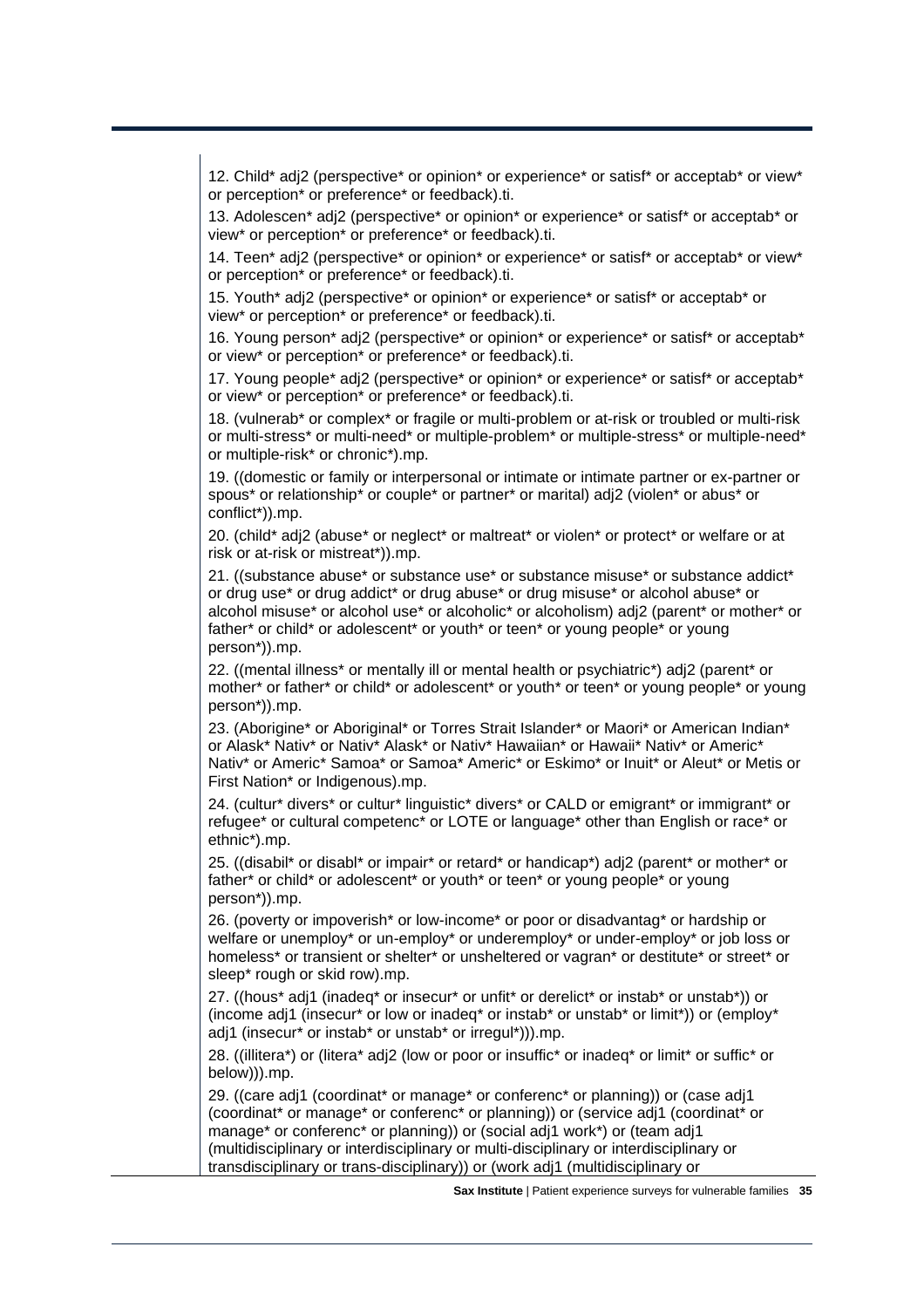|              | interdisciplinary or multi-disciplinary or interdisciplinary or transdisciplinary or trans-<br>disciplinary))).mp.<br>30. (casework* or case-work* or wraparound or psychosocial or inter-agency or<br>interagency or multiagency or multi-agency or coordinating council* or community<br>response* or community-based or community based or place based or place-based or<br>locally based or locally-based or area based or area-based or integrate* or colocat* or<br>co-locat* or collocat* or cross-sector*).mp.<br>31. (survey* or questionnaire* or assess* or measure* or scale* or report* or self-<br>report* or tool* or instrument* or checklist* or check-list*).ti.<br>32. or/1-17<br>33. or/18-28<br>34. or/29-30<br>35. and/31-34                                                                                                                                                                                                                                                                                                                                                                                                                                                                                                                                                                                                                                                                                                                                                                                                                                                                                                                                                                                                                                                                                                                                                                                                                                                                                                                                                                                                                                                                                                                                                                                                                                                                                                        |
|--------------|-----------------------------------------------------------------------------------------------------------------------------------------------------------------------------------------------------------------------------------------------------------------------------------------------------------------------------------------------------------------------------------------------------------------------------------------------------------------------------------------------------------------------------------------------------------------------------------------------------------------------------------------------------------------------------------------------------------------------------------------------------------------------------------------------------------------------------------------------------------------------------------------------------------------------------------------------------------------------------------------------------------------------------------------------------------------------------------------------------------------------------------------------------------------------------------------------------------------------------------------------------------------------------------------------------------------------------------------------------------------------------------------------------------------------------------------------------------------------------------------------------------------------------------------------------------------------------------------------------------------------------------------------------------------------------------------------------------------------------------------------------------------------------------------------------------------------------------------------------------------------------------------------------------------------------------------------------------------------------------------------------------------------------------------------------------------------------------------------------------------------------------------------------------------------------------------------------------------------------------------------------------------------------------------------------------------------------------------------------------------------------------------------------------------------------------------------------------|
| <b>EBSCO</b> | 1. (Patient report* experience measures or PREMs)<br>2. Patient* N2 (perspective* or opinion* or experience* or satisf* or acceptab* or view*<br>or perception* or preference* or feedback)<br>3. Family N2 (perspective* or opinion* or experience* or satisf* or acceptab* or view* or<br>perception* or preference* or feedback)<br>4. Families* N2 (perspective* or opinion* or experience* or satisf* or acceptab* or view*<br>or perception* or preference* or feedback)<br>5. Parent* N2 (perspective* or opinion* or experience* or satisf* or acceptab* or view*<br>or perception* or preference* or feedback)<br>6. Carer* N2 (perspective* or opinion* or experience* or satisf* or acceptab* or view* or<br>perception* or preference* or feedback)<br>7. Caregiver* N2 (perspective* or opinion* or experience* or satisf* or acceptab* or<br>view* or perception* or preference* or feedback)<br>8. Mother* N2 (perspective* or opinion* or experience* or satisf* or acceptab* or view*<br>or perception* or preference* or feedback)<br>9. Father* N2 (perspective* or opinion* or experience* or satisf* or acceptab* or view*<br>or perception* or preference* or feedback)<br>10. Consumer* N2 (perspective* or opinion* or experience* or satisf* or acceptab* or<br>view* or perception* or preference* or feedback)<br>11. Client* N2 (perspective* or opinion* or experience* or satisf* or acceptab* or view*<br>or perception* or preference* or feedback)<br>12. Child* N2 (perspective* or opinion* or experience* or satisf* or acceptab* or view*<br>or perception* or preference* or feedback)<br>13. Adolescen* N2 (perspective* or opinion* or experience* or satisf* or acceptab* or<br>view* or perception* or preference* or feedback)<br>14. Teen* N2 (perspective* or opinion* or experience* or satisf* or acceptab* or view*<br>or perception* or preference* or feedback)<br>15. Youth* N2 (perspective* or opinion* or experience* or satisf* or acceptab* or view*<br>or perception* or preference* or feedback)<br>16. Young person* N2 (perspective* or opinion* or experience* or satisf* or acceptab*<br>or view* or perception* or preference* or feedback)<br>17. Young people* N2 (perspective* or opinion* or experience* or satisf* or acceptab*<br>or view* or perception* or preference* or feedback)<br>18. (vulnerab* or complex* or fragile or multi-problem or at-risk or troubled or multi-risk |
|              | or multi-stress* or multi-need* or multiple-problem* or multiple-stress* or multiple-need*<br>or multiple-risk* or chronic*)                                                                                                                                                                                                                                                                                                                                                                                                                                                                                                                                                                                                                                                                                                                                                                                                                                                                                                                                                                                                                                                                                                                                                                                                                                                                                                                                                                                                                                                                                                                                                                                                                                                                                                                                                                                                                                                                                                                                                                                                                                                                                                                                                                                                                                                                                                                              |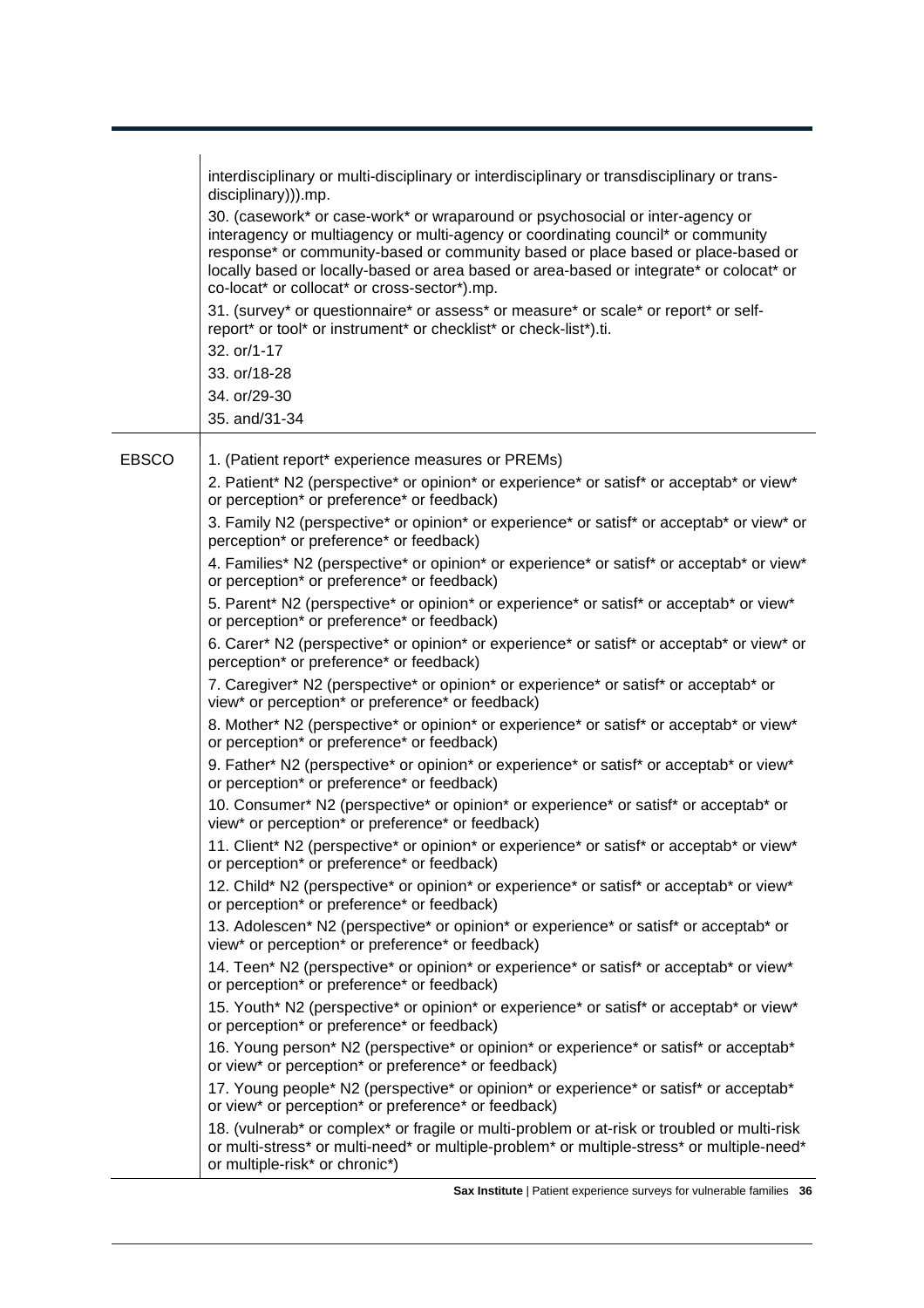|          | 19. ((domestic or family or interpersonal or intimate or intimate partner or ex-partner or<br>spous* or relationship* or couple* or partner* or marital) N2 (violen* or abus* or<br>conflict*))                                                                                                                                                                                                                                                                                                                                 |
|----------|---------------------------------------------------------------------------------------------------------------------------------------------------------------------------------------------------------------------------------------------------------------------------------------------------------------------------------------------------------------------------------------------------------------------------------------------------------------------------------------------------------------------------------|
|          | 20. (child* N2 (abuse* or neglect* or maltreat* or violen* or protect* or welfare or at risk<br>or at-risk or mistreat*))                                                                                                                                                                                                                                                                                                                                                                                                       |
|          | 21. ((substance abuse* or substance use* or substance misuse* or substance addict*<br>or drug use* or drug addict* or drug abuse* or drug misuse* or alcohol abuse* or<br>alcohol misuse* or alcohol use* or alcoholic* or alcoholism) N2 (parent* or mother* or<br>father* or child* or adolescent* or youth* or teen* or young people* or young person*))<br>22. ((mental illness* or mentally ill or mental health or psychiatric*) N2 (parent* or                                                                           |
|          | mother* or father* or child* or adolescent* or youth* or teen* or young people* or young<br>person <sup>*</sup> ))                                                                                                                                                                                                                                                                                                                                                                                                              |
|          | 23. (Aborigine* or Aboriginal* or Torres Strait Islander* or Maori* or American Indian*<br>or Alask* Nativ* or Nativ* Alask* or Nativ* Hawaiian* or Hawaii* Nativ* or Americ*<br>Nativ* or Americ* Samoa* or Samoa* Americ* or Eskimo* or Inuit* or Aleut* or Metis or<br>First Nation* or Indigenous)                                                                                                                                                                                                                          |
|          | 24. (cultur* divers* or cultur* linguistic* divers* or CALD or emigrant* or immigrant* or<br>refugee* or cultural competenc* or LOTE or language* other than English or race* or<br>ethnic*)                                                                                                                                                                                                                                                                                                                                    |
|          | 25. ((disabil* or disabl* or impair* or retard* or handicap*) N2 (parent* or mother* or<br>father* or child* or adolescent* or youth* or teen* or young people* or young person*))                                                                                                                                                                                                                                                                                                                                              |
|          | 26. (poverty or impoverish <sup>*</sup> or low-income <sup>*</sup> or poor or disadvantag <sup>*</sup> or hardship or<br>welfare or unemploy* or un-employ* or underemploy* or under-employ* or job loss or<br>homeless* or transient or shelter* or unsheltered or vagran* or destitute* or street* or<br>sleep* rough or skid row)                                                                                                                                                                                            |
|          | 27. ((hous* N1 (inadeq* or insecur* or unfit* or derelict* or instab* or unstab*)) or<br>(income N1 (insecur* or low or inadeq* or instab* or unstab* or limit*)) or (employ* N1<br>(insecur* or instab* or unstab* or irregul*)))                                                                                                                                                                                                                                                                                              |
|          | 28. ((illitera*) or (litera* N2 (low or poor or insuffic* or inadeq* or limit* or suffic* or<br>below)))                                                                                                                                                                                                                                                                                                                                                                                                                        |
|          | 29. ((care N1 (coordinat* or manage* or conferenc* or planning)) or (case N1<br>(coordinat* or manage* or conferenc* or planning)) or (service N1 (coordinat* or<br>manage* or conferenc* or planning)) or (social N1 work*) or (team N1 (multidisciplinary<br>or interdisciplinary or multi-disciplinary or interdisciplinary or transdisciplinary or trans-<br>disciplinary)) or (work N1 (multidisciplinary or interdisciplinary or multi-disciplinary or<br>interdisciplinary or transdisciplinary or trans-disciplinary))) |
|          | 30. (casework* or case-work* or wraparound or psychosocial or inter-agency or<br>interagency or multiagency or multi-agency or coordinating council* or community<br>response* or community-based or community based or place based or place-based or<br>locally based or locally-based or area based or area-based or integrate* or colocat* or<br>co-locat* or collocat* or cross-sector*)                                                                                                                                    |
|          | 31. (survey* or questionnaire* or assess* or measure* or scale* or report* or self-<br>report* or tool* or instrument* or checklist* or check-list*)                                                                                                                                                                                                                                                                                                                                                                            |
|          | 32. or/1-17                                                                                                                                                                                                                                                                                                                                                                                                                                                                                                                     |
|          | 33. or/18-28                                                                                                                                                                                                                                                                                                                                                                                                                                                                                                                    |
|          | 34. or/29-30                                                                                                                                                                                                                                                                                                                                                                                                                                                                                                                    |
|          | 35. and/31-34                                                                                                                                                                                                                                                                                                                                                                                                                                                                                                                   |
| ProQuest | 1. (Patient report* experience measures or PREMs)                                                                                                                                                                                                                                                                                                                                                                                                                                                                               |
|          | 2. (perspective* or opinion* or experience* or satisf* or acceptab* or view* or<br>perception* or preference* or feedback)                                                                                                                                                                                                                                                                                                                                                                                                      |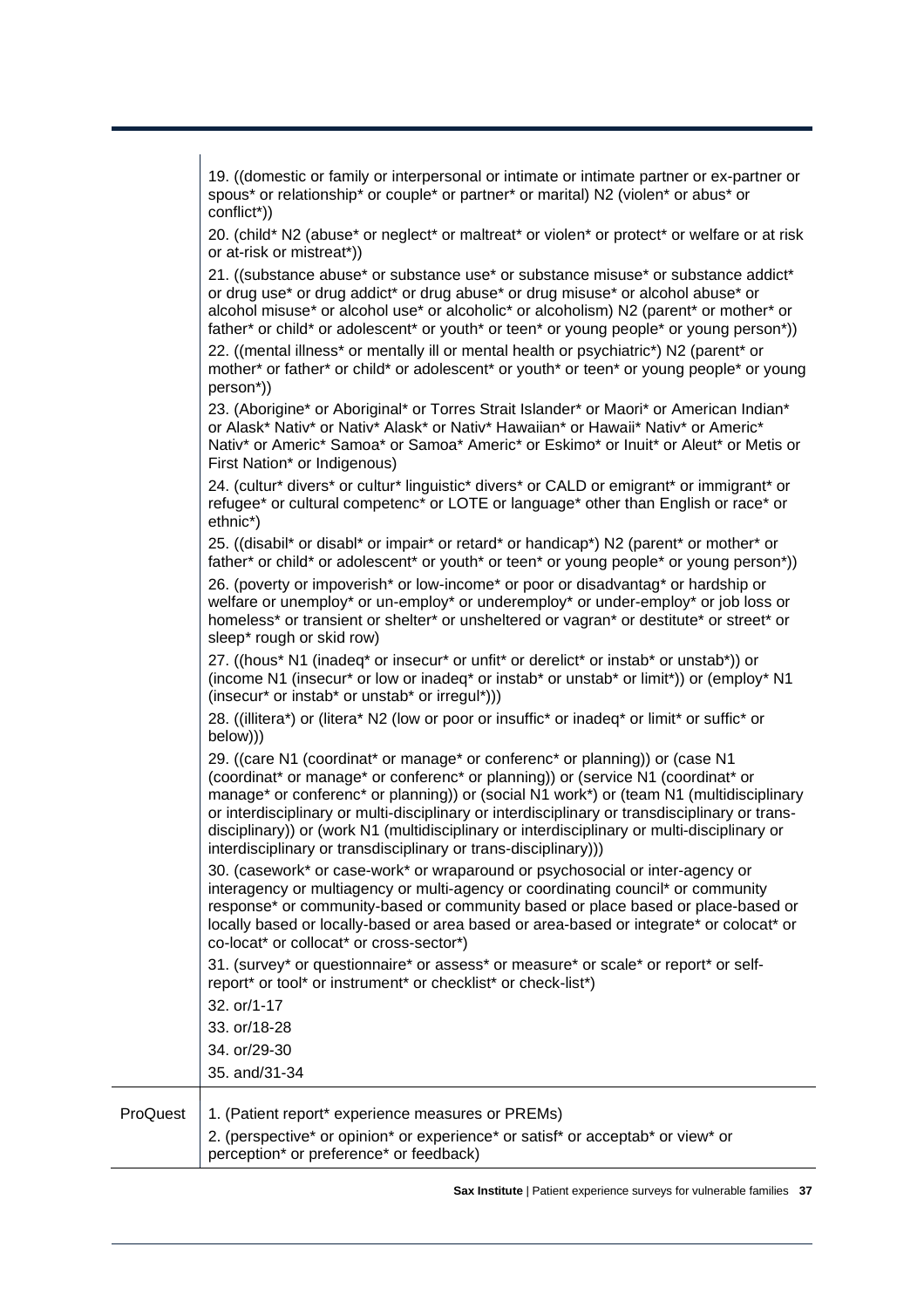3. (vulnerab\* or complex\* or fragile or multi-problem or at-risk or troubled or multi-risk or multi-stress\* or multi-need\* or multiple-problem\* or multiple-stress\* or multiple-need\* or multiple-risk\* or chronic\*)

4. ((violen\* Near/1 (domestic or family or interpersonal or intimate or partner\* or expartner\* or spous\* or relationship\* or couple\* or marital)) or (abus\* Near/1 (domestic or family or interpersonal or intimate or partner\* or ex-partner or spous\* or relationship\* or couple\* or marital)) or (conflict Near/1 (domestic or family or interpersonal or intimate or partner\* or ex-partner\* or spous\* or relationship\* or couple\* or marital)))

5. child\* Near/2 (abuse\* or neglect\* or maltreat\* or violen\* or protect\* or welfare or atrisk or mistreat\*)

6. (substance abuse\* or substance use\* or substance misuse\* or substance addict\* or drug use\* or drug addict\* or drug abuse\* or drug misuse\* or alcohol abuse\* or alcohol misuse\* or alcohol use\* or alcoholic\* or alcoholism)

7. (mental illness\* or mentally ill or mental health or psychiatric\*)

8. (Aborigine\* or Aboriginal\* or Torres Strait Islander\* or Maori\* or American Indian\* or Alask\* Nativ\* or Nativ\* Alask\* or Nativ\* Hawaiian\* or Hawaii\* Nativ\* or Americ\* Nativ\* or Americ\* Samoa\* or Samoa\* Americ\* or Eskimo\* or Inuit\* or Aleut\* or Metis or First Nation\* or Indigenous)

9. (cultur<sup>\*</sup> divers<sup>\*</sup> or cultur<sup>\*</sup> linguistic<sup>\*</sup> divers<sup>\*</sup> or CALD or emigrant<sup>\*</sup> or immigrant<sup>\*</sup> or refugee\* or cultural competenc\* or LOTE or language\* other than English or race\* or ethnic\*)

10. (disabil\* or disabl\* or impair\* or retard\* or handicap\*)

11. (poverty or impoverish\* or low-income\* or poor or disadvantag\* or hardship or welfare or unemploy\* or un-employ\* or underemploy\* or under-employ\* or job loss or homeless<sup>\*</sup> or transient or shelter<sup>\*</sup> or unsheltered or vagran<sup>\*</sup> or destitute<sup>\*</sup> or street<sup>\*</sup> or sleep\* rough or skid row)

12. ((hous\* Near/1 (inadeq\* or insecur\* or unfit\* or derelict\* or instab\* or unstab\*)) or (income Near/1 (insecur\* or low or inadeq\* or instab\* or unstab\* or limit\*)) or (employ\* Near/1 (insecur<sup>\*</sup> or instab<sup>\*</sup> or unstab<sup>\*</sup> or irregul<sup>\*</sup>)))

13. ((illitera\*) or (litera\* Near/2 (low or poor or insuffic\* or inadeq\* or limit\* or suffic\* or below)))

14. ((care Near/1 (coordinat\* or manage\* or conferenc\* or planning)) or (case Near/1 (coordinat\* or manage\* or conferenc\* or planning)) or (service Near/1 (coordinat\* or manage\* or conferenc\* or planning)) or (social Near/1 work\*) or (team Near/1 (multidisciplinary or interdisciplinary or multi-disciplinary or interdisciplinary or transdisciplinary or trans-disciplinary)) or (work Near/1 (multidisciplinary or interdisciplinary or multi-disciplinary or interdisciplinary or transdisciplinary or transdisciplinary)))

15. (casework\* or case-work\* or wraparound or psychosocial or inter-agency or interagency or multiagency or multi-agency or coordinating council\* or community response\* or community-based or community based or place based or place-based or locally based or locally-based or area based or area-based or integrate\* or colocat\* or co-locat\* or collocat\* or cross-sector\*)

16. (survey\* or questionnaire\* or assess\* or measure\* or scale\* or report\* or selfreport\* or tool\* or instrument\* or checklist\* or check-list\*)

17. or/1-2

- 18. or/3-13
- 19. or/14-15
- 20 and/16-19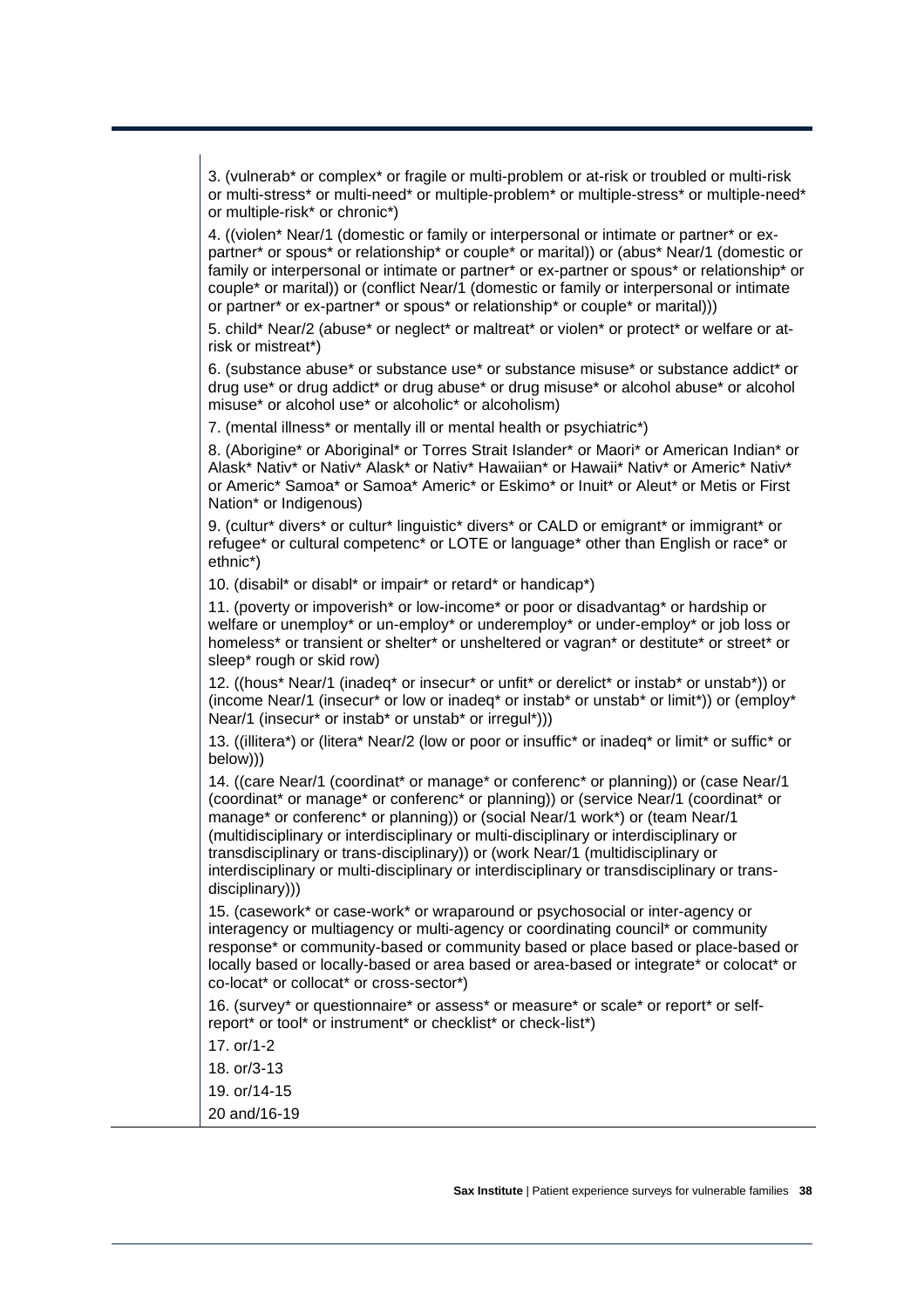#### **Table A1.3**—Website searches

| Organisation                                                               | Website                             | <b>Search strategy</b>                                                                                                                                                                                                                 |
|----------------------------------------------------------------------------|-------------------------------------|----------------------------------------------------------------------------------------------------------------------------------------------------------------------------------------------------------------------------------------|
| Analysis and Policy<br>Observatory                                         | https://apo.org.au                  | Entered search term 'Patient<br>experience' into search function<br><b>AND</b><br>Selected 'health' from menu                                                                                                                          |
| Australian<br>Commission on<br>Safety and Quality in<br><b>Health Care</b> | https://www.safetyandquality.gov.au | Entered search term 'Patient<br>experience survey' into search function                                                                                                                                                                |
| Australian<br>Government<br>Department of Health                           | https://www.health.gov.au           | Entered 'Patient experience survey' into<br>search function; selected health sector<br>as filter for results<br><b>AND</b><br>Selected resources/publications/report/h<br>ealth sector from menu then searched<br>'patient experience' |
| Australian<br>Indigenous<br>HealthInfoNet                                  | https://healthinfonet.ecu.edu.au    | Searched publications using search<br>terms 'patient AND experience' in title &<br>abstract                                                                                                                                            |
| Australian Institute of<br><b>Family Studies</b>                           | https://aifs.gov.au                 | Searched publications catalogue using<br>search terms 'patient AND<br>experience' in all fields<br><b>AND</b><br>Also entered search term 'patient<br>experience survey' using search<br>function on main site                         |
| Australian Institute of<br><b>Health and Welfare</b>                       | https://www.aihw.gov.au             | Entered search term 'Patient experience<br>survey' using search function on main<br>site, then filtered by releases/report                                                                                                             |
| Canadian Institute for<br><b>Health Information</b>                        | https://www.cihi.ca/en              | Entered search term 'Patient experience<br>survey' using search function on main<br>site                                                                                                                                               |
| Centre for Effective<br><b>Services</b>                                    | https://www.effectiveservices.org   | Entered search terms 'Patient<br>experience survey' and 'Patient                                                                                                                                                                       |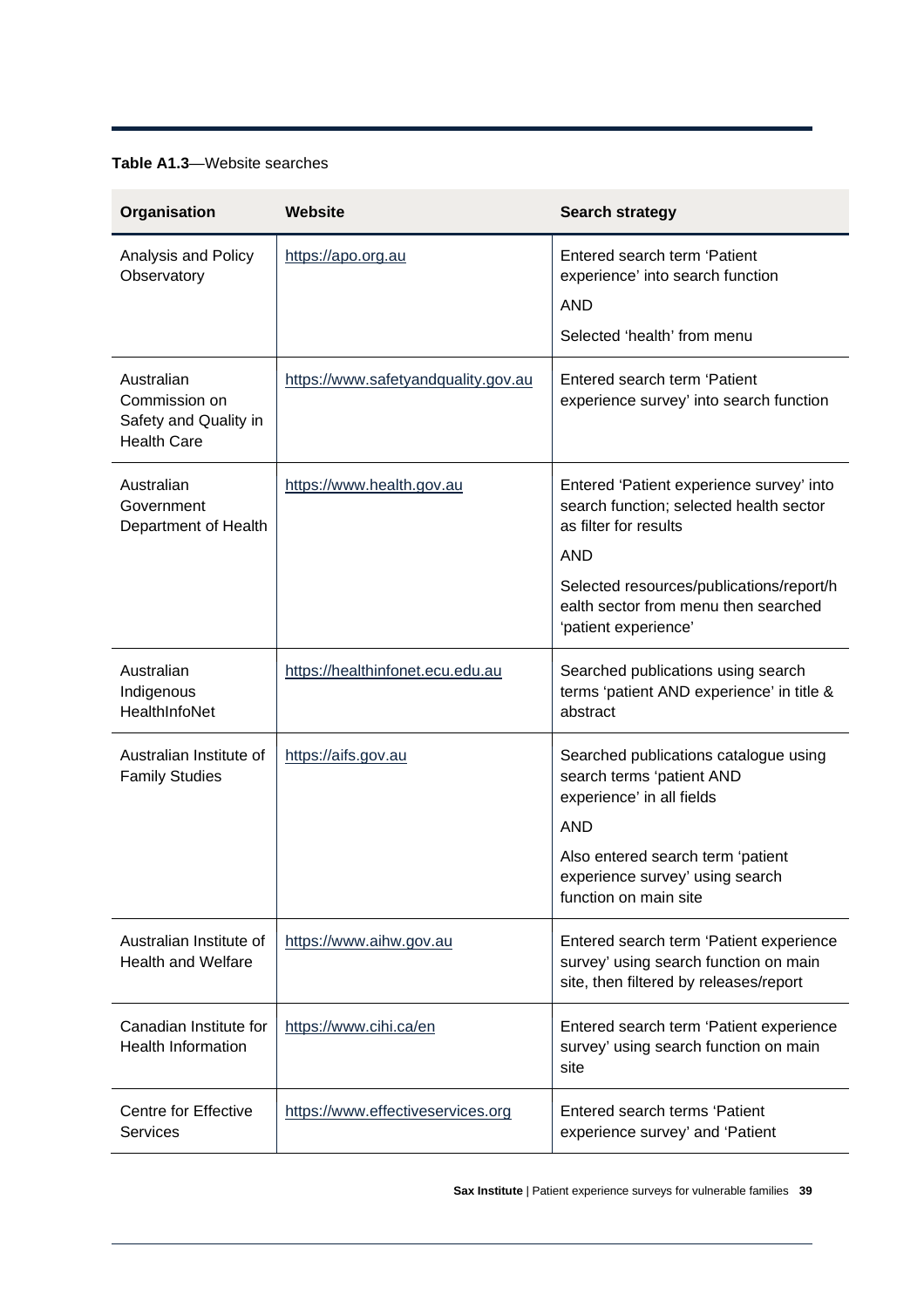|                                                                |                                | experience' using search function on<br>main site<br>Screened all reports in the resource<br>library                                                                                                                                                                |
|----------------------------------------------------------------|--------------------------------|---------------------------------------------------------------------------------------------------------------------------------------------------------------------------------------------------------------------------------------------------------------------|
| European<br>Commission                                         | https://ec.europa.eu           | Selected Topics/public health; then<br>consumers, and screened titles<br><b>AND</b><br>Entered search term 'Patient experience<br>survey' using search function on main<br>site. Filtered by PDF and 'health<br>wellbeing & consumer protection' and<br>'last year' |
| Health Quality and<br><b>Safety Commission</b><br>New Zealand  | https://www.hqsc.govt.nz       | Entered search term 'Patient experience<br>survey' using search function on main<br>site                                                                                                                                                                            |
| National Institute for<br><b>Health and Care</b><br>Excellence | https://www.nice.org.uk        | Selected menu items Evidence<br>search/patient experience survey/filter<br>by 'quality indicators'<br>'Community health "patient experience<br>survey"                                                                                                              |
| National Institutes of<br>Health                               | https://www.nih.gov            | Entered search term 'Patient experience<br>survey' using search function on main<br>site                                                                                                                                                                            |
| NSW Ministry of<br>Health                                      | https://www.health.nsw.gov.au  | Entered search term 'Patient experience<br>survey' using search function on main<br>site                                                                                                                                                                            |
| Productivity<br>Commission                                     | https://www.pc.gov.au          | Entered search term 'Patient experience<br>survey' using search function on main<br>site, filtered by research report                                                                                                                                               |
| <b>QLD Department of</b><br>Health                             | https://www.health.qld.gov.au  | Entered search term 'Patient experience<br>survey' using search function on main<br>site                                                                                                                                                                            |
| SA Department of<br>Health                                     | https://www.sahealth.sa.gov.au | Entered search term 'Patient experience<br>survey' using search function on main<br>site                                                                                                                                                                            |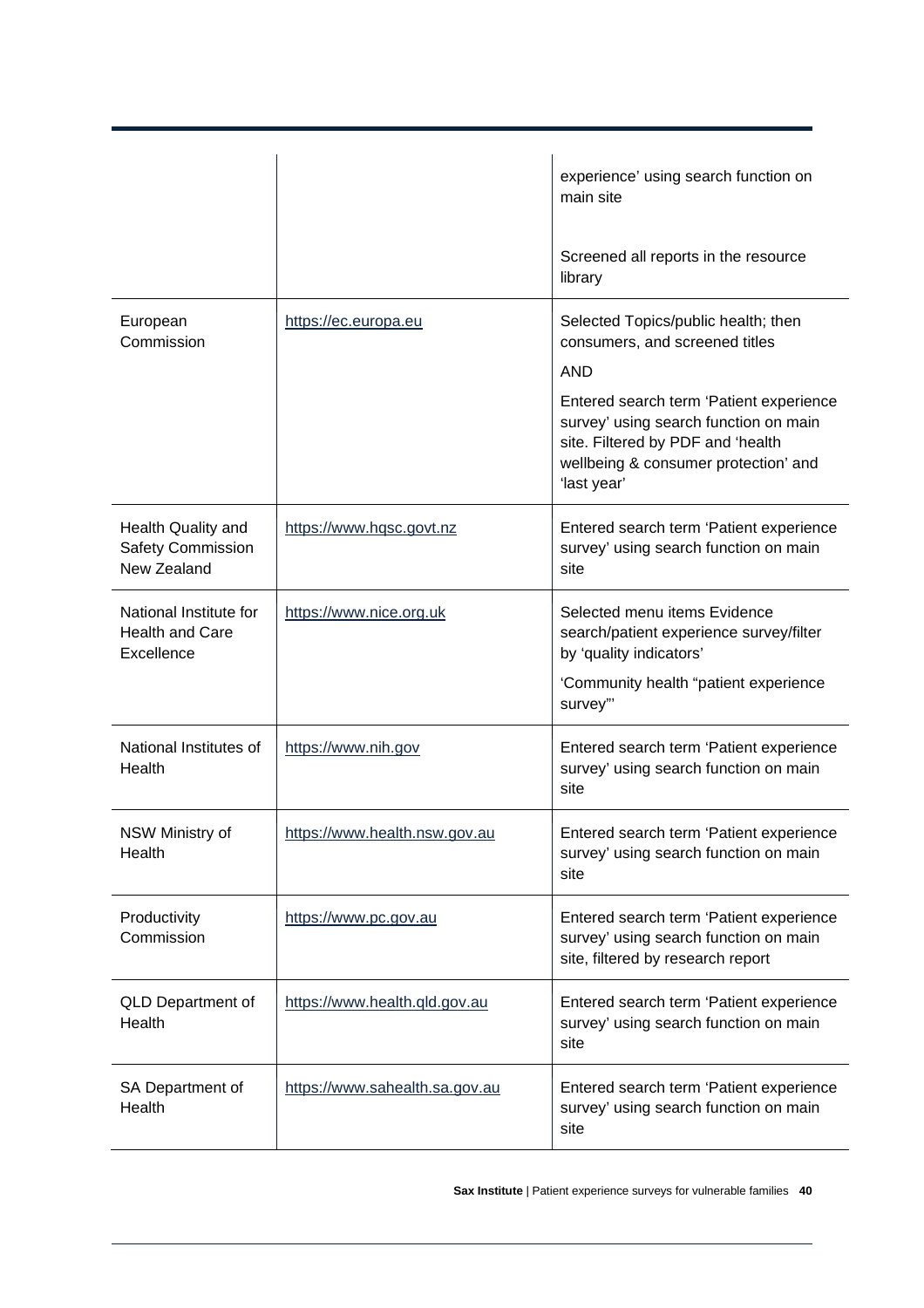| Social Care Institute<br>for Excellence                 | https://www.scie.org.uk                                                                  | Entered search term 'Patient experience<br>survey' using search function on main<br>site                                                                                                                   |
|---------------------------------------------------------|------------------------------------------------------------------------------------------|------------------------------------------------------------------------------------------------------------------------------------------------------------------------------------------------------------|
| UK Department of<br><b>Health and Social</b><br>Care    | https://www.gov.uk/government/orga<br>nisations/department-of-health-and-<br>social-care | Entered search term 'Patient experience<br>survey' using search function on main<br>site<br>Filtered by 'health and social care' and<br>filtered by 'research and innovation in<br>health and social care' |
| US Department of<br><b>Health and Human</b><br>Services | https://www.hhs.gov                                                                      | Entered search term 'Patient experience<br>survey' using search function on main<br>site                                                                                                                   |
| Vic Department of<br>Health                             | https://www.health.vic.gov.au/                                                           | Entered search term 'Patient experience<br>survey' using search function on main<br>site<br><b>AND</b>                                                                                                     |
|                                                         |                                                                                          | Checked menu items:<br>Publications/report, Publications/standar<br>ds and guidelines,<br>Publications/frameworks                                                                                          |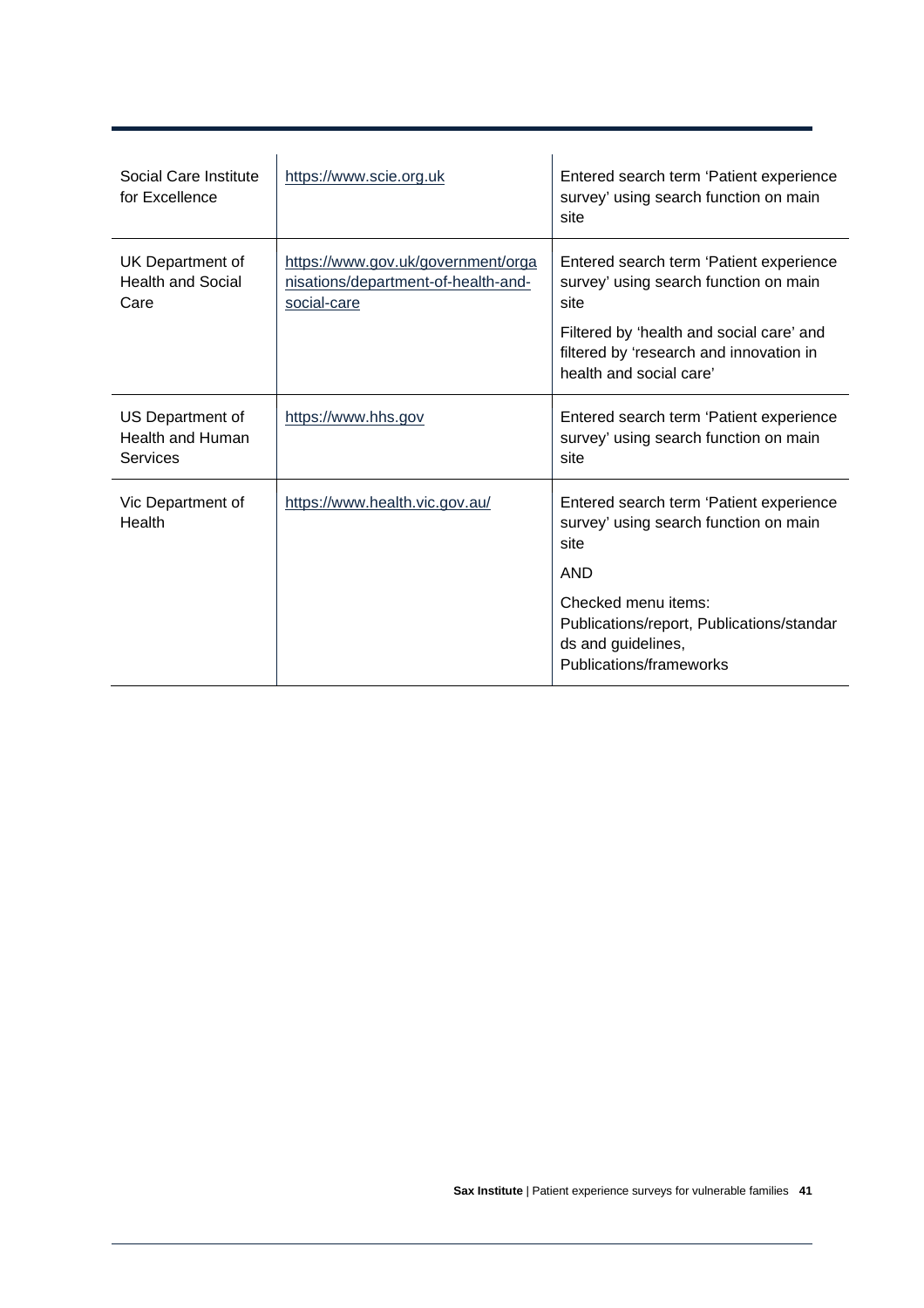## <span id="page-43-0"></span>**Appendix 2—PRISMA flow chart**

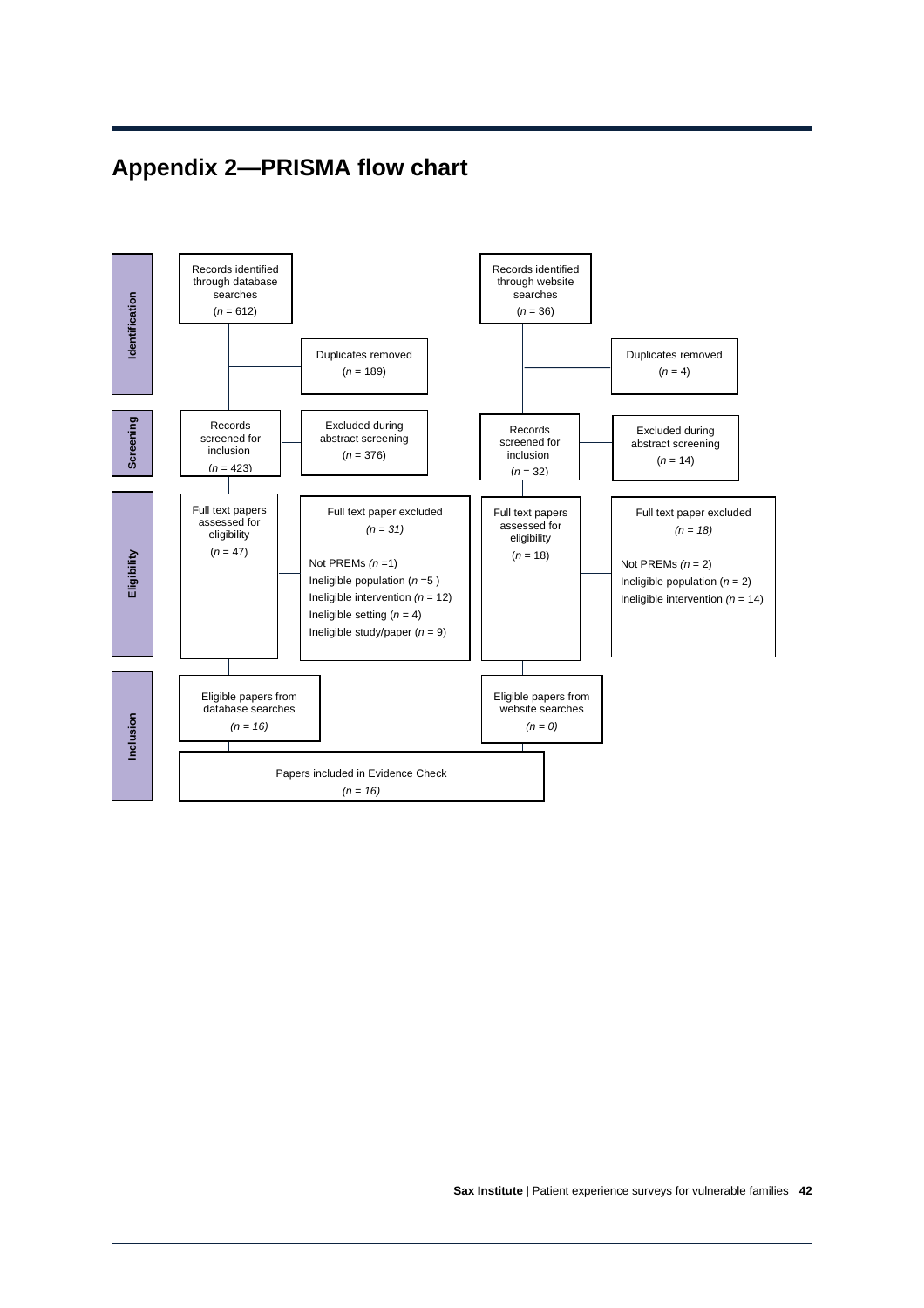## **Appendix 3—Data extraction tables**

**Table A3.1**—Studies evaluating a measure

<span id="page-44-0"></span>

|                   | Gidengil (2017)<br><b>Family Experiences with</b><br><b>Coordination of Care</b><br>(FECC)                                                                                                                                       | Joober (2018)<br><b>Patient Experience of</b><br><b>Integrated Care (PEICS)</b>                                              | <b>Kertesz (2014)</b><br><b>Primary Care Quality-</b><br><b>Homeless (PCQ-H)</b>                                                                                                            | <b>Lloyd (2019)</b><br><b>Person-centred</b><br><b>Coordinated Care</b><br><b>Experience</b><br><b>Questionnaire (P3CEQ)</b>          |
|-------------------|----------------------------------------------------------------------------------------------------------------------------------------------------------------------------------------------------------------------------------|------------------------------------------------------------------------------------------------------------------------------|---------------------------------------------------------------------------------------------------------------------------------------------------------------------------------------------|---------------------------------------------------------------------------------------------------------------------------------------|
| <b>Country</b>    | <b>US</b>                                                                                                                                                                                                                        | Canada (Quebec)                                                                                                              | <b>US</b>                                                                                                                                                                                   | <b>UK</b>                                                                                                                             |
| <b>Setting</b>    | Medicaid services in two<br>US states                                                                                                                                                                                            | Family medicine clinics<br>(one rural, one urban)                                                                            | Primary care, VA and<br>non-VA facilities                                                                                                                                                   | Primary care                                                                                                                          |
| <b>Purpose</b>    | Further development of<br>measure of quality of care<br>of children with medical<br>complexity                                                                                                                                   | Validation of measure of<br>quality of care of adults<br>with chronic conditions                                             | Development and<br>validation of a primary<br>care questionnaire for<br>homeless patients                                                                                                   | Development and<br>validation of a patient-<br>centred care experience<br>measure for adults with<br>long-term conditions             |
| <b>Population</b> | Caregivers of children<br>aged 0-17 years with<br>complex chronic disease,<br>eligible for Medicaid and<br>with Medicaid provider,<br>who had made at least 4<br>healthcare visits<br>(including hospital) in<br>preceding year. | Adults with at least one<br>chronic health condition.<br>Native French speaker<br>Mean age 58<br>33% male<br>48% high income | Homeless-experienced<br>clients of Veterans Affairs<br>primary care programs<br>85% male; 58% African<br>American, 2% Native<br>American, Asian, Pacific<br>Islander, 5%<br>Hispanic/Latino | Adults with long-term<br>conditions<br>54% male<br>Modal age group 75-84<br>years<br>Slight skew to higher<br>educational attainment, |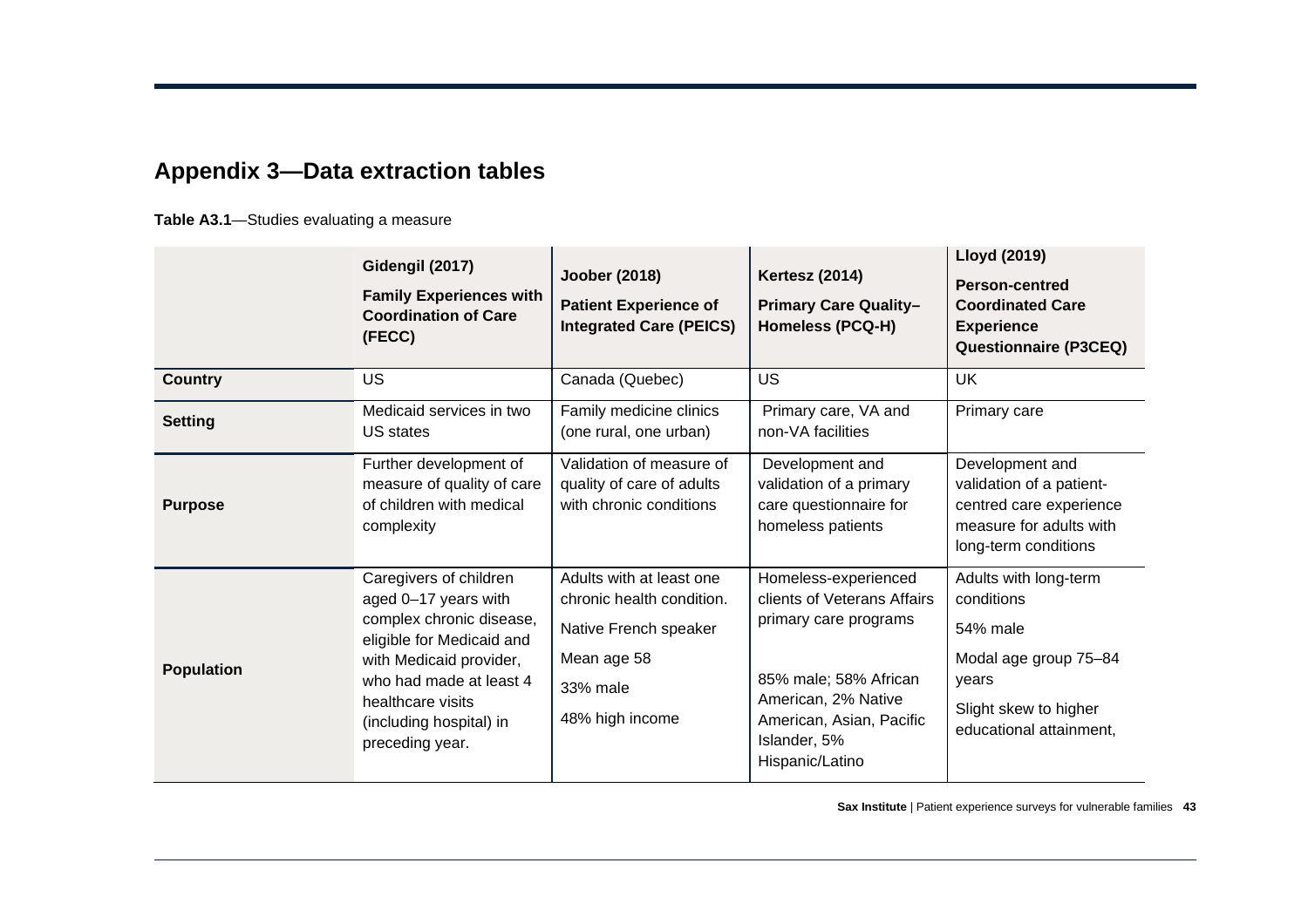|                      | Caregivers: 95% female,<br>92% parents, 70% aged<br>25-44. 60% white, 21%<br>Hispanic<br>Children: 11% <2 years,<br>22% 2-5 years, 30% 6-<br>10 years, 38% 11-17<br>years<br>FECC was feasible to                                                               | PEICS showed good                                                                                                                                                                                                         | 68% chronically homeless<br>in preceding year<br>43% health status<br>fair/poor<br>34% illicit drug use in<br>preceding 3 months<br>23% alcohol use in<br>preceding 3 months<br>PCQ-H is an accessible                              | modal attainment<br>secondary school level<br>P3CEQ has strong face,                                                                                                                                                                                                   |
|----------------------|-----------------------------------------------------------------------------------------------------------------------------------------------------------------------------------------------------------------------------------------------------------------|---------------------------------------------------------------------------------------------------------------------------------------------------------------------------------------------------------------------------|-------------------------------------------------------------------------------------------------------------------------------------------------------------------------------------------------------------------------------------|------------------------------------------------------------------------------------------------------------------------------------------------------------------------------------------------------------------------------------------------------------------------|
| <b>Findings</b>      | implement; respondents<br>to mailed version less<br>likely to be minority, more<br>likely to speak English,<br>more likely to complete in<br>English compared with<br>telephone version<br>Lower quality of care<br>reported by mixed-<br>mode/mail respondents | psychometric properties<br>and is suitable for primary<br>care or use in research                                                                                                                                         | and robust measure for<br>those who have<br>experienced<br>homelessness                                                                                                                                                             | construct and ecological<br>validity and is a valid and<br>reliable measure of<br>patient-centred care<br>experience                                                                                                                                                   |
| <b>Psychometrics</b> | 1209 respondents of 2967<br>eligible caregivers<br>Not validated against<br>existing measures<br>Items developed using<br>Delphi method and<br>caregiver focus groups                                                                                           | 159 respondents at T1,<br>50 at T2<br>Internal consistency:<br>Cronbach's alpha = $0.88$<br>$(0.85 - 0.91)$<br>Test-retest validity (2-<br>week interval): intraclass<br>correlation coefficient =<br>$0.91(0.64 - 0.90)$ | Interviews with clients and<br>care providers to identify<br>question content themes<br>prior to item generation<br>and selection<br>Internal consistency high<br>across subscales<br>(Cronbach's alpha 0.75-<br>0.92) and high for | Internal consistency:<br>person-separation<br>reliability = $0.756$ , $0.672$<br>(2 subscales). Cronbach's<br>$alpha = 0.829, 0.783$<br>Face/ecological validity:<br>co-design workshops with<br>stakeholders during<br>development. Able to<br>detect changes in care |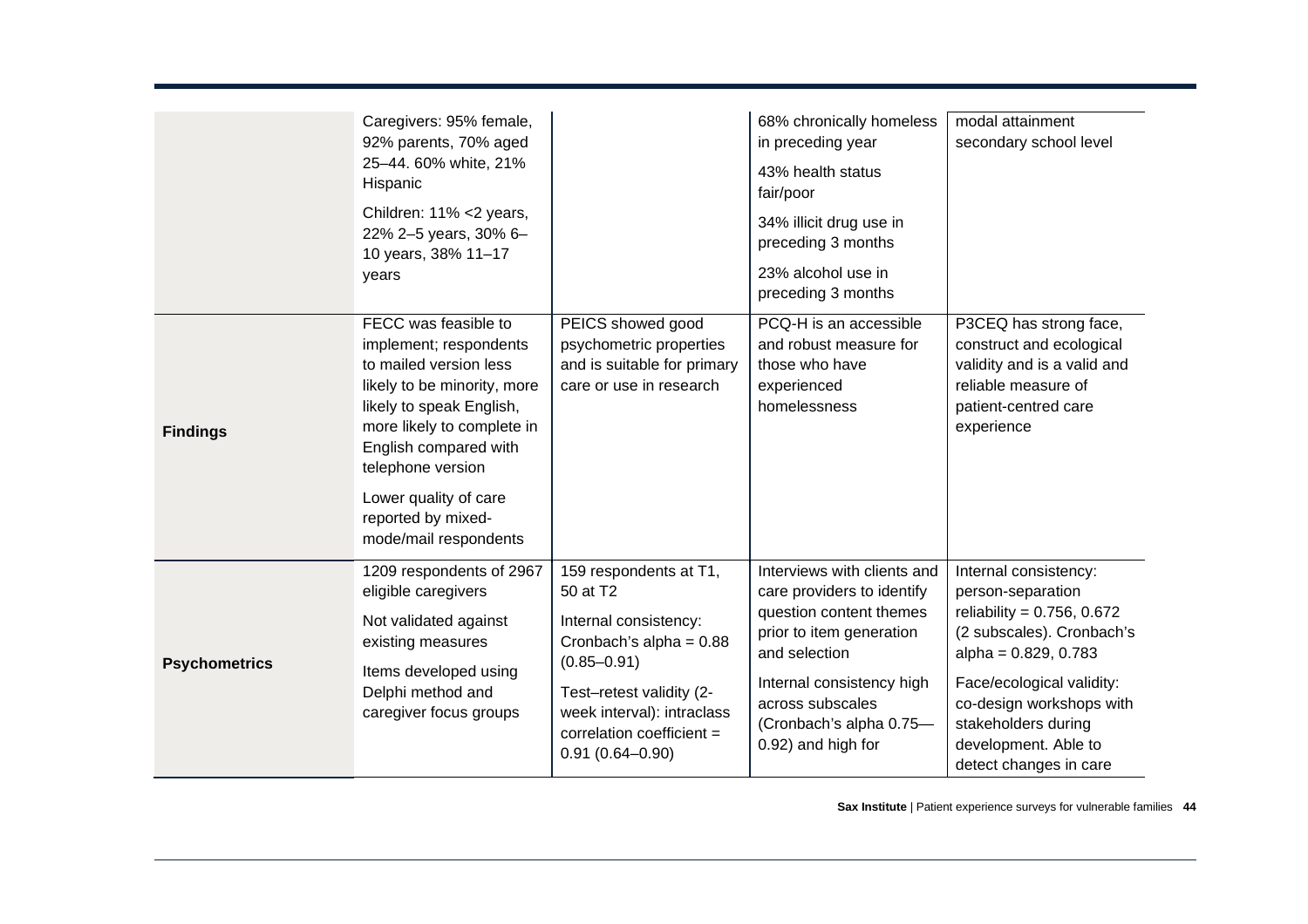|                                     |                                                                                                   | Concurrent validity:<br>against Continuity of Care<br>from Multiple Clinicians (3<br>domains)<br>Spearman's rank<br>correlation coefficient<br>varied from 0.44-0.54 | complete scale<br>(Cronbach's alpha = $0.96$<br>Convergent validity: good<br>correlation with<br>comparable scale $(r =$<br>0.73)<br>Divergent validity: some<br>evidence, modest inverse<br>correlation with distress<br>measure $(r = -0.13)$ | experience pre-post a<br>care coordination<br>intervention, confirmed<br>through semi-structured<br>staff and patient<br>interviews |
|-------------------------------------|---------------------------------------------------------------------------------------------------|----------------------------------------------------------------------------------------------------------------------------------------------------------------------|-------------------------------------------------------------------------------------------------------------------------------------------------------------------------------------------------------------------------------------------------|-------------------------------------------------------------------------------------------------------------------------------------|
| <b>How administered</b>             | By phone or by mail with<br>phone follow-up<br>Binary and ordinal scoring                         | Generally single time<br>point; two time points<br>used for test-retest<br>reliability<br>In person and by phone<br>(researcher completed)                           | In-person, clinician<br>administered                                                                                                                                                                                                            | By mail, patient<br>completed                                                                                                       |
| <b>Number of questions</b>          | 20 items                                                                                          | 17 items                                                                                                                                                             | 33 items                                                                                                                                                                                                                                        | 11 items                                                                                                                            |
| <b>Domains</b>                      | Care coordination<br>services (8 items)<br>Messaging (9 items)<br>Protocols/plans (3<br>measures) | No sub domains reported.<br>Comparison measure<br>covers coordination role,<br>comprehensive<br>knowledge of patient,<br>team relational continuity                  | Patient-clinician<br>relationship (15 items)<br>Cooperation (3 items)<br>Access/coordination (11<br>items)<br>Homeless-specific needs<br>(4 items)                                                                                              | Information and<br>communication<br>Care planning<br>Transitions<br>Goals and outcomes<br>Decision making                           |
| <b>Children and young</b><br>people | For parents/carers about<br>young people                                                          | Not tested                                                                                                                                                           | Not tested                                                                                                                                                                                                                                      | Not tested                                                                                                                          |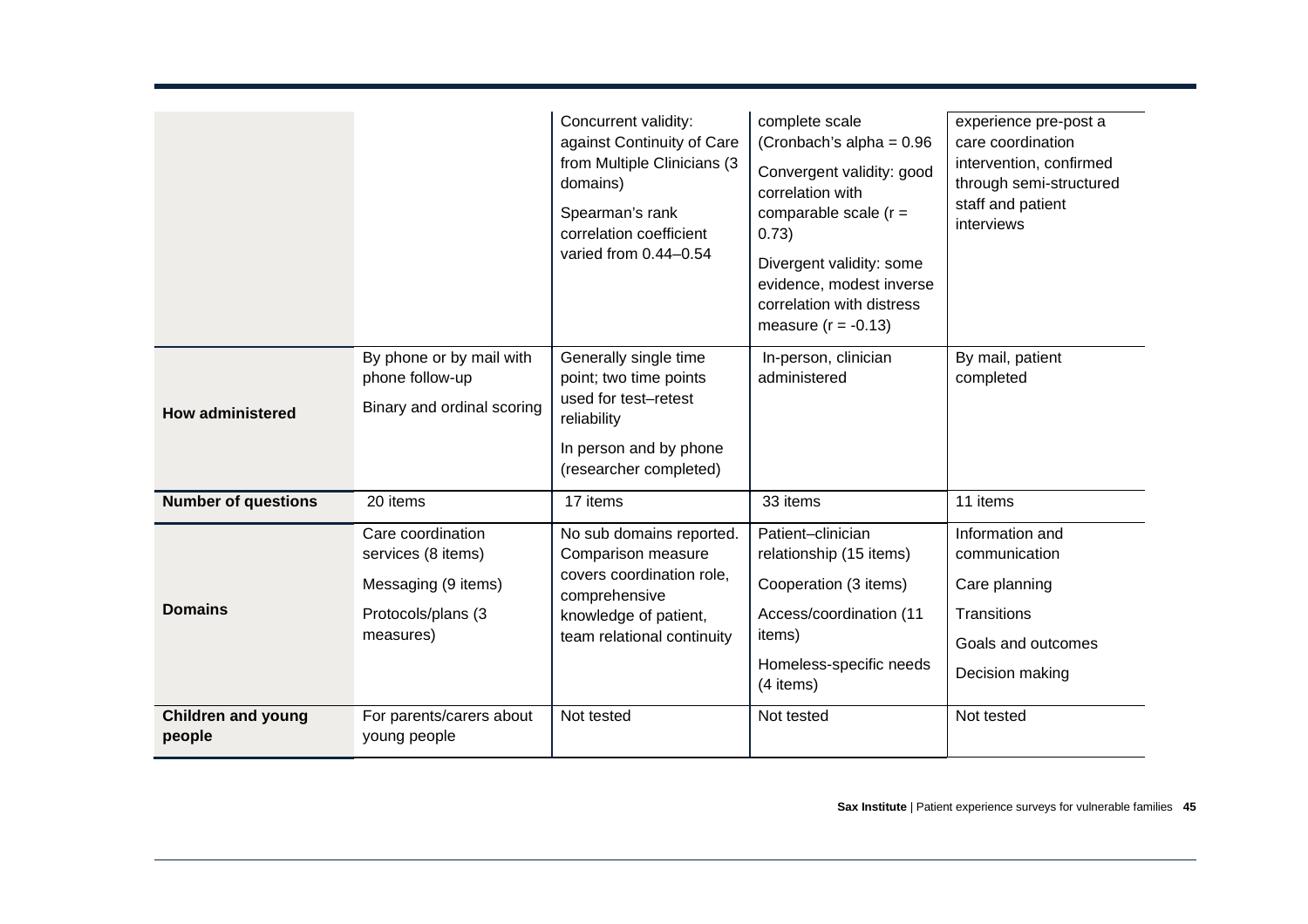| Languages other than<br>English (LOTE) <sup>a</sup> | Spanish                        | French            | Not tested specifically for<br>LOTE speakers | Not tested specifically for<br>LOTE speakers |
|-----------------------------------------------------|--------------------------------|-------------------|----------------------------------------------|----------------------------------------------|
| Use and validity for<br>priority groups             | Low applicability <sup>b</sup> | Low applicability | Moderate applicability                       | Low applicability                            |
| Evidence level                                      | $III-2$                        | $III-2$           | $III-2$                                      | $III-2$                                      |
| Evidence rating <sup>c</sup>                        | Medium                         | High              | High                                         | Low                                          |

a. Languages cited are for language of the measure, not for LOTE populations.

b. Low applicability: health vulnerability only; Moderate applicability: health plus one other vulnerability; High applicability: health plus multiple other vulnerabilities.

c. Evidence rating from MMAT evidence quality tool, based on method appropriateness and overall risk of bias.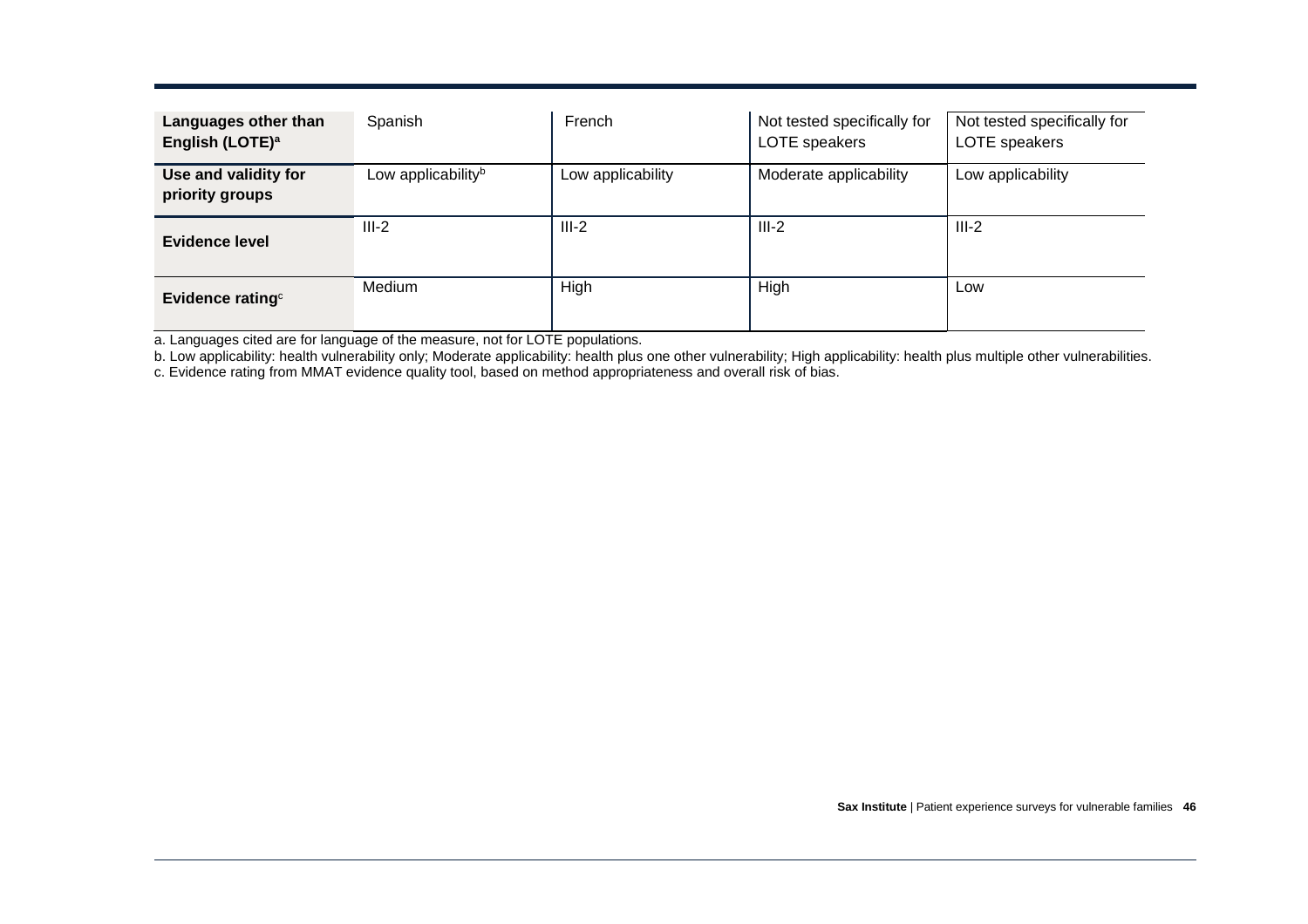**Table A3.1 continued**—Studies evaluating a measure

|                   | Mira (2016)<br><b>Instrument for Assessing</b><br><b>Patient Experience of</b><br><b>Chronic Illness Care</b><br>(IEXPAC)                      | <b>Singer (2013)</b><br><b>Patient Perceptions of</b><br><b>Integrated Care survey</b><br>(PPIC)                                                                                                              | <b>Ziniel (2016)</b><br><b>Pediatric Integrated Care</b><br><b>Survey (PICS)</b>             | <b>Zlateva (2015)</b><br><b>Medical Home Care</b><br><b>Coordination Survey</b><br>(MHCCS)                                                                                                                                                                                                                                |
|-------------------|------------------------------------------------------------------------------------------------------------------------------------------------|---------------------------------------------------------------------------------------------------------------------------------------------------------------------------------------------------------------|----------------------------------------------------------------------------------------------|---------------------------------------------------------------------------------------------------------------------------------------------------------------------------------------------------------------------------------------------------------------------------------------------------------------------------|
| <b>Country</b>    | Spain                                                                                                                                          | US                                                                                                                                                                                                            | <b>US</b>                                                                                    | <b>US</b>                                                                                                                                                                                                                                                                                                                 |
| <b>Setting</b>    | Primary care                                                                                                                                   | Primary care                                                                                                                                                                                                  | Primary care for children<br>and youth with special<br>healthcare needs                      | Primary care                                                                                                                                                                                                                                                                                                              |
| <b>Purpose</b>    | Develop and validate a<br>self-report measure of<br>patient experience of<br>integrated chronic care                                           | Develop and pilot a<br>measure of care integration<br>as experienced by patients                                                                                                                              | Develop and validate a<br>measure of family-reported<br>experiences                          | Develop and validate a<br>self-report measure of care<br>coordination in primary<br>care                                                                                                                                                                                                                                  |
| <b>Population</b> | Patients older than 16<br>years with at least one<br>chronic condition<br>53% male<br>Mean age 66.5<br>Modal education level:<br>basic studies | Patients 18+ years with<br>two or more chronic<br>conditions<br>85% prefer English<br>66% female<br>34% aged 55+ years<br>60% white<br>15% Black<br>22% Hispanic<br>53% with high school or 2-<br>year degree | Parents of children with<br>complex medical,<br>behavioural, health and<br>educational needs | Patients 18+ years with at<br>least one of: 2+ ED visits in<br>past year, hospitalisation in<br>past year, multiple serious<br>chronic conditions<br>57% female<br>61% white<br>71% aged 50+ years<br>Healthcare teams (primary<br>care providers, nurses,<br>administrative staff at<br>community healthcare<br>provider |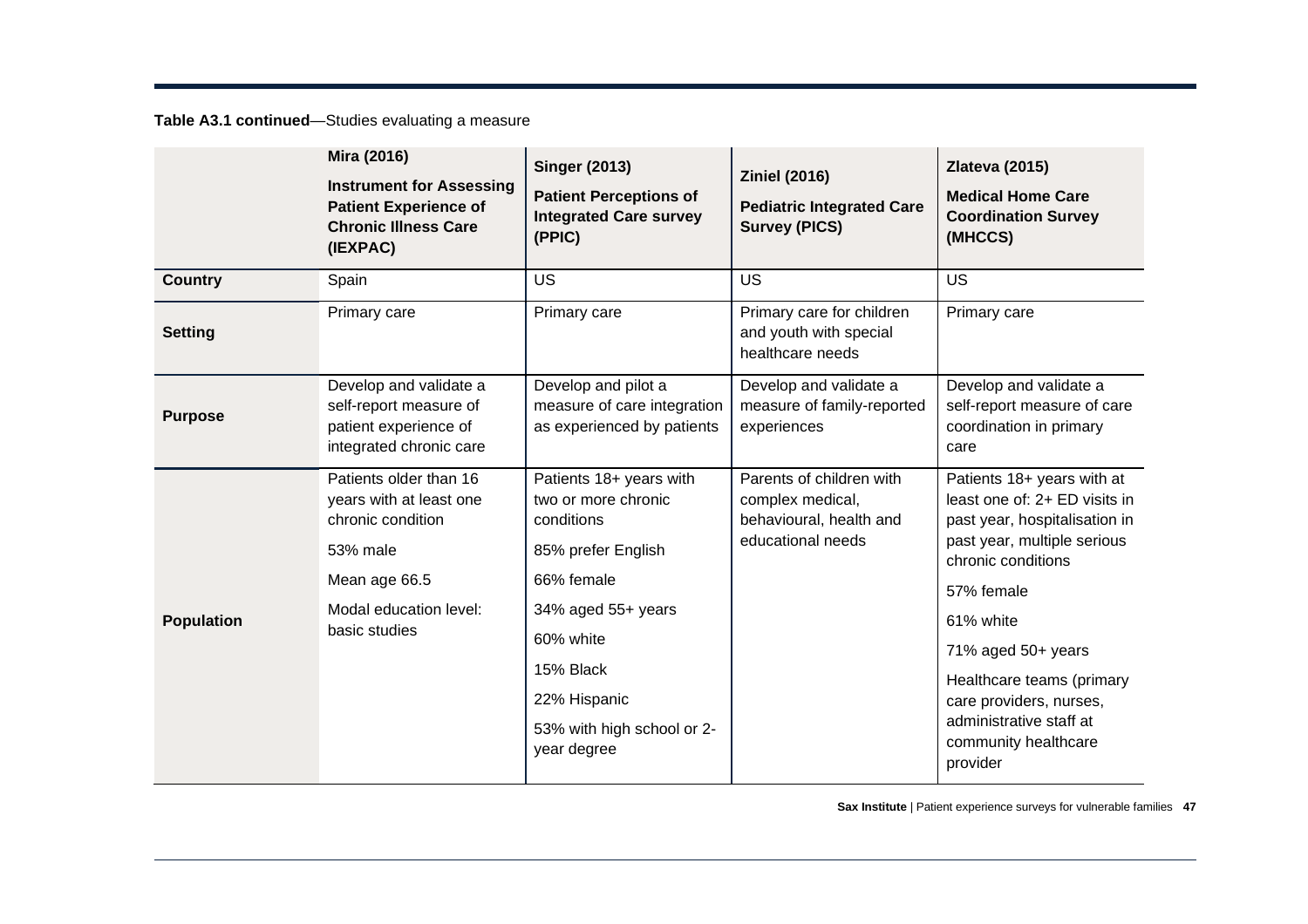| <b>Findings</b>         | Reliable and valid measure<br>of how patients perceive<br>integrated care,<br>emphasising the patient's<br>experience of care                                                                                                                              | Potentially useful for<br>measuring patient<br>experience, but authors<br>suggest item rewording<br>and reduction and<br>refinement of domains<br>Suggestion of selection<br>bias                                                                                        | Provides a good measure<br>of a family's experience of<br>care integration across a<br>team regardless of<br>institutional affiliation,<br>practitioner type, type of<br>intervention or location of<br>care                                                                                                                                                                                                                                                                                  | Reliable and valid measure<br>of care coordination within<br>a patient-centred medical<br>home care model. Authors<br>argue both patient and staff<br>input is needed to assess<br>quality of care                                                                                                                                                                                                                                              |
|-------------------------|------------------------------------------------------------------------------------------------------------------------------------------------------------------------------------------------------------------------------------------------------------|--------------------------------------------------------------------------------------------------------------------------------------------------------------------------------------------------------------------------------------------------------------------------|-----------------------------------------------------------------------------------------------------------------------------------------------------------------------------------------------------------------------------------------------------------------------------------------------------------------------------------------------------------------------------------------------------------------------------------------------------------------------------------------------|-------------------------------------------------------------------------------------------------------------------------------------------------------------------------------------------------------------------------------------------------------------------------------------------------------------------------------------------------------------------------------------------------------------------------------------------------|
| <b>Psychometrics</b>    | Reliability and convergent<br>validity: composite<br>reliability indices > 0.7<br>Internal consistency:<br>Cronbach's alpha = $0.76$<br>for full scale<br>Confirmatory factor<br>analysis used to identify<br>latent factors and reduce<br>number of items | Factor analysis for item<br>and domain confirmation<br>Reliability: internal scale<br>consistency estimates. Six<br>of seven empirically<br>derived factors met or<br>'nearly met' conventional<br>standards (Cronbach's<br>alpha $> 0.70$ : range from<br>$0.62 - 0.80$ | Developed from focus<br>groups and expert<br>consensus, based on the<br>Patient Perceptions of<br>Integrated Care survey<br>Exploratory factor analysis<br>to determine item inclusion<br>Test-retest reliability:<br>Cohen's kappa showed<br>substantial agreement on<br>10 items and moderate<br>agreement on 9 items<br>Construct validity: using<br>PICS scores for healthcare<br>needs to differentiate<br>respondents led to<br>expected directional<br>differences on other<br>domains | Delphi consensus<br>procedure to establish<br>content validity (10<br>experts)<br>Patient measure<br>Internal consistency:<br>ESEM testing to trim items.<br>Cronbach's alpha =<br>0.893-0.909 for patient<br>domains<br>Good discriminant ability<br>with low correlations with<br>patient education level or<br>ethnicity (apart from<br>communication domain).<br>Good predictive validity<br>based on correlation with<br>self-rated health |
| <b>How administered</b> | Online, paper-and-pencil,<br>phone                                                                                                                                                                                                                         | By mail                                                                                                                                                                                                                                                                  | Paper and online                                                                                                                                                                                                                                                                                                                                                                                                                                                                              | Paper and online                                                                                                                                                                                                                                                                                                                                                                                                                                |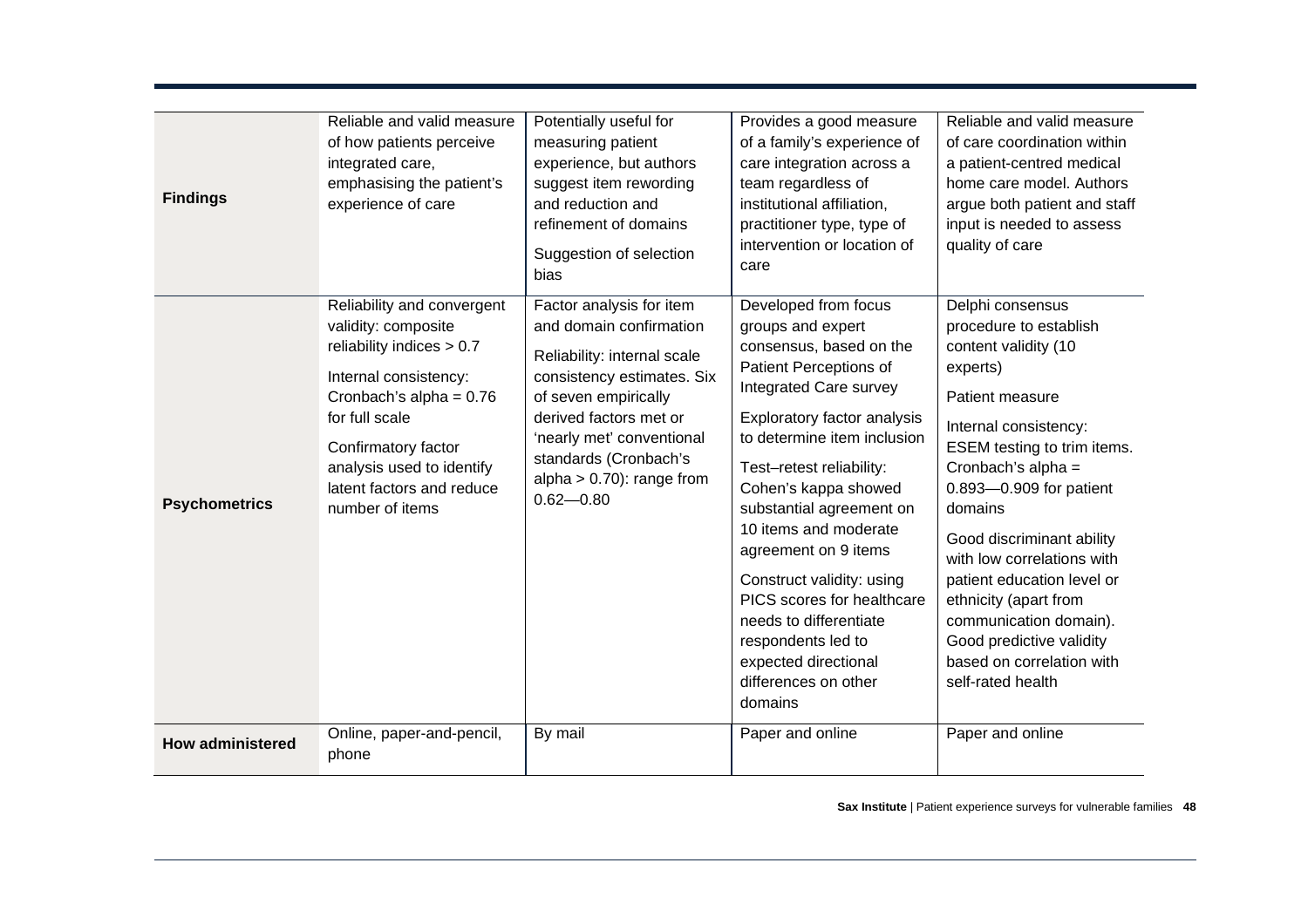| <b>Number of</b><br>questions           | 11 items                                                                    | 29 items (plus<br>demographics)                                                                                                                                                                                                                 | 19 items                                                                                                                                      | 13 items (patient), 32 items<br>(healthcare team)                                                      |
|-----------------------------------------|-----------------------------------------------------------------------------|-------------------------------------------------------------------------------------------------------------------------------------------------------------------------------------------------------------------------------------------------|-----------------------------------------------------------------------------------------------------------------------------------------------|--------------------------------------------------------------------------------------------------------|
| <b>Domains</b>                          | Productive interactions<br>New relational model<br>Person's self-management | Information flow to your<br>doctor<br>Information flow to your<br>specialist<br>Information flow to other<br>providers<br>Coordination with home<br>and community resources<br>Post-visit information flow<br>to patient<br>Patient-centredness | Access to care<br>Communication between<br>team and parents<br>Family impact of<br>healthcare needs<br>Care goal creation<br>Team functioning | Patient measure<br>Plan of care<br>Communication<br>Link to community<br>resources<br>Care transitions |
| <b>Children and young</b><br>people     | Validated for young people<br>$($ >16 years)                                | Not tested                                                                                                                                                                                                                                      | Parents of children and<br>young people                                                                                                       | Not tested                                                                                             |
| <b>LOTE</b>                             | Available in a range of<br>languages                                        | English, Spanish,<br>Portuguese versions                                                                                                                                                                                                        | Not tested                                                                                                                                    | Not tested specifically for<br><b>LOTE</b> speakers                                                    |
| Use and validity for<br>priority groups | Low applicability                                                           | Low applicability                                                                                                                                                                                                                               | Low applicability                                                                                                                             | Low applicability                                                                                      |
| <b>Evidence level</b>                   | $III-2$                                                                     | $III-2$                                                                                                                                                                                                                                         | $III-2$                                                                                                                                       | $III-2$                                                                                                |
| <b>Evidence rating</b>                  | High                                                                        | Low                                                                                                                                                                                                                                             | Medium                                                                                                                                        | Medium                                                                                                 |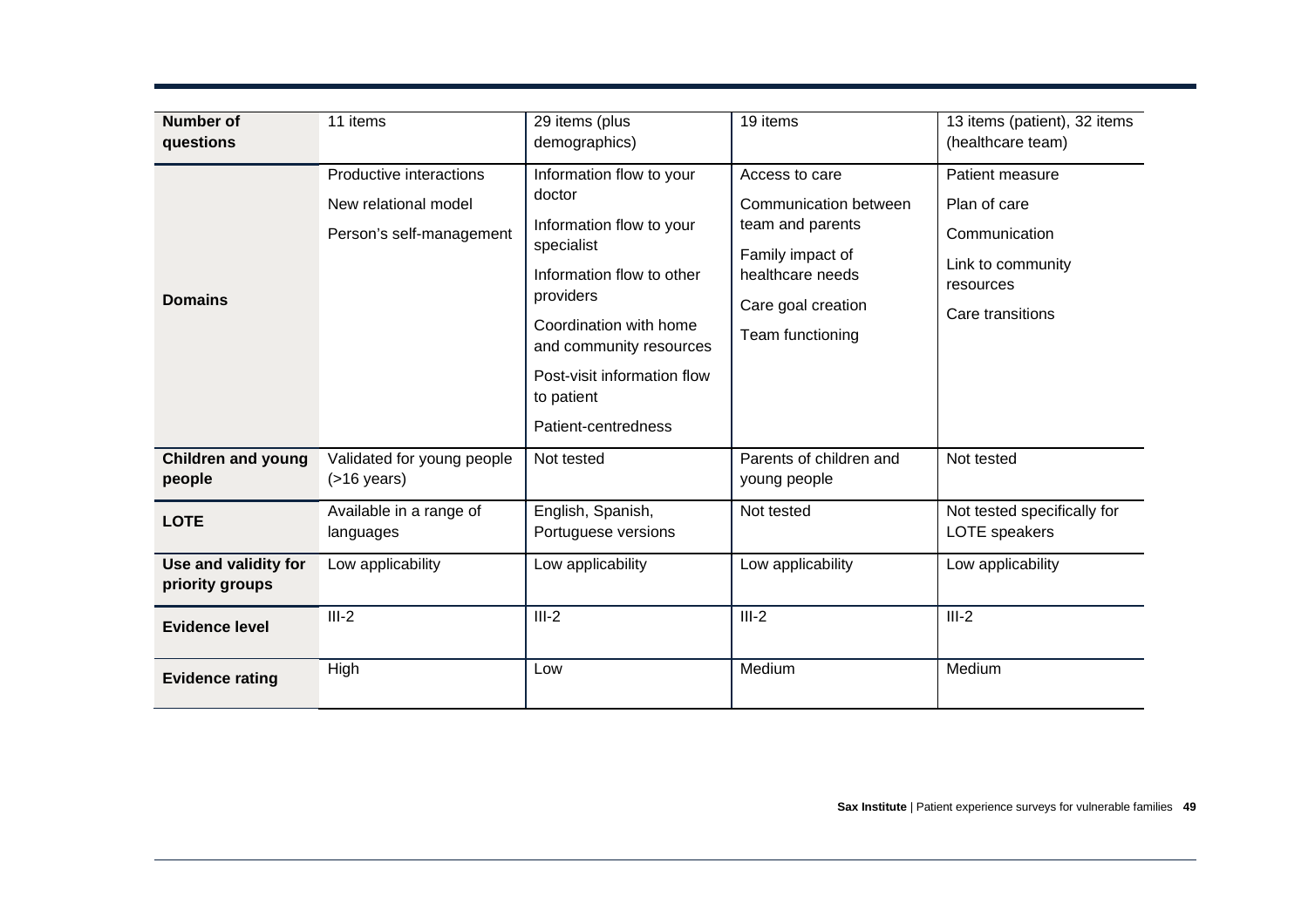| Table A3.2-Studies using a measure to evaluate an intervention or service |  |
|---------------------------------------------------------------------------|--|
|---------------------------------------------------------------------------|--|

|                   | Bonciani (2017)                                                                                                                                                                                                                       | Gabrielian (2021)                                                                                                                                                                                                                                                                                                                                         | Mastellos (2014)                                                                                                                                                                 | Noël (2021)                                                                                                                          |
|-------------------|---------------------------------------------------------------------------------------------------------------------------------------------------------------------------------------------------------------------------------------|-----------------------------------------------------------------------------------------------------------------------------------------------------------------------------------------------------------------------------------------------------------------------------------------------------------------------------------------------------------|----------------------------------------------------------------------------------------------------------------------------------------------------------------------------------|--------------------------------------------------------------------------------------------------------------------------------------|
|                   | <b>Population survey of</b><br>patient experiences                                                                                                                                                                                    | <b>Primary Care Quality-</b><br><b>Homeless (PCQ-H)</b>                                                                                                                                                                                                                                                                                                   | Pilot survey of integrated<br>care experiences                                                                                                                                   | <b>Health Care System</b><br><b>Hassles Scale</b>                                                                                    |
| <b>Country</b>    | Italy                                                                                                                                                                                                                                 | <b>US</b>                                                                                                                                                                                                                                                                                                                                                 | <b>UK</b>                                                                                                                                                                        | <b>US</b>                                                                                                                            |
| <b>Setting</b>    | GP-primary care co-<br>location                                                                                                                                                                                                       | <b>Veterans Administration</b><br>integrated healthcare<br>system                                                                                                                                                                                                                                                                                         | Primary care                                                                                                                                                                     | VA primary care                                                                                                                      |
| <b>Purpose</b>    | Determine if co-locating<br>general practice within a<br>multidisciplinary team is<br>positively associated with<br>patient satisfaction                                                                                              | Determine if tailoring<br>primary care teams for<br>homeless patients and<br>integrating behavioural<br>health and social services<br>results in higher<br>satisfaction with care                                                                                                                                                                         | Understand the<br>experiences of patients<br>joining the Integrated Care<br>Pilot in North West London                                                                           | Compare two strategies for<br>improving care<br>coordination                                                                         |
| <b>Population</b> | GP patients aged 18+<br>years<br>48% male<br>37% aged 18-45 years,<br>29% aged 65+ years<br>52% highest education<br>level (high school or<br>degree)<br>Self-reported health: 47%<br>fair<br>32% self-reported chronic<br>conditions | Primary care patients<br>experiencing<br>homelessness with serious<br>mental illness<br>Homeless-patient aligned<br>care teams (H-PACT) vs<br>mainstream care<br>H-PACT respondents more<br>likely to be younger, male<br>and unmarried compared<br>with mainstream, with more<br>history of chronic<br>homelessness and drug<br>problems. No differences | Patients with type-2<br>diabetes and/or are aged<br>65+ years<br>22% over 75 and with<br>diabetes<br>49% over 75 only<br>32% diabetes only<br>Other demographics not<br>reported | Patients with 4 or more<br>primary care visits to<br>assigned clinic in<br>preceding 12 months<br>Other demographics not<br>reported |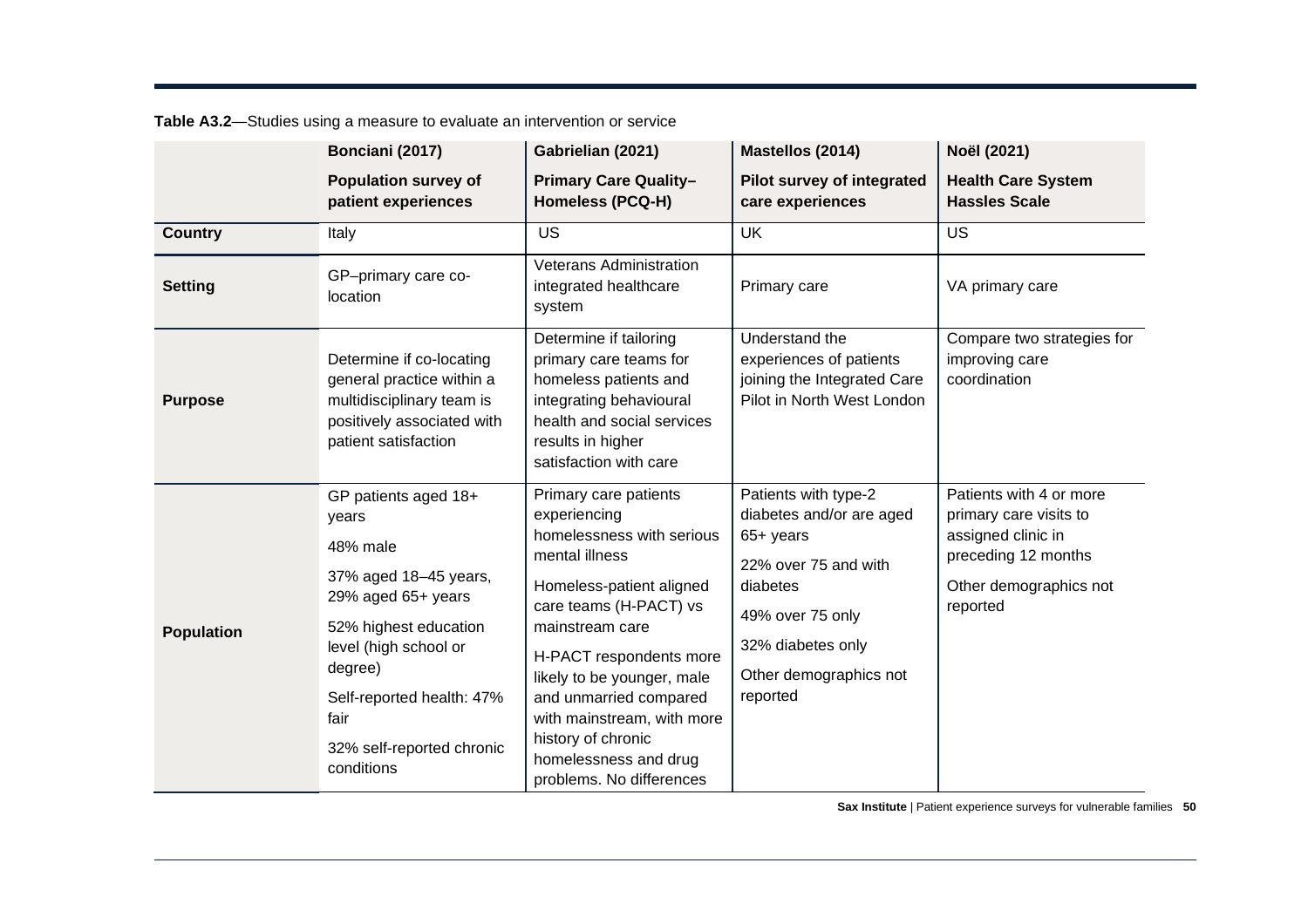|                     | 9% were in co-located GP<br>AND had experience with<br>multidisciplinary team; 28%<br>in co-located GP with no<br>experience of team<br>(remainder with GPs no in<br>MDT) | on number of chronic<br>medical conditions                                                                                                                                                                                                                                                                                                                                                                |                                                                                                                                                                                                                                                       |                                                                                                                                                                                                             |
|---------------------|---------------------------------------------------------------------------------------------------------------------------------------------------------------------------|-----------------------------------------------------------------------------------------------------------------------------------------------------------------------------------------------------------------------------------------------------------------------------------------------------------------------------------------------------------------------------------------------------------|-------------------------------------------------------------------------------------------------------------------------------------------------------------------------------------------------------------------------------------------------------|-------------------------------------------------------------------------------------------------------------------------------------------------------------------------------------------------------------|
| <b>Intervention</b> | GP co-located with other<br>services versus not co-<br>located                                                                                                            | Compared:<br><b>High integration H-PACTs</b><br>(3-4 embedded services)<br>Low integration H-PACTs<br>(0-2 embedded services)<br>Mainstream services                                                                                                                                                                                                                                                      | Participating practices<br>offered incentives to<br>develop specific, tailored<br>care plans in consultation<br>with patient, with<br>multidisciplinary case<br>discussion meetings to<br>coordinate services across<br>primary and secondary<br>care | Online toolkit plus weekly<br>coaching (high intensity) vs<br>online toolkit alone (lower<br>intensity)                                                                                                     |
| <b>Findings</b>     | Patients with GPs co-<br>located within a<br>multidisciplinary team were<br>more satisfied with their<br>care, especially frequent<br>service users                       | Assignment to an H-PACT<br>was associated with more<br>favourable experiences<br>compared with mainstream<br>primary care. Availability of<br>behavioural health services<br>was not associated with<br>positive or negative<br>experiences, but more<br>embedded services (highly<br>integrated clinics including<br>social services) were<br>associated with favourable<br>perceptions of clinic access | Patient satisfaction higher<br>among participants who<br>were aware they had a<br>care plan (only 22% aware)                                                                                                                                          | Both versions of the<br>intervention were<br>associated with fewer<br>reported client hassles<br>Coaching provided no<br>additional benefit to the<br>online toolkit alone for<br>patient reported outcomes |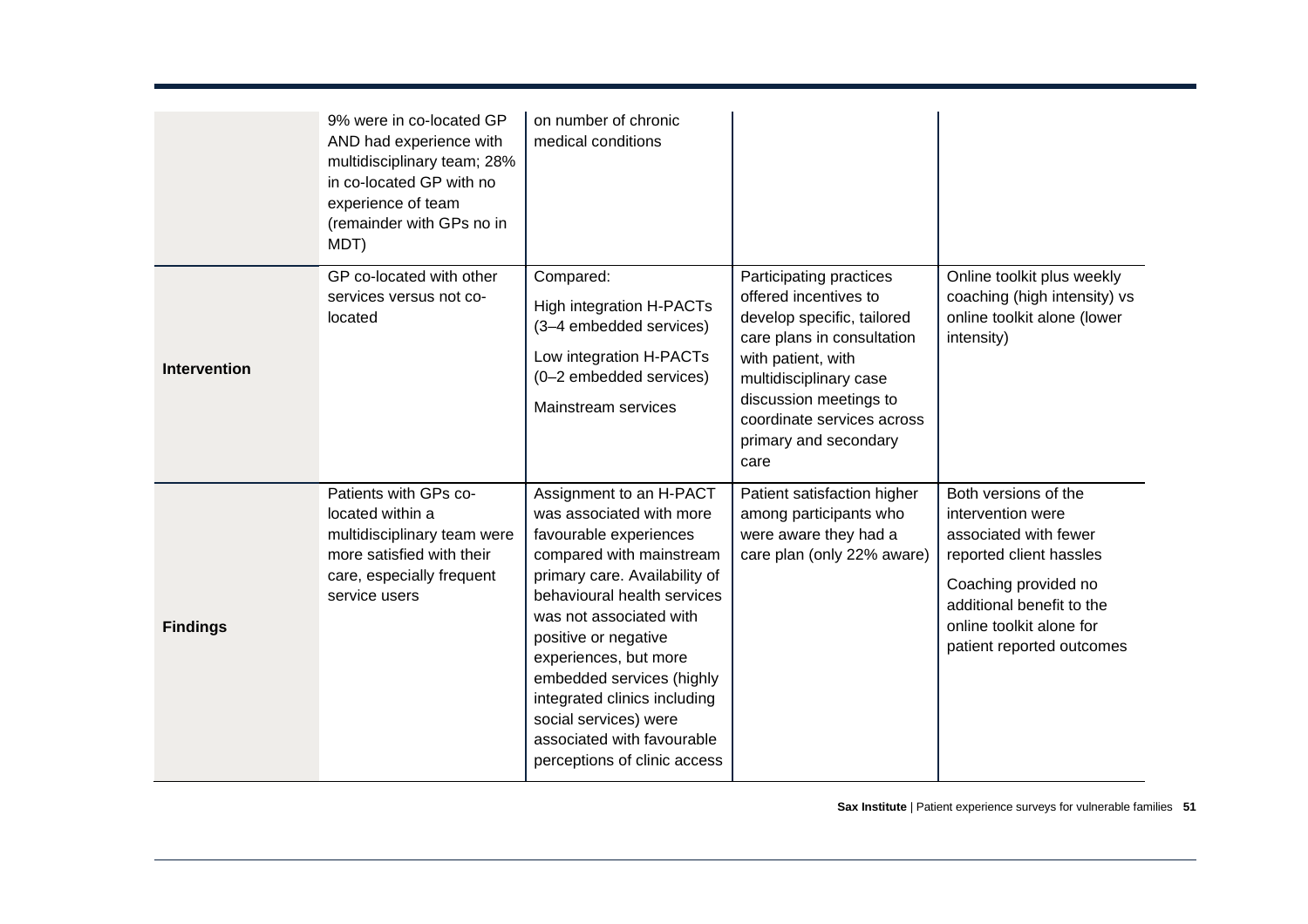| <b>Psychometrics</b>                | Not reported for measure                                                                                                                                                        | Referenced for measure<br>but not cited in study                                                                                 | Not reported for measure.<br>Items developed through<br>consensus among<br>research team<br>(sociologists,<br>psychologists, clinicians).<br>Face validity assessment<br>in weekly meetings and via<br>participant feedback | Referenced for measure<br>but not cited in study            |
|-------------------------------------|---------------------------------------------------------------------------------------------------------------------------------------------------------------------------------|----------------------------------------------------------------------------------------------------------------------------------|-----------------------------------------------------------------------------------------------------------------------------------------------------------------------------------------------------------------------------|-------------------------------------------------------------|
| <b>How administered</b>             | Computer assisted<br>telephone interview                                                                                                                                        | Postal, with telephone<br>follow-up for non-<br>responders                                                                       | Pen-and-paper                                                                                                                                                                                                               | Postal                                                      |
| <b>Number of</b><br>questions       | 60 items in full measure-<br>unclear how many directly<br>related to experiences with<br>the co-located service                                                                 | 33 items                                                                                                                         | 19 items                                                                                                                                                                                                                    | 16 items                                                    |
| <b>Domains</b>                      | Access to practice<br>Primary care professionals<br>associated with practice<br>Communication and<br>relationship with GP<br>GP involvement with health<br>promotion activities | Access/coordination<br>Patient-clinician<br>relationship<br>Perceived cooperation<br>among clinicians<br>Homeless-specific needs | Integrated care<br>Care planning                                                                                                                                                                                            | Lists problems<br>encountered with<br>healthcare in general |
| <b>Children and young</b><br>people | Not tested                                                                                                                                                                      | Not tested                                                                                                                       | Not tested                                                                                                                                                                                                                  | Not tested                                                  |
| <b>LOTE</b>                         | Not applicable (Italian<br>study using measure in<br>Italian)                                                                                                                   | Not tested                                                                                                                       | Not tested                                                                                                                                                                                                                  | Not tested                                                  |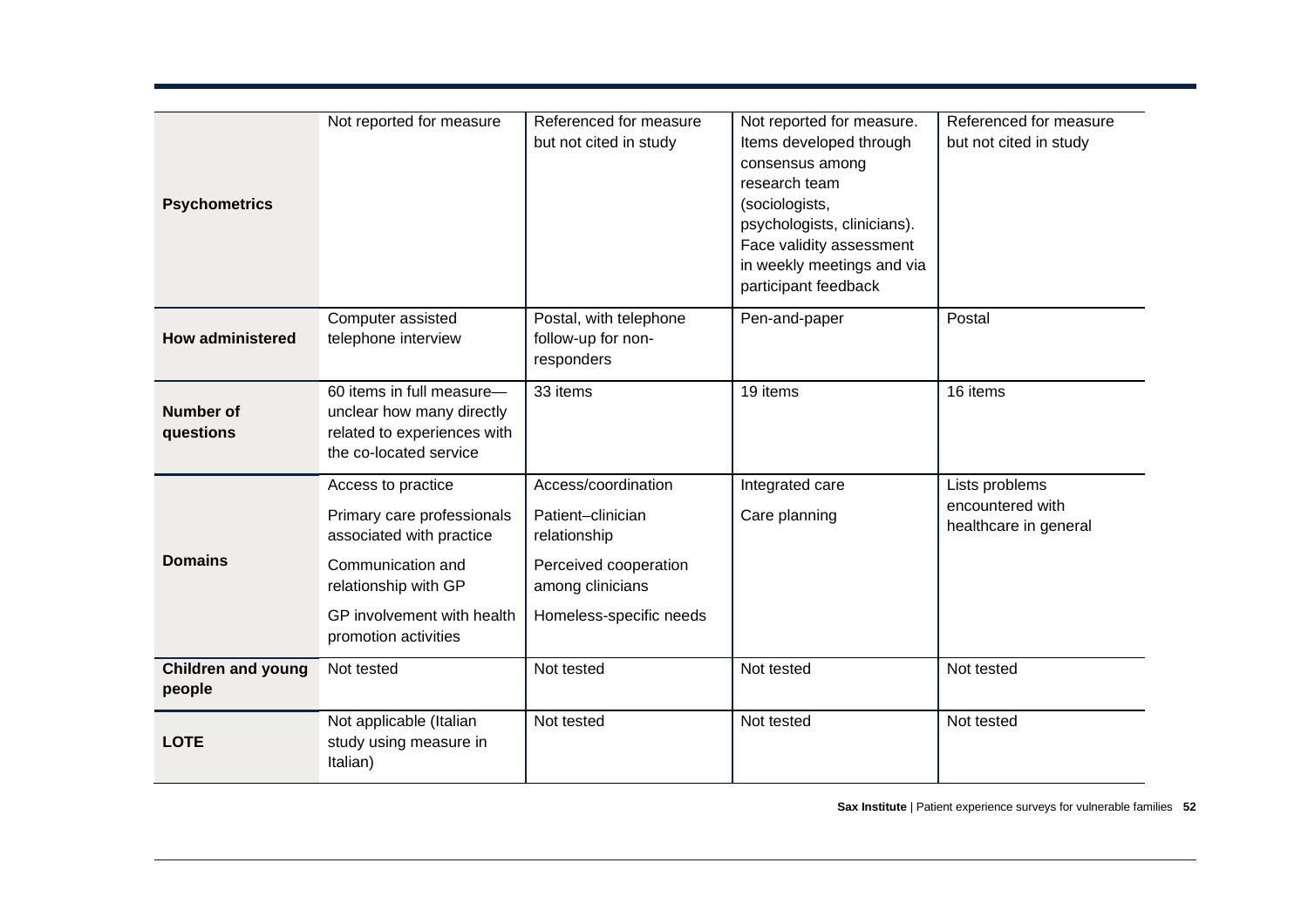| Use and validity for<br>priority groups | Low applicability | High applicability | Low applicability | Low applicability       |
|-----------------------------------------|-------------------|--------------------|-------------------|-------------------------|
| <b>Evidence level</b>                   | $III-2$           | $III-2$            | $III-2$           | II (site randomisation) |
| <b>Evidence rating</b>                  | High              | High               | Low               | Medium                  |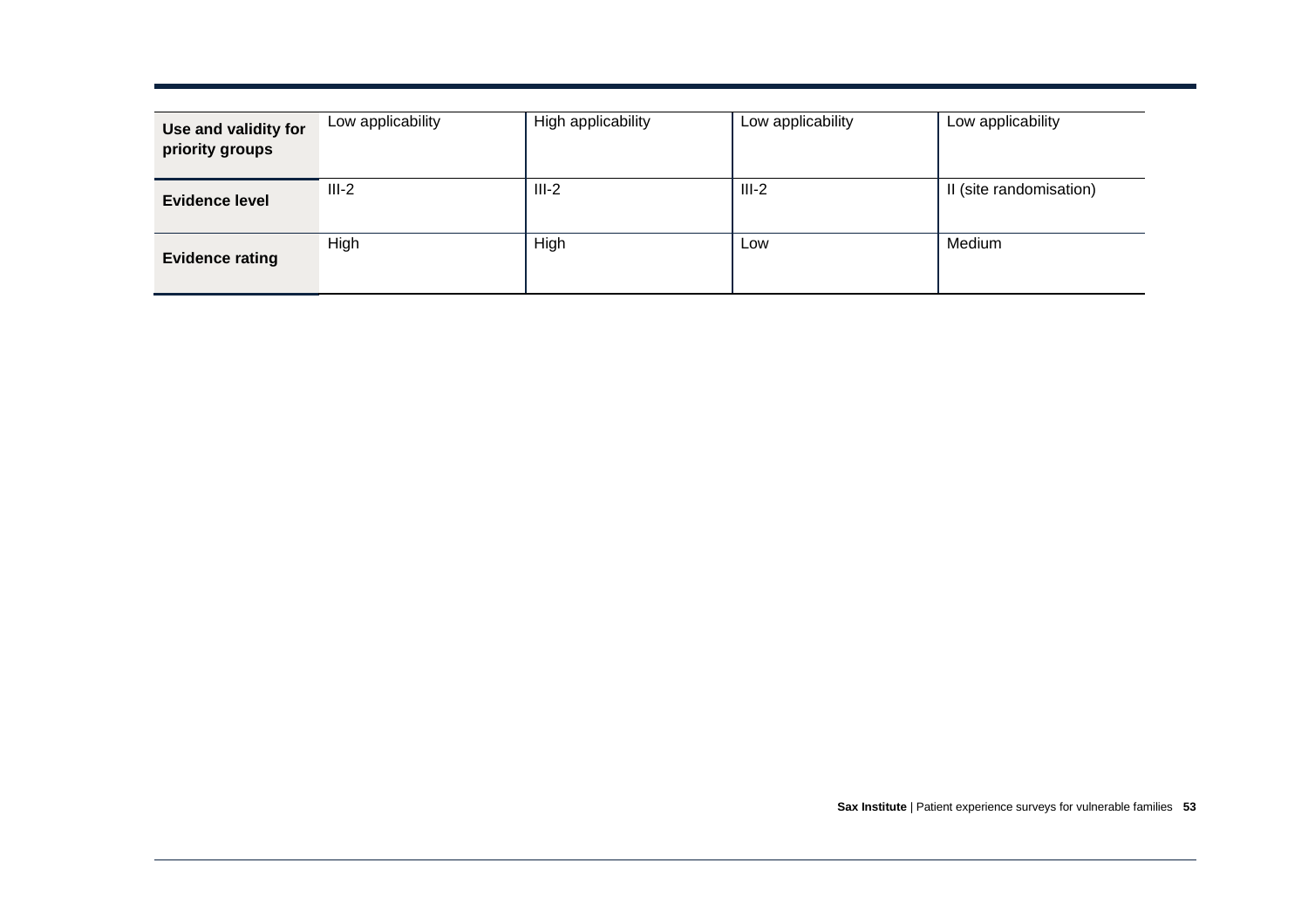**Table A3.2 continued**—Studies using a measure to evaluate an intervention or service

|                   | <b>Rogers (2020)</b><br>Survey of patient attitudes to<br>social needs screening and<br>programs in ambulatory settings                                                                                               | <b>Siantz (2020)</b><br><b>Focus groups on patient</b><br>experience of Behavioral Health<br><b>Integration and Complex Care</b><br><b>Initiative (BHICCI)</b> | <b>Zulman (2019)</b><br><b>Survey of Healthcare Experiences</b><br>of Patients (SHEP)<br><b>Patient Assessment of Chronic</b><br><b>Illness Care (PACIC)</b><br><b>Health Care Hassles Scale</b>   |
|-------------------|-----------------------------------------------------------------------------------------------------------------------------------------------------------------------------------------------------------------------|----------------------------------------------------------------------------------------------------------------------------------------------------------------|----------------------------------------------------------------------------------------------------------------------------------------------------------------------------------------------------|
| <b>Country</b>    | <b>US</b>                                                                                                                                                                                                             | US                                                                                                                                                             | US                                                                                                                                                                                                 |
| <b>Setting</b>    | Ambulatory and primary care                                                                                                                                                                                           | Integrated physical and behavioural<br>care                                                                                                                    | VA intensive primary care                                                                                                                                                                          |
| <b>Purpose</b>    | Develop and use a new survey<br>measure to assess patient<br>perceptions and experience of the<br>health impact of social needs, and<br>the degree of support for addressing<br>social needs within the health system | Understand patient experience of<br>integrated care within a Medicaid<br>managed care plan system                                                              | Determine whether augmenting a<br>Patient Aligned Care Teams (PACTs)<br>model with an intensive management<br>program (PIM) increases patient<br>satisfaction with and perceived<br>access to care |
| <b>Population</b> | Patients aged 18+ years<br>66% female<br>$79\% < 60$ years<br>70% non-white<br>50% Hispanic<br>33% high school graduate or less<br>17% reported at least one social<br>need in previous year                          | Patients with >= one chronic care<br>condition AND one behavioural<br>health condition<br>Aged 18+ years speaking English or<br>Spanish                        | Mean age 65 (PIM) 64 (PACT)<br>90% male<br>50% / 48% white<br>55+% some college or colleg/more<br>50% low income                                                                                   |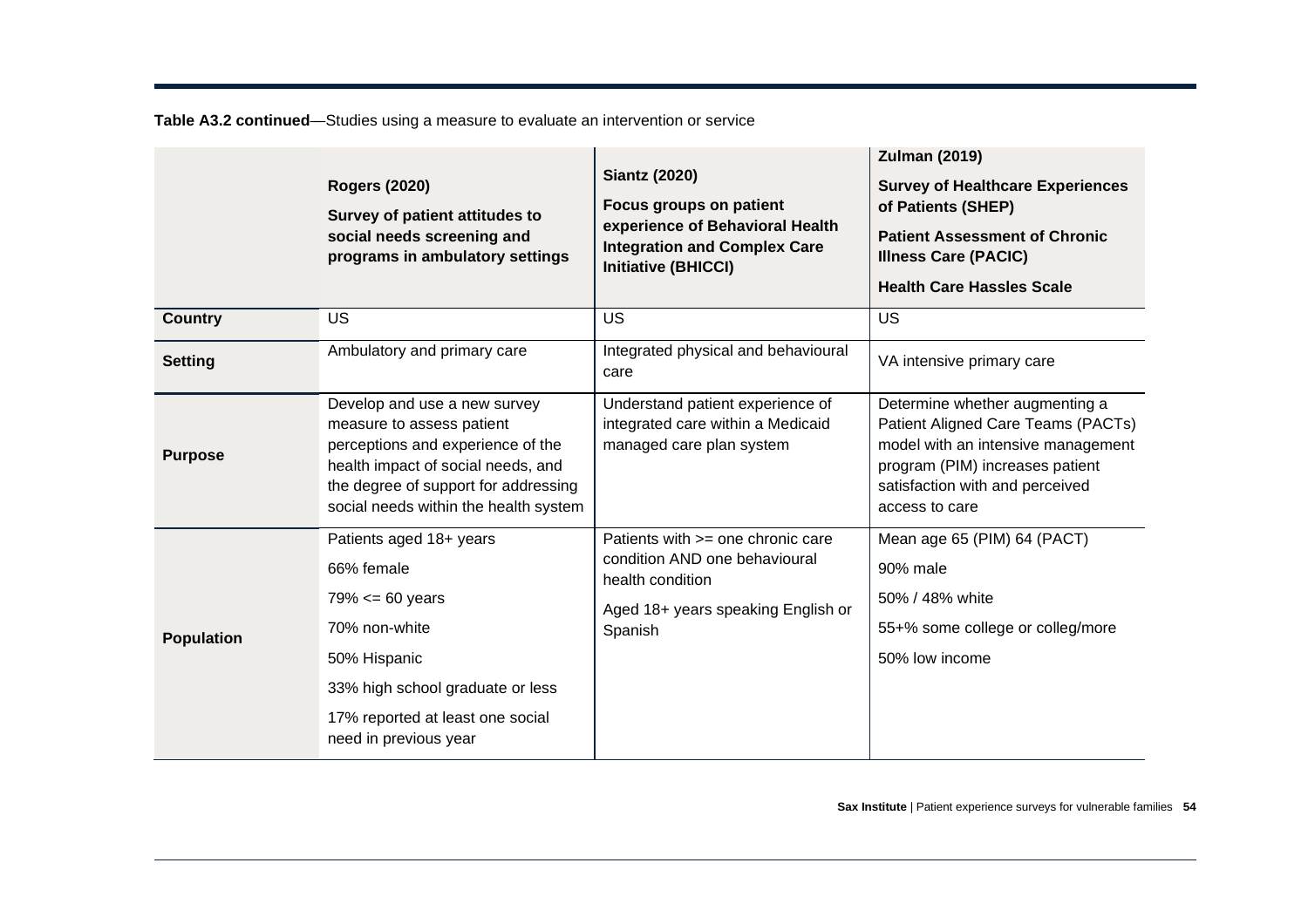| <b>Intervention</b>           | Not applicable-attitude survey                                                                                                                                                                                                                       | Clinics create multidisciplinary teams<br>of:<br>Care manager (support patient to<br>identify and achieve wellness<br>goals)<br>Care coordinator (screen,<br>assess, ensure information<br>sharing and coordination<br>Behavioural health clinician<br>(provide evidence-based<br>treatment for mental health and<br>substance use conditions) | Supplement the PACT with a<br>program (PIM) of regular<br>interdisciplinary team meetings,<br>medication management, home<br>visits, mental health/substance use<br>assessment and support, health<br>coaching and intensive social work<br>case management                                       |
|-------------------------------|------------------------------------------------------------------------------------------------------------------------------------------------------------------------------------------------------------------------------------------------------|------------------------------------------------------------------------------------------------------------------------------------------------------------------------------------------------------------------------------------------------------------------------------------------------------------------------------------------------|---------------------------------------------------------------------------------------------------------------------------------------------------------------------------------------------------------------------------------------------------------------------------------------------------|
| <b>Findings</b>               | Most patients see connection<br>between social needs and overall<br>health, whether or not they had<br>personally experienced such a need.<br>Patients' attitudes to health system<br>addressing needs varied according to<br>the nature of the need | Care coordination is valued by<br>patients, causes some resourcing<br>challenges for providers<br>Patients wanted more involvement in<br>their own care planning and need a<br>formal mechanism for conveying<br>feedback to providers                                                                                                         | No difference between PACT and<br>more intensive PIM in coordination<br>of, access to, or satisfaction with care<br>Patients receiving PIM were more<br>likely to report having a trusted<br>provider and being asked about their<br>health goals and have higher mean<br>scores for chronic care |
| <b>Psychometrics</b>          | Based on patient and clinician focus<br>groups. Not otherwise reported                                                                                                                                                                               | Six focus groups conducted across<br>five program sites, 54 participants<br>Conducted in English or Spanish<br>Grounded theory, open coding<br>Provider groups also conducted                                                                                                                                                                  | Not reported for measures                                                                                                                                                                                                                                                                         |
| <b>How administered</b>       | Paper and electronic                                                                                                                                                                                                                                 | In person                                                                                                                                                                                                                                                                                                                                      | Paper and telephone                                                                                                                                                                                                                                                                               |
| <b>Number of</b><br>questions | 8 items                                                                                                                                                                                                                                              | 6 open-ended discussion prompts                                                                                                                                                                                                                                                                                                                | SHEP not reported                                                                                                                                                                                                                                                                                 |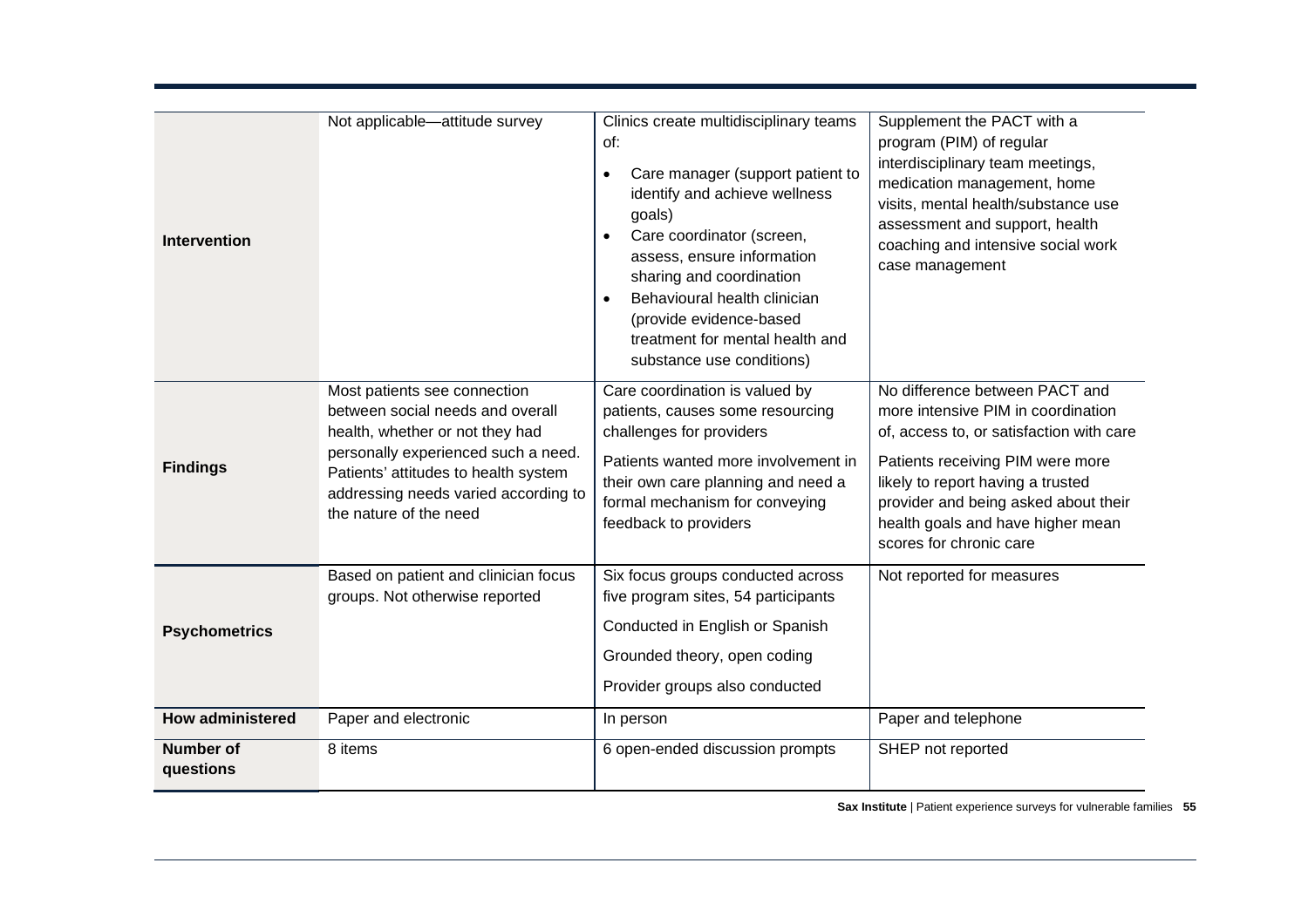| <b>Domains</b>                          | Prior experience with social needs<br>Perceptions of how social needs<br>affect health<br>Perception of their (private)<br>healthcare system's role in<br>addressing social determinants of | Nature of care received<br>Changes to care with new model<br>Describe a good/helpful interaction<br>How does your team involve you in<br>planning and decisions? | PACIC 6 items<br>Hassles not reported<br>Health goals<br>Things that make it hard to care for<br>health<br>Medication and care coordination<br>Care coordination for chronic |
|-----------------------------------------|---------------------------------------------------------------------------------------------------------------------------------------------------------------------------------------------|------------------------------------------------------------------------------------------------------------------------------------------------------------------|------------------------------------------------------------------------------------------------------------------------------------------------------------------------------|
|                                         | health, including which needs should<br>be screened and assessed<br>Attitudes towards health system<br>investment in addressing social<br>needs                                             | Describe an aspect of service<br>delivery that could be improved                                                                                                 | illnesses<br>Challenges in receiving healthcare                                                                                                                              |
| <b>Children and young</b><br>people     | Not tested                                                                                                                                                                                  | Not tested (in this study)                                                                                                                                       | Not tested                                                                                                                                                                   |
| <b>LOTE</b>                             | Not tested                                                                                                                                                                                  | English and Spanish                                                                                                                                              | Not tested                                                                                                                                                                   |
| Use and validity for<br>priority groups | Low applicability                                                                                                                                                                           | Moderate applicability                                                                                                                                           | Low applicability                                                                                                                                                            |
| <b>Evidence level</b>                   | $III-2$                                                                                                                                                                                     | Not on NHRMC scale, qualitative<br>only                                                                                                                          | $III-2$                                                                                                                                                                      |
| <b>Evidence rating</b>                  | Low                                                                                                                                                                                         | High                                                                                                                                                             | Low                                                                                                                                                                          |

**Table A3.3**—Review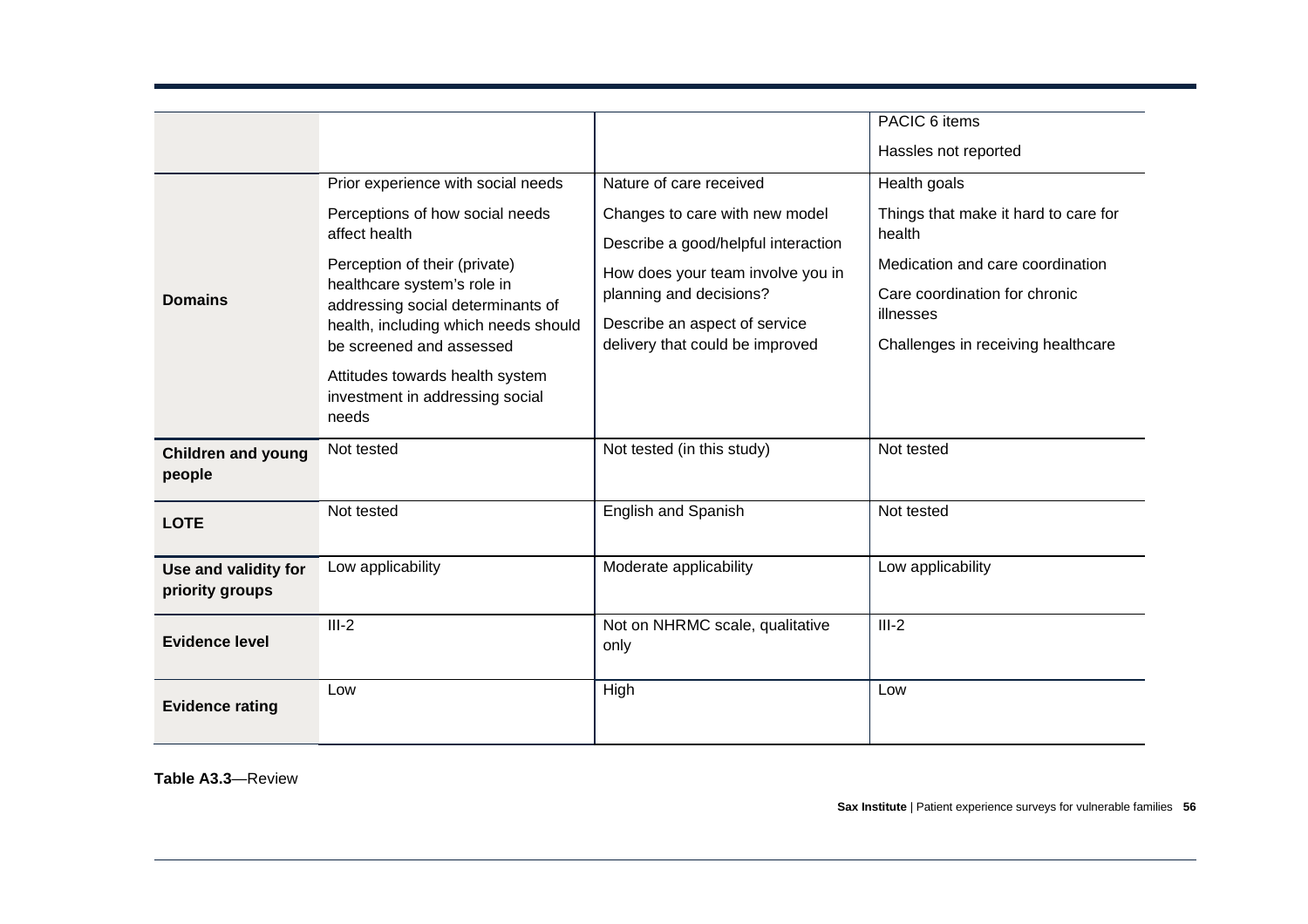|                       | O'Loughlin (2017)                                                                                                                                                                                                                                                                                                                      |  |  |
|-----------------------|----------------------------------------------------------------------------------------------------------------------------------------------------------------------------------------------------------------------------------------------------------------------------------------------------------------------------------------|--|--|
|                       | <b>Various measures</b>                                                                                                                                                                                                                                                                                                                |  |  |
| <b>Country</b>        | Australia                                                                                                                                                                                                                                                                                                                              |  |  |
| <b>Setting</b>        | Patient-Centred Medical Home (PCMH) (Health Care Home in the Australian context)                                                                                                                                                                                                                                                       |  |  |
| <b>Purpose</b>        | Assess literature in which adult patients report their experiences of using health services with PCMH model of care                                                                                                                                                                                                                    |  |  |
| <b>Population</b>     | Adult patients, any country                                                                                                                                                                                                                                                                                                            |  |  |
|                       | Key attributes of the Health Care Home/PCMH model:                                                                                                                                                                                                                                                                                     |  |  |
| <b>Intervention</b>   | Each patient has a primary care physician responsible for delivering whole-person coordinated care<br>1.<br>Physician is part of a wider practice team working collaboratively to support the patient<br>2.<br>Care is coordinated<br>3.<br>Care is accessible<br>4.<br>Patients are encouraged to participate in care decisions<br>5. |  |  |
| <b>Findings</b>       | Evidence for PCMH improving patient experience is mixed, with improvements demonstrated in some studies but not<br>others. Better measures are needed to evaluate patient experience in the Australian context                                                                                                                         |  |  |
|                       | 24 studies used validated tools, 5 used non-validated ones                                                                                                                                                                                                                                                                             |  |  |
|                       | Ambulatory Care Experiences Survey (ACES-SF) (Fishman 2012)                                                                                                                                                                                                                                                                            |  |  |
|                       | Components of Primary Care Index (CPCI) (Nutting 2010)                                                                                                                                                                                                                                                                                 |  |  |
|                       | Consumer Assessment of Healthcare Providers and Systems Clinician and Group (CAHPS-CG) (Agency for<br>Healthcare Research and Quality 2017)                                                                                                                                                                                            |  |  |
| <b>Measures named</b> | Diabetes Disease State Management Questionnaire (DDSM-QM) (Shawn McFarland 2014)                                                                                                                                                                                                                                                       |  |  |
|                       | Patient Assessment of Chronic Illness Care (PACIC) (Carvajal 2014, first mention in table)                                                                                                                                                                                                                                             |  |  |
|                       | Primary Care Assessment Survey (PCAS) (Christensen 2013)                                                                                                                                                                                                                                                                               |  |  |
|                       | Survey of Healthcare Experiences of Patients (SHEP) (Nelson 2014)                                                                                                                                                                                                                                                                      |  |  |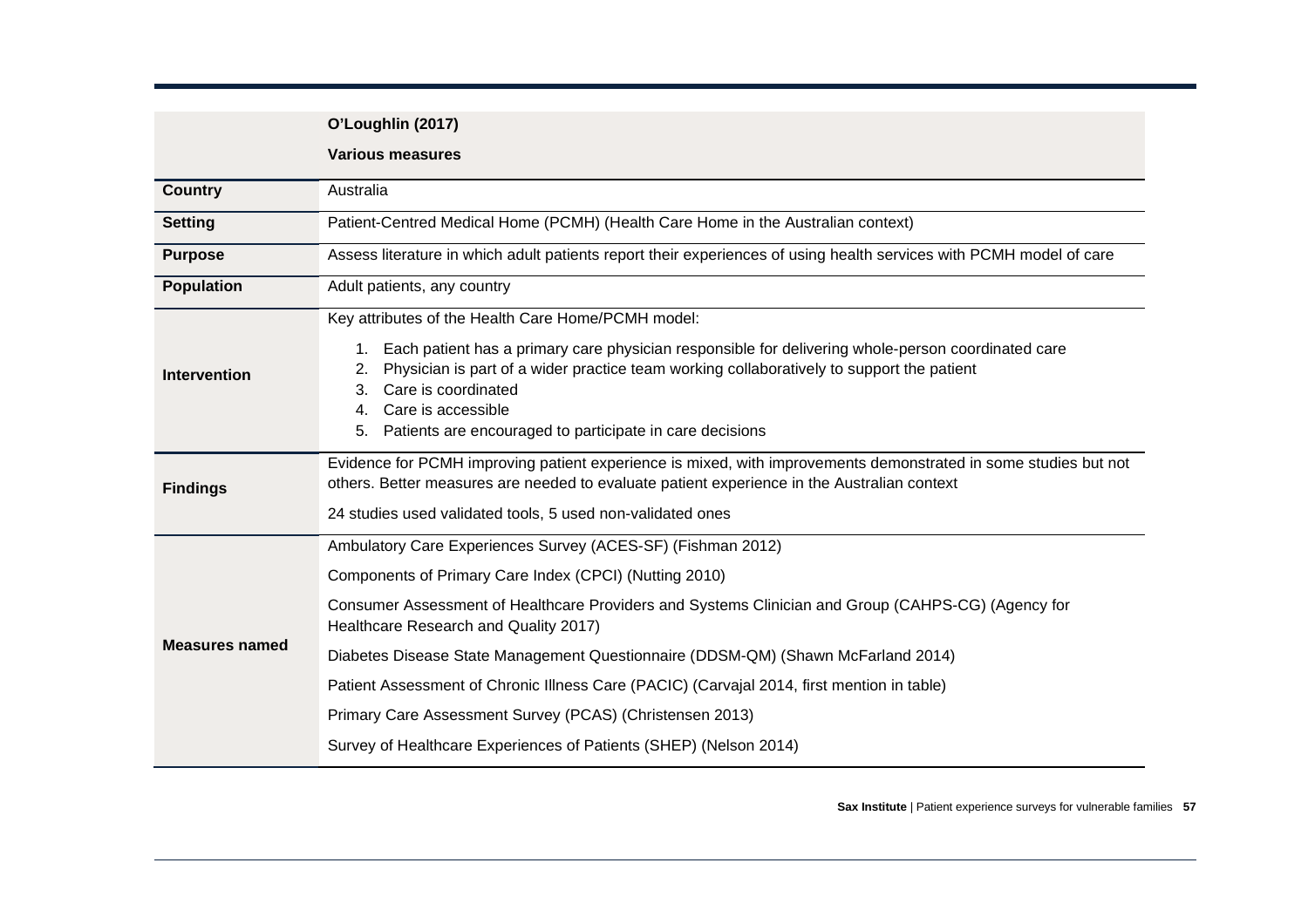| <b>Evidence level</b>  |                                                                                                                                                                                   |
|------------------------|-----------------------------------------------------------------------------------------------------------------------------------------------------------------------------------|
| <b>Evidence rating</b> | Low (MMAT does not cover, but method states scoping methodology. No indication of grey literature search,<br>restriction to RCT, double screening, or assessment of risk of bias) |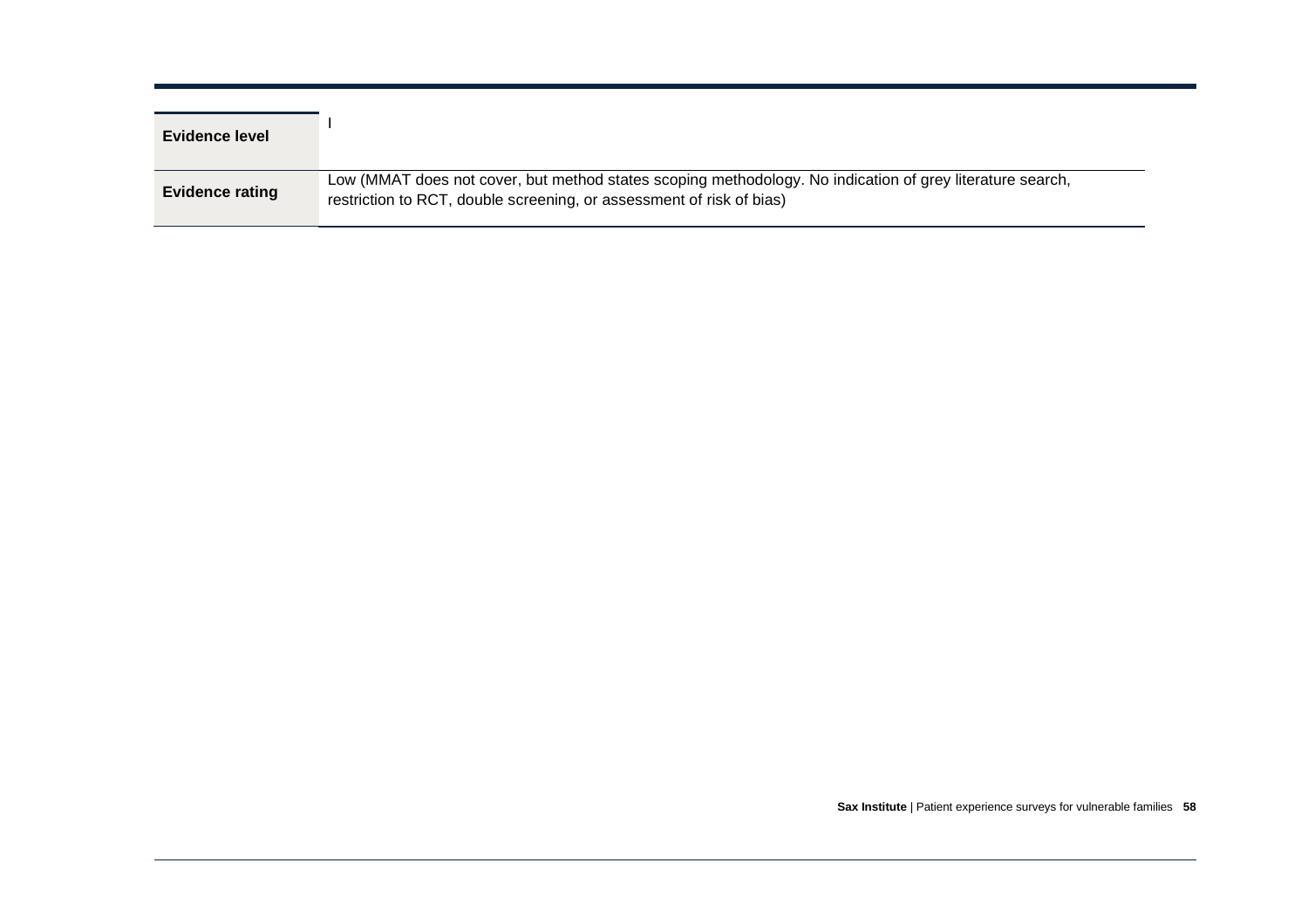## <span id="page-60-0"></span>**Appendix 4—Measures**

#### **ACES-SF: O'Loughlin 2017**

See Reid RJ, Fishman PA, Yu O, Ross TR, Tufano JT, Soman MP, Larson EB (2009) Patientcentered medical home demonstration: a prospective, quasi-experimental, before and after evaluation. The American Journal of Managed Care 15, e71–e87 (cited in O'Laughlin 2017, limited details available).

#### **CAHPS-CG: O'Loughlin 2017**

See Kern LM, Dhopeshwarkar RV, Edwards A, Kaushal R (2013) Patient experience over time in patient-centered medical homes. The American Journal of Managed Care 19, 403–410 (cited in O'Laughlin 2017, limited details available).

See also:<https://www.ahrq.gov/cahps/surveys-guidance/cg/index.html>

#### **CPCI: O'Loughlin 2017**

Nutting PA, Crabtree BF, Stewart EE, Miller WL, Palmer RF, Stange KC, Jaén CR (2010) Effect of facilitation on practice outcomes in the National Demonstration Project model of the patient-centered medical home. Annals of Family Medicine 8(Suppl. 1), S33–S44. doi:10.1370/afm.1119 (cited in O'Laughlin 2017, limited details available)

See also:<https://innovation.cms.gov/innovation-models/comprehensive-primary-care-initiative>

#### **FECC: Gidengil 2017**

Items in Appendix 4 in the paper (page 23).

#### **Health Care Hassles Scale: Noël 2021, Zulman 2019**

See Parchman, ML, Noël PH, and Lee, S (2005) Primary care attributes, health care system hassles, and chronic illnesses. *Medical Care* 43 (11) 1123

| Scale is 4-point, not a problem at all—very big | Lack of information about why my medications            |
|-------------------------------------------------|---------------------------------------------------------|
| problem                                         | have been prescribed to me                              |
| Lack of information about my medical            | Problems getting my medications refilled on             |
| conditions                                      | time                                                    |
| Lack of information about treatment options     | Uncertainty about when or how to take my<br>medications |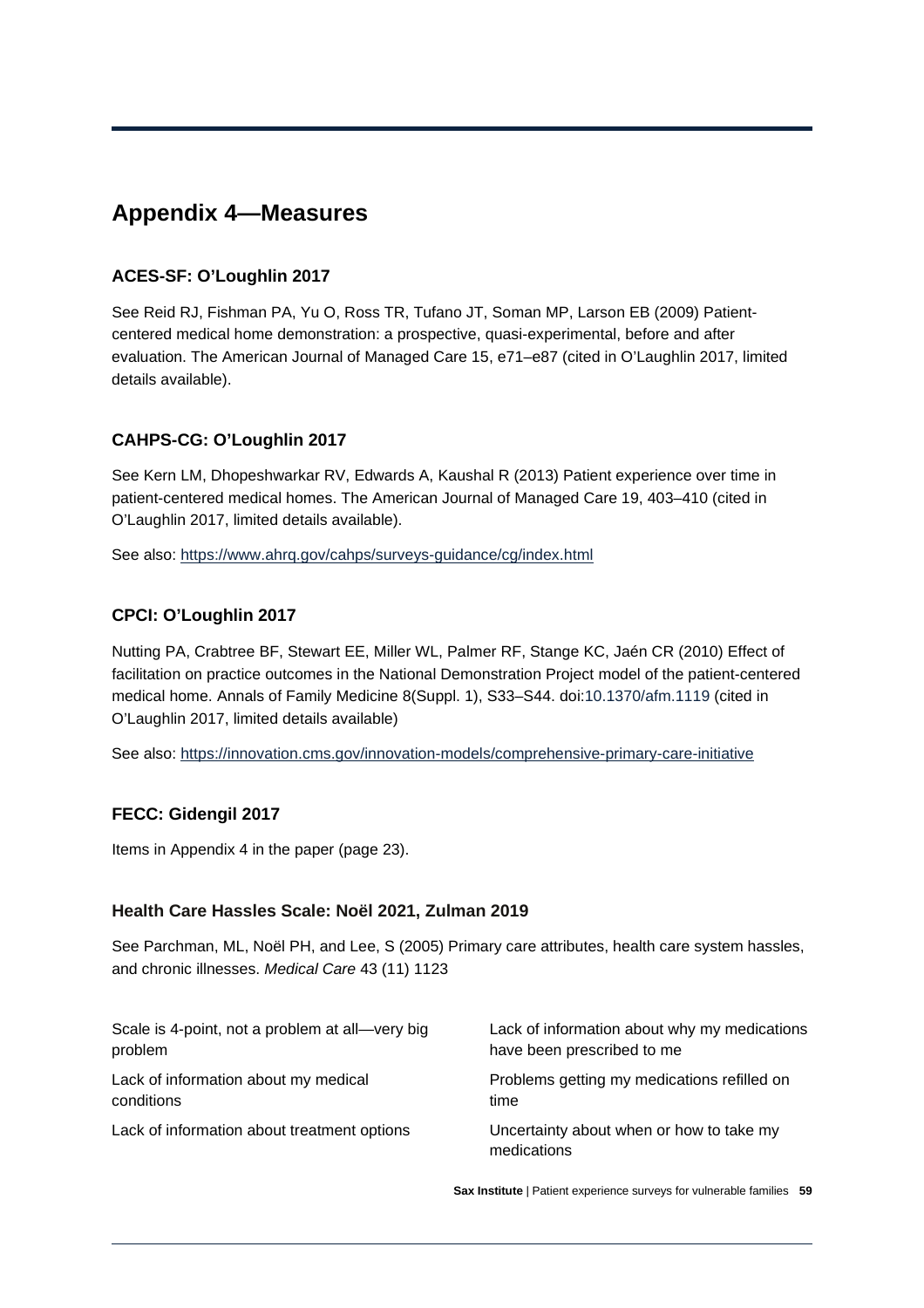Side effects from my medications

Lack of information about why I've been referred to a specialist

Having to wait a long time to get an appointment for specialty doctors or clinics

Poor communication between different doctors or clinics

Disagreements between my doctors about my diagnosis or the best treatment for me

Lack of information about why I need lab tests or x-rays

Having to wait too long to find out the results of lab tests or x-rays

Difficulty getting questions answered or getting medical advice between scheduled appointments

Lack of time to discuss all my problems during scheduled appointments

Having my concerns ignored or overlooked by my health care providers

Medical appointments that interfere with my work, family, or hobbies

#### **IEXPAC: Mira 2016**

Scale available at<http://www.iemac.es/iexpac/> Choose English-language version.

5-point Likert scale never–always

1. They respect my lifestyle

The professionals who care for me listen to me and ask me about my needs, habits and preferences to adapt my treatment and care plan.

2. They are coordinated to offer me good care

The professionals who care for me at the health centre and those who care for me at the hospital talk to each other and coordinate to improve my wellbeing and quality of life.

3. They help me become informed via the internet

The professionals who care for me inform me about reliable websites and internet forums that I can consult to better understand my disease, its treatment and the consequences they may have on my life.

4. I now know how to look after myself better

With the support of my professionals, I feel now that I have more confidence in my ability to take care of myself, manage my health problems and keep my autonomy.

5. They ask me about and help me follow my treatment plan

I review the adherence to my treatment and care plan with the professionals who care for me, and if I have questions, they answer them.

6. We agree on objectives to lead a healthy life and to control my health problems better

I've been able to agree with the professionals who care for me on specific objectives regarding diet, physical exercise and medication to control my health problems better.

7. I use the internet and my mobile phone to consult my clinical record

I use the internet and my mobile phone to consult my clinical record, test results, scheduled visits and to access other services on my health service's website

8. They ensure that I take my medication correctly

The professionals who care for me review with me all the medications I take, how I take them, how they make me feel, and I can ask them about the questions I have.

9. They are concerned about my wellbeing

The professionals who care for me are concerned with my quality of life and I feel they are committed to improving my wellbeing.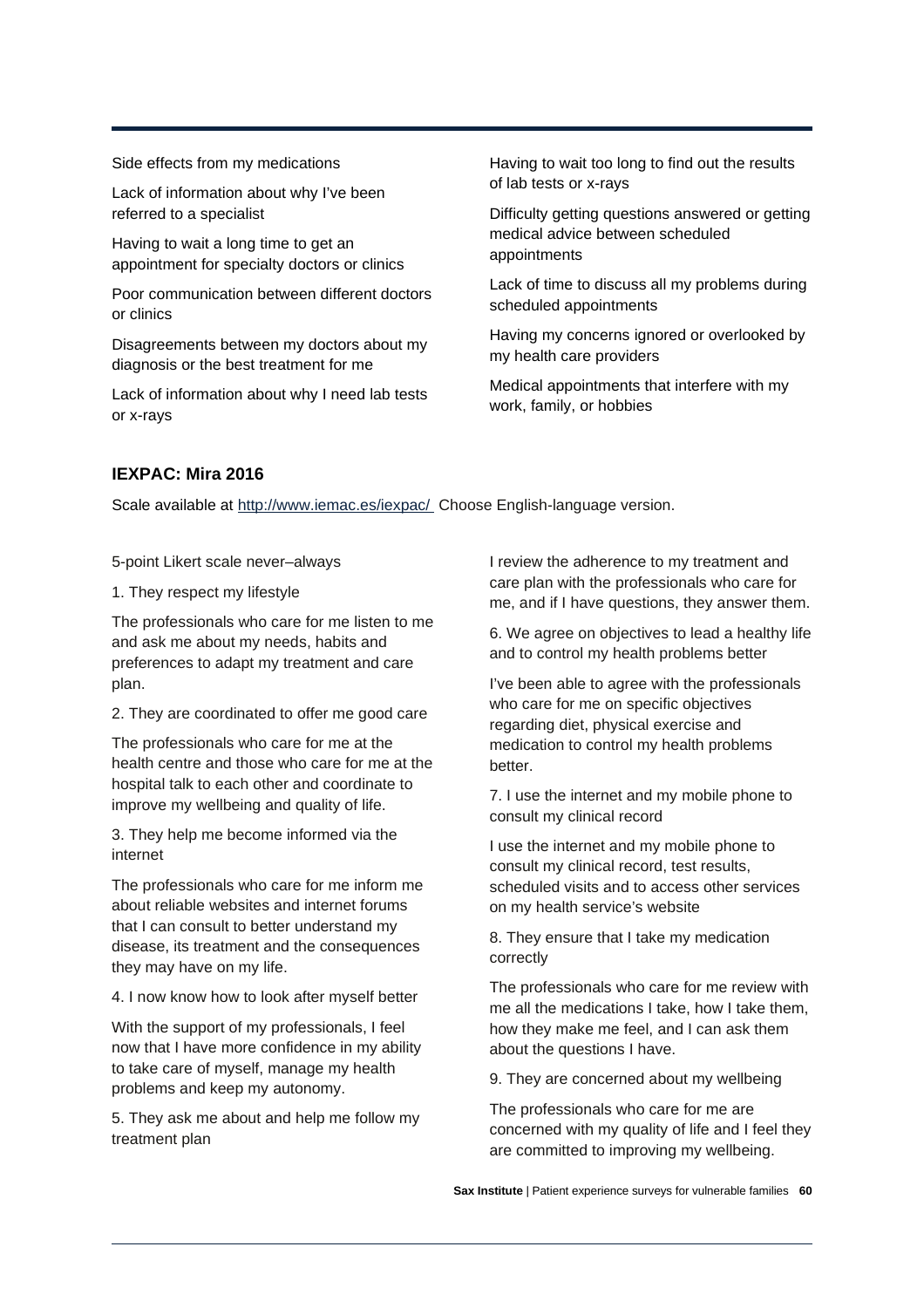10. They inform me about health and social resources that can help me

The professionals who care for me inform me about the health and social resources available (in my neighbourhood, town or city) that I can use to improve my health problems and take better care of myself.

11. They encourage me to talk with other patients

The professionals who care for me encourage me to participate in patient groups to share information and experiences on how to care for ourselves and improve our health.

*If you have been hospitalised in the last 6 months, please respond to the following statement:* 

12. They care about me upon my arrival home after being in hospital

After being discharged from hospital, they have called or visited me at home to see how I was and what care I needed.

*If you have received emergency care in the last 6 months, please respond to the following statement:* 

13. They counsel me on how to avoid a new emergency

After having been in the emergency room, the professionals who care for me know what has happened to me and advise me on how to avoid a new emergency.

*If you have received healthcare in your home in the last 6 months, please respond to the following statement:* 

14. They care for me well in my home

The professionals who care for me in my home try to solve my health problems in coordination with the professionals of the health centre and the hospital.

*If you have received care from the social services in the last 6 months, please respond to the following statement:* 

15. Social services are coordinated with the health services to provide me with good care. The professionals who care for me in social services talk to and coordinate with the healthcare professionals to provide me with good care.

#### **MHCCS: Zlateva 2015**

Patient and healthcare provider versions listed as available at supplementary materials page: <https://bmchealthservres.biomedcentral.com/articles/10.1186/s12913-015-0893-1#Sec12>

#### **P3CEQ: Lloyd 2019**

Items not in publication.

Original publication: Sugavanam T, Fosh B, Close J, Byng R, Horrell J et al. Codesigning a measure of person-centred coordinated care to capture the experience of the patient: the development of the P3CEQ. J Patient Exp 2018;5(3):201–11. doi:10.1177/2374373517748642.

Free to use, but authors require a user agreement to release items. Corresponding author: Helen Lloyd, Plymouth University Peninsula Schools of Medicine and Dentistry, Room N10, ITTC Building, Davy Road, Plymouth Science Park, Derriford, Plymouth PL6 8BX, United Kingdom. Email: helen.lloyd-1@plymouth.ac.uk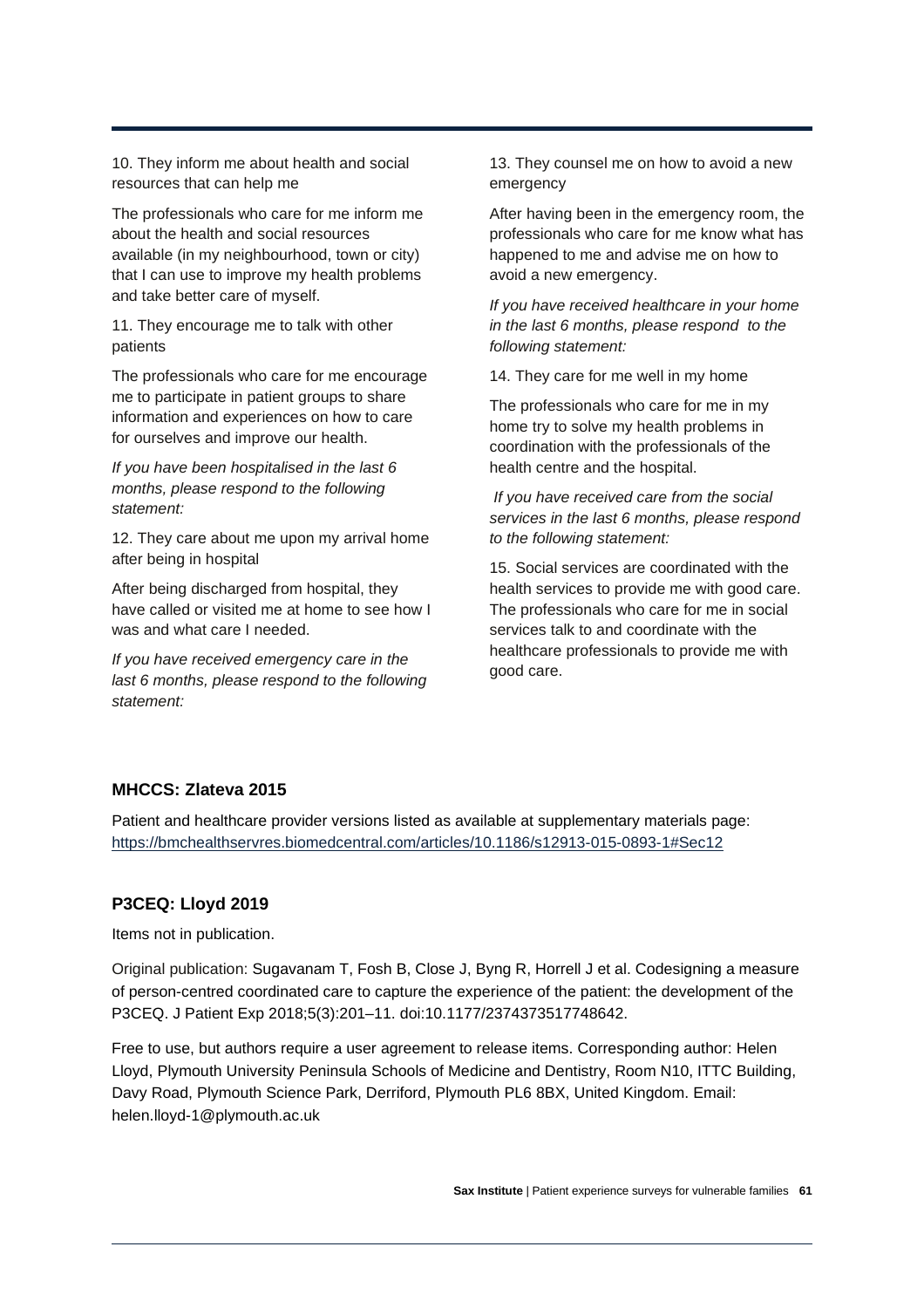#### **PACIC: Zulman 2019**

Patient Assessment of Chronic Illness Care (PACIC)

See: Glasgow RE, Wagner EH, Schaefer J, Mahoney LD, Reid RJ, Greene SM. Development and validation of the Patient Assessment of Chronic Illness Care (PACIC). Med Care 2005 May;43(5):436–44. doi: 10.1097/01.mlr.0000160375.47920.8c. PMID: 1583840.

#### **PCQ-H: Gabrielian 2021**

Items not in publication. See Kertesz for PCQ-H.

#### **PCQ-H: Kertesz 2014**

Items available in the paper (p. 738). Survey form and scoring worksheet available at: <https://www.ncbi.nlm.nih.gov/pmc/articles/PMC4620084/>

#### **4-point agree/disagree Likert plus 'don't know'**

Q1. My primary care provider never doubts my health needs.

Q2. My primary care provider takes my health concerns seriously.

Q3. My primary care provider makes decisions based on what will truly help me.

Q4. I feel my primary care provider has spent enough time trying to get to know me.

Q5. I can get in touch with my primary care provider when I need to.

Q6. I can get enough of my primary care provider's time if I need it.

Q7. If my primary care provider and I were to disagree about something related to my care, we could work it out.

Q8. My primary care provider makes sure healthcare decisions fit with other challenges in my life.

Q9. I worry about whether my primary care provider has the right skills to take good care of me.

Q10. I can be honest with my primary care provider if I use drugs or alcohol.

Q11. I worry my primary care provider might report my health information to the authorities.

Q12. My primary care and other healthcare providers need to communicate with each other more.

Q13. I have been frustrated by lack of communication among my primary care and other healthcare providers.

Q14. My primary care and other healthcare providers are working together to come up with a plan to meet my needs.

Q15. My primary care provider helps to reduce the hassles when I am referred to other services.

Q16. I have to wait too long to get the healthcare services my primary care provider thinks I need.

Q17. Someone from my primary care provider's office returns my phone or pages.

Q18. At this place, I have sometimes not gotten care because I cannot pay.

Q19. If I could not get to this place, I think the staff would reach out to try to help me get care.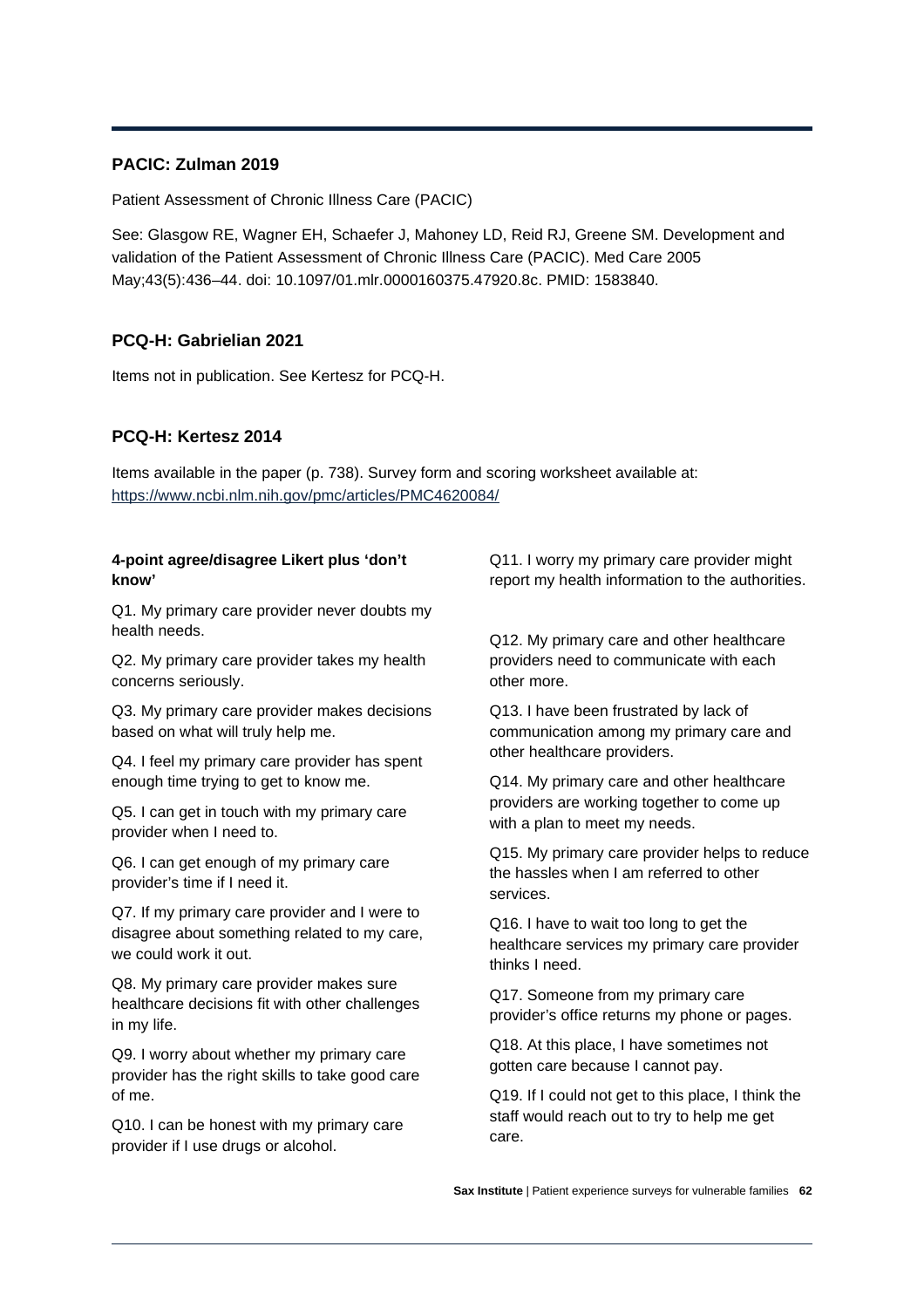Q20. f I walk into this place without an appointment, I have to wait too long for care.

Q21. This place is open at times of the day that are convenient for me.

Q22. This place helps me get care without missing meals or a place to sleep.

Q23. It is often difficult to get healthcare at this place.

Q24. This place tells me about what services are available.

Q25. The healthcare services I need are close to each other.

Q26. If my primary care provider is unavailable there is someone else that can help me.

Q27. When I need information about my healthcare, like test results, I can get it easily. Q28. The staff at this place listen to me.

Q27. This place tries to help me with things I might need right away, like food, shelter or clothing.

Q30. The people who work at this place seem to like working with people who have been homeless.

Q31. If I miss an appointment, this place still finds a way to help me.

Q32. At this place, I always have to choose between healthcare and dealing with other challenges in my life.

Q33. Staff at this place treats some patients worse if they think that they have addiction issues.

#### **PEICS: Joober 2018**

Items available (English version) in the paper, p3.

- 1. Have all your needs been assessed?
- □ All of my needs have been assessed
- □ Almost all my needs have been assessed
- □ Some of my needs have been assessed
- □ Few of my needs have been assessed
- □ None of my needs have been assessed

2. Were you as involved as you wanted to be in decisions about your care and support?

- □ Always
- □ Often
- □ Sometimes
- □ Rarely
- □ Never

3. Was your family or carer as involved in decisions about your care and support as you wanted them to be?

□ Always

□ Often

- □ Sometimes
- □ Rarely
- □ Never

□ There were no family or carers available to be involved

 $\Box$  I don't want or I don't need my family or my carers to be involved

4. Overall, do you feel that your carer/family received support from health and social services as needed?

- □ Always
- □ Often
- □ Sometimes
- □ Rarely
- □ Never
- □ There were no family or carers to support

5. Did health and social care staff tell you what will happen next?

□ Always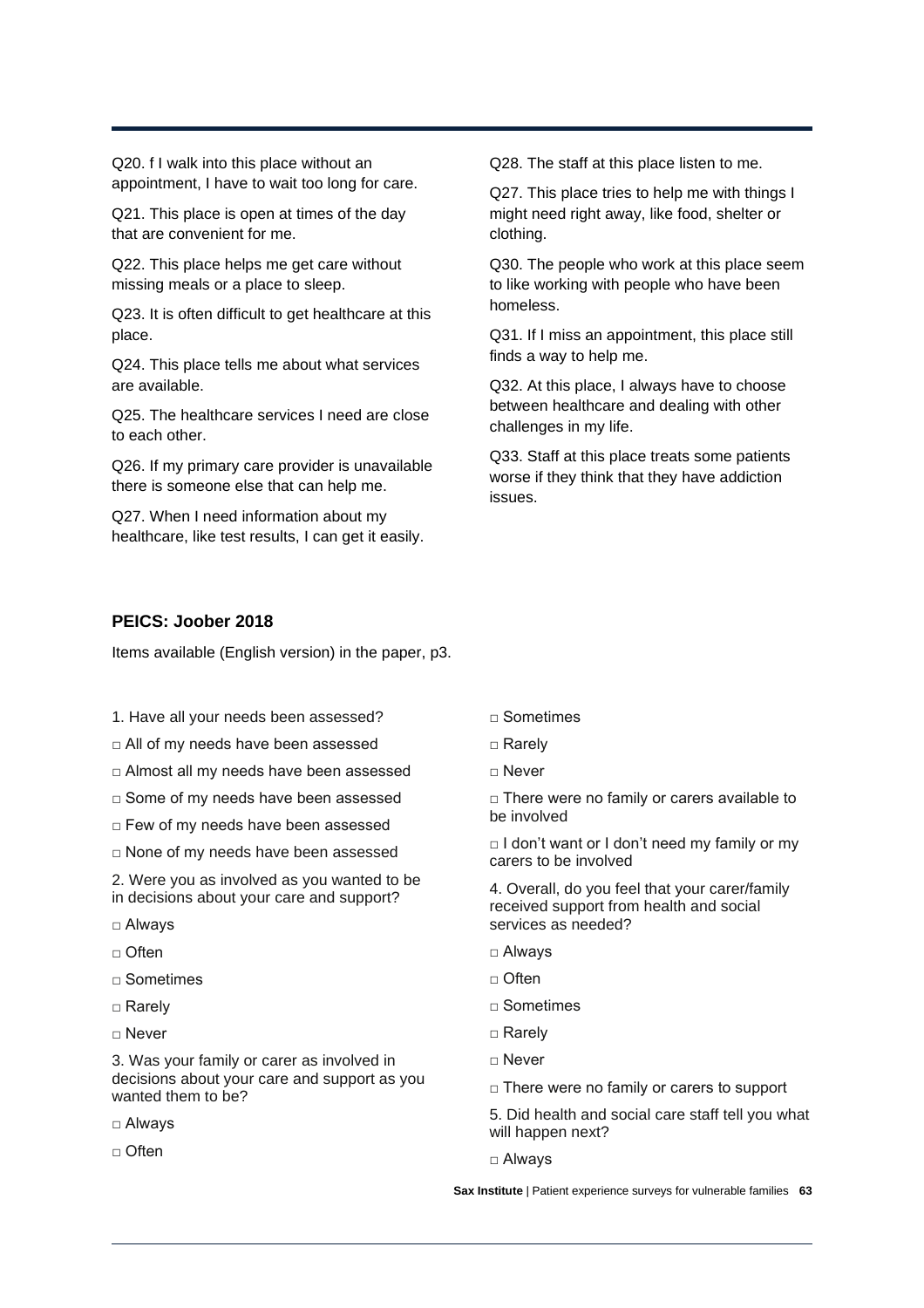□ Often

- □ Sometimes
- □ Rarely
- □ Never

6. When health or social care staff planned care or treatment for you, did it happen?

- □ Always
- □ Often
- □ Sometimes
- □ Rarely
- □ Never

7. Were your care and support reviewed as they should be?

- □ Always
- □ Often
- □ Sometimes
- □ Rarely
- □ Never

8. Was your medication thoroughly reviewed as it should be?

- □ Always
- □ Often
- □ Sometimes
- □ Rarely
- □ Never

9. Did you know who to contact if you needed to ask questions about your condition or treatment?

- □ Alwavs
- □ Often
- □ Sometimes
- □ Rarely
- □ Never

10. If you had questions, could you contact the people treating and caring for you?

- □ Always
- □ Often
- □ Sometimes
- □ Rarely
- □ Never

11. Did all the different people treating and caring for you work well together to give you the best possible care and support?

- □ Always
- □ Often
- □ Sometimes
- □ Rarely
- □ Never

12. Did health and social care services help you live the life you want?

- □ Completely
- □ A lot
- □ Moderately
- $\Box$  A little
- □ Hardly

13. Did health and social care staff give you information about other services that are available to someone in your circumstances, including support organisations'?

- □ Always
- □ Often
- □ Sometimes
- □ Rarely
- □ Never

14. Was information given to you at the right time?

- □ Always
- □ Often
- □ Sometimes
- □ Rarely
- □ Never

15. Was information provided in a way that you could understand?

- □ Always
- □ Often
- □ Sometimes
- □ Rarely
- □ Never

16. Could you meet/phone/email a professional when you needed to ask more questions or discuss the options?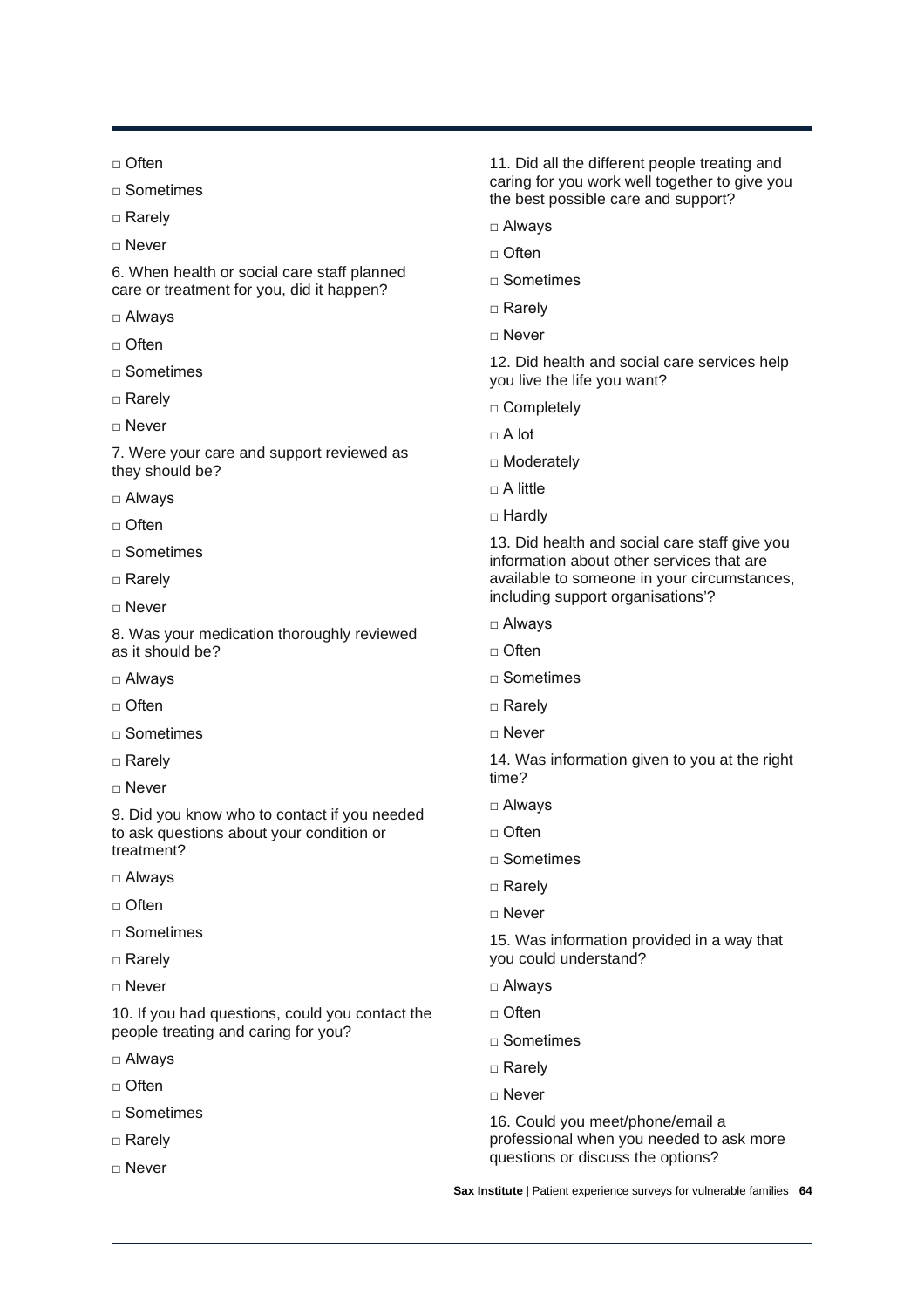| Always |
|--------|
|--------|

- □ Often
- □ Sometimes
- □ Rarely
- □ Never

17. If you still needed contact with previous services/professionals, would it be possible?

#### **PICS: Ziniel 2016**

Questions and scoring instructions in supplementary materials of the article.

#### **Population survey: Bonciani 2017**

Items not in publication. Measure in Italian.

#### **Population survey: Mastellos 2014**

Items not in publication. Protocol paper (Greaves F, Pappas Y, Bardsley M, Harris M, Curry N et al. Evaluation of complex integrated care programmes: the approach in North West London. Int J Integr Care 2013;13:e006. Available from: URN:NBN:NL:UI:10-1-114283.) does not have survey items either. Contact corresponding author if scale needed: Nikolaos Mastellos, Research Associate, Department of Primary Care & Public Health, School of Public Health, Imperial College London, Reynolds Building, St Dunstan's Road, London W6 8RP, UK, Phone: +44 (0)20 7594 7455; Fax: +(0)20 7594 0854, email: n.mastellos@imperial.ac.uk

#### **Population survey: Rogers 2020**

1. Within the last year, have you personally had any of the following social needs? (*Check all that apply*)

Not being able to afford healthy food

Housing problems or homelessness

Not being able to find or afford transportation to get to work or medical care

Not being able to afford basic expenses

Being alone or isolated from friends, family or others

Trouble understanding written medical information

I haven't personally had any of these needs

2. Which of these social circumstances do you think may have an impact on health? (*Check all that apply*)

> Not being able to afford healthy food Housing problems or homelessness Not being able to find or afford transportation to get to work or medical care Not being able to afford basic expenses Being alone or isolated from friends, family or others

- □ Always
- □ Often
- □ Sometimes
- □ Rarely
- □ Never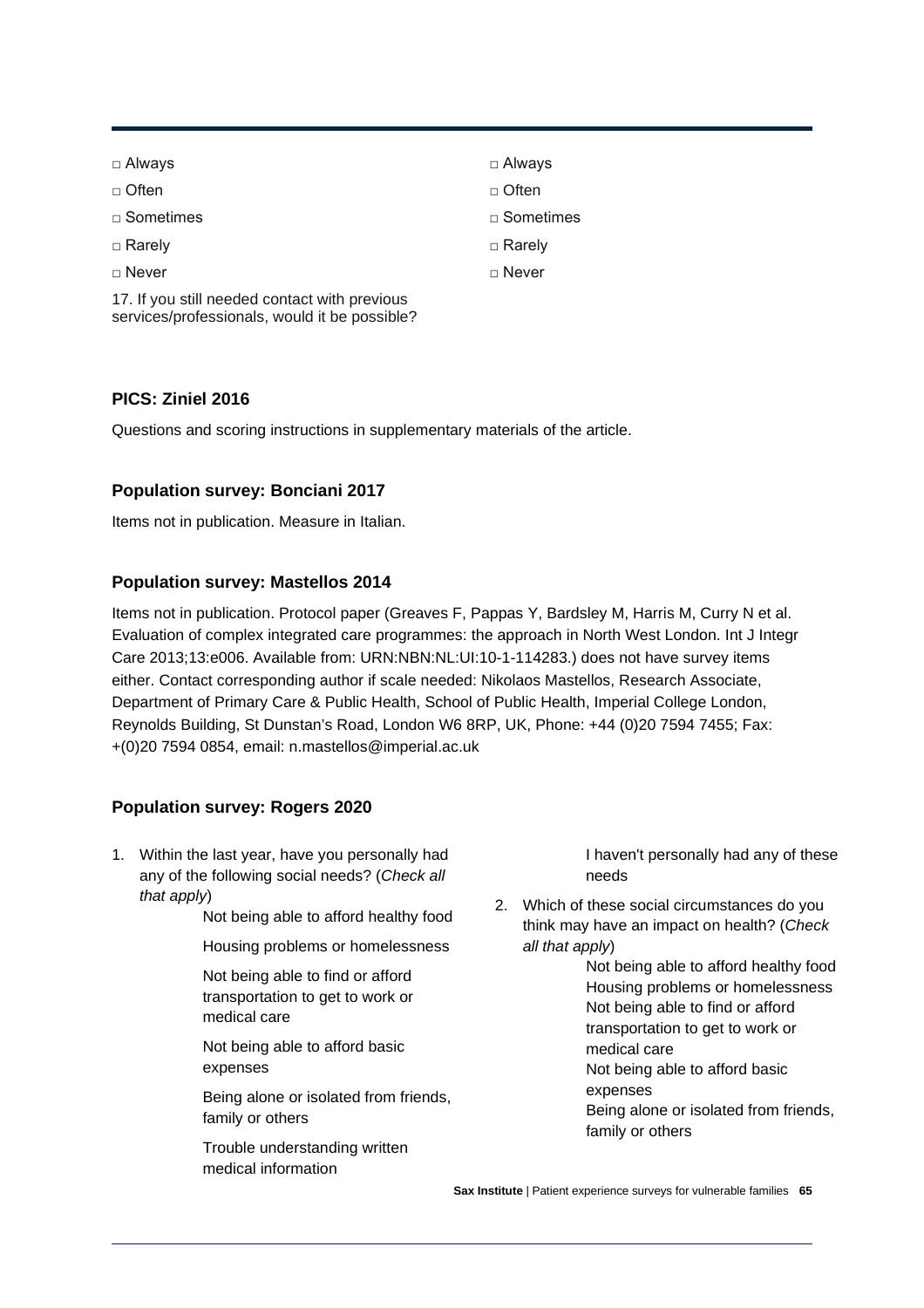Trouble understanding written medical information I don't know / Unsure I don't think social circumstances have an impact on health

3. Which of the needs below should the health system ask all patients about? (*Check all that apply*)

> Not being able to afford healthy food Housing problems or homelessness Not being able to find or afford transportation Not being able to afford basic expenses Being alone or isolated from friends, family or others

Trouble understanding written medical information Other (*Please specify*):

4. Which needs should the health system help its patients with, if they want help? (*Check all that apply*)

Not being able to afford healthy food Housing problems or homelessness Not being able to find or afford transportation Not being able to afford basic expenses Being alone or isolated from friends, family, or others

Trouble understanding written medical information

- 5. Please indicate how much you agree or disagree with the following statements: (*strongly agree—strongly disagree*)
	- a. I support Kaiser Permanente using social needs information to improve care for its patients
	- b. Kaiser Permanente should dedicate part of its budget to help patients with their social needs
	- c. Kaiser Permanente should help patients with their social needs even if that could increase my healthcare costs

Plus demographic questions

#### **PPIC: Singer 2013**

Survey (print-ready format) available here: [https://www.hsph.harvard.edu/ppic/ppic-resources/the](https://www.hsph.harvard.edu/ppic/ppic-resources/the-survey/)[survey/](https://www.hsph.harvard.edu/ppic/ppic-resources/the-survey/) with contact details for scoring instructions.

#### **Qualitative measure: Siantz 2020**

Focus group questions.

- 1. What made you start coming to this clinic? When?
- 2. How much of your health care do you receive at this organization?

3. How many health providers do you see at this clinic? Probe for when they started seeing multiple providers.

4. When you come to see your providers, what does a typical health visit involve for you? Probe for experience with BHICCI core elements: medical, behavioral, physical reconditioning, alternative therapy, care management

5. Thinking about the care you are currently receiving—how have services changes since before BHICCI officially began (which will vary by clinic)?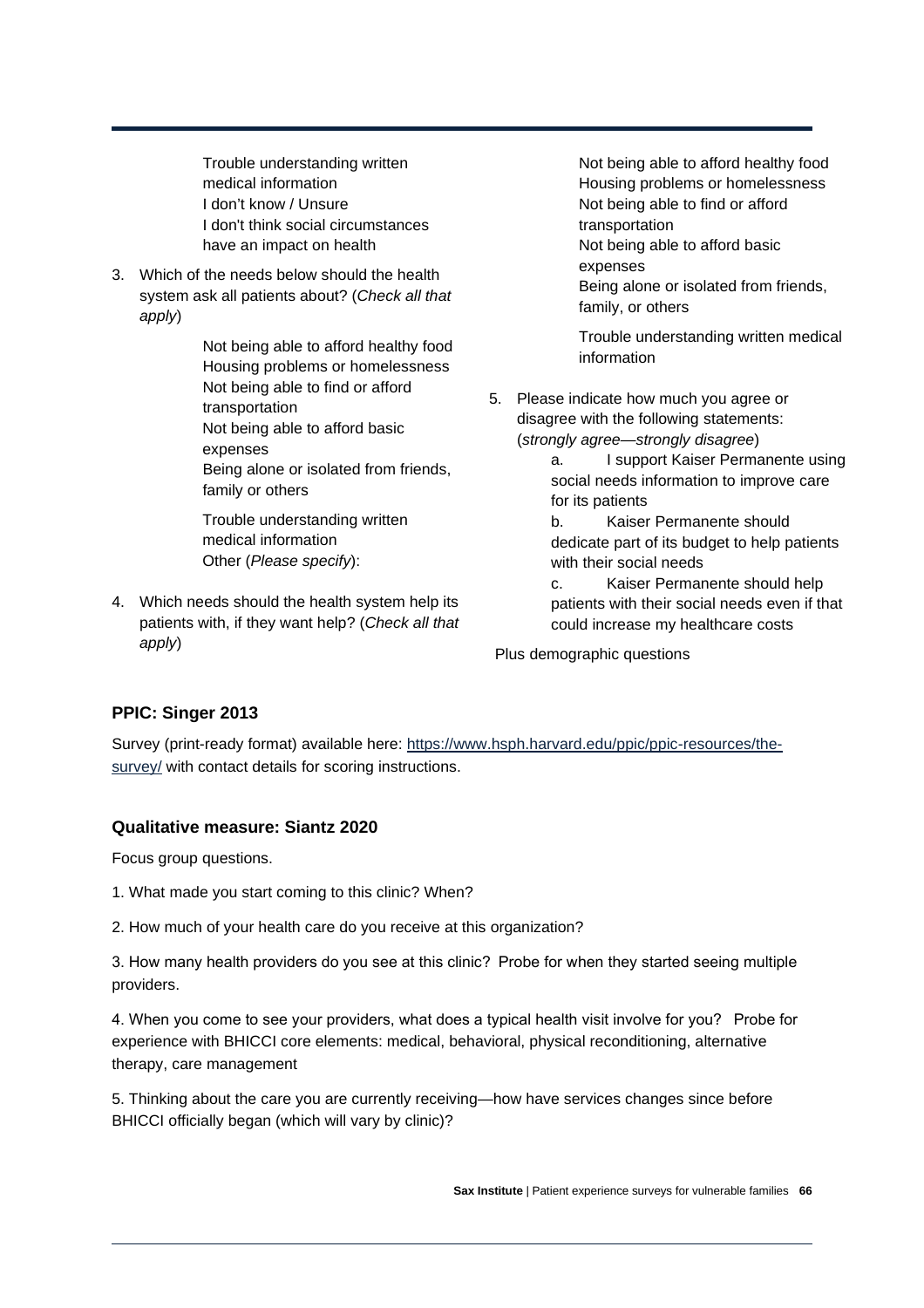6. Describe a time you found your healthcare providers (with the providers mentioned in previous question) to be especially attentive and helpful to needs? Probe for examples or what could have improved if not positive.

7. In what ways does your healthcare team involve you in the planning and making decisions about your healthcare options?

8. If you could improve one healthcare issue in the delivery of your services, what would that issue be?

#### **SHEP: Zulman 2019**

Survey of healthcare experiences of patients (SHEP). Unable to locate.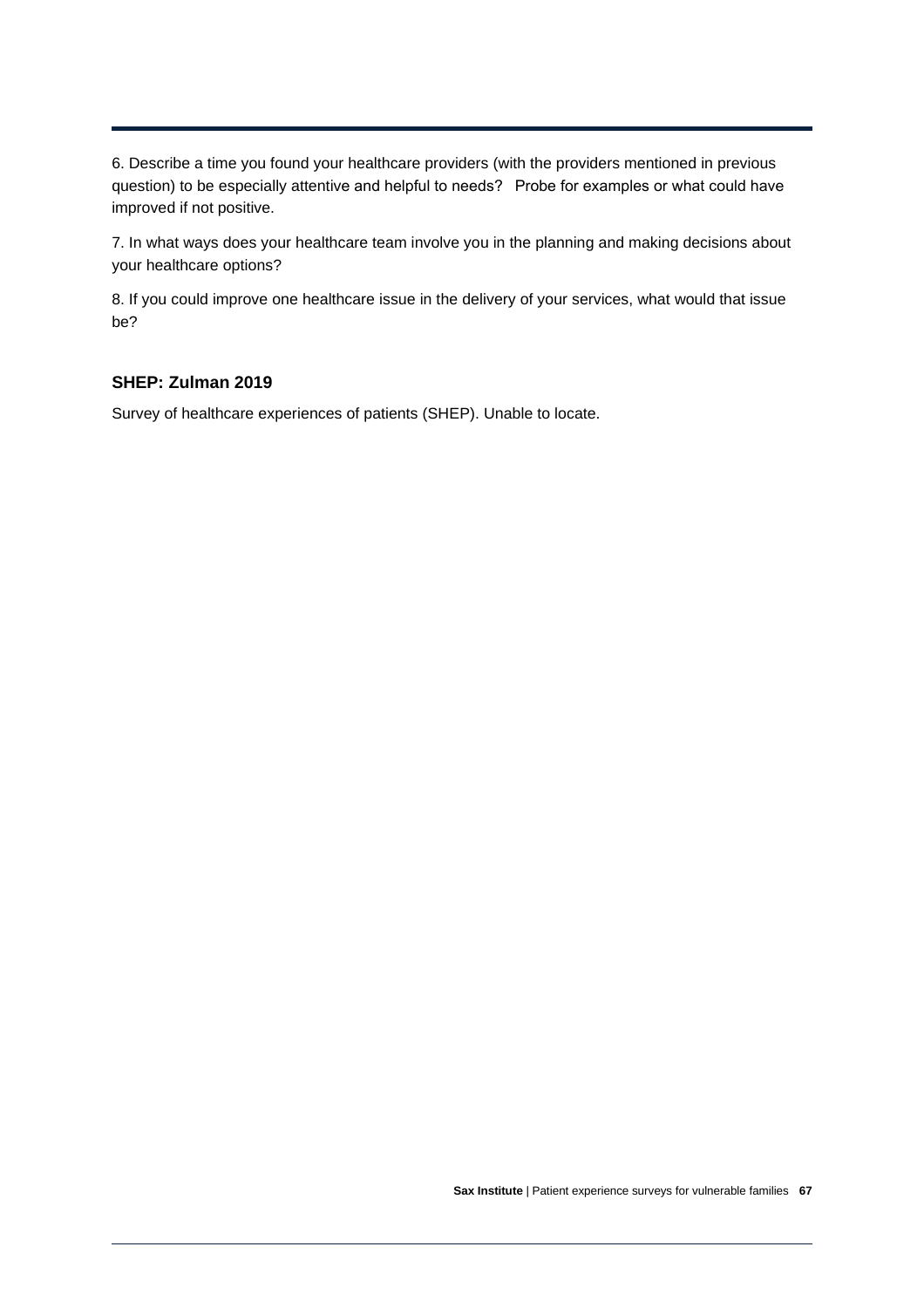## <span id="page-69-0"></span>**Appendix 5—Evidence grading**

#### **NHMRC Levels of Evidence**

| Level   | Evidence type, for screening interventions                                                                                |  |
|---------|---------------------------------------------------------------------------------------------------------------------------|--|
|         | A systematic review of level II studies                                                                                   |  |
| Ш       | A randomised controlled trial                                                                                             |  |
| $III-1$ | A pseudorandomised controlled trial (i.e. alternate allocation or some other method)                                      |  |
| $III-2$ | A comparative study with concurrent controls:<br>Non-randomised, experimental trial<br>Cohort study<br>Case-control study |  |
| $III-3$ | A comparative study without concurrent controls:<br>Historical control study<br>Two or more single arm studies            |  |
| IV      | Case series                                                                                                               |  |